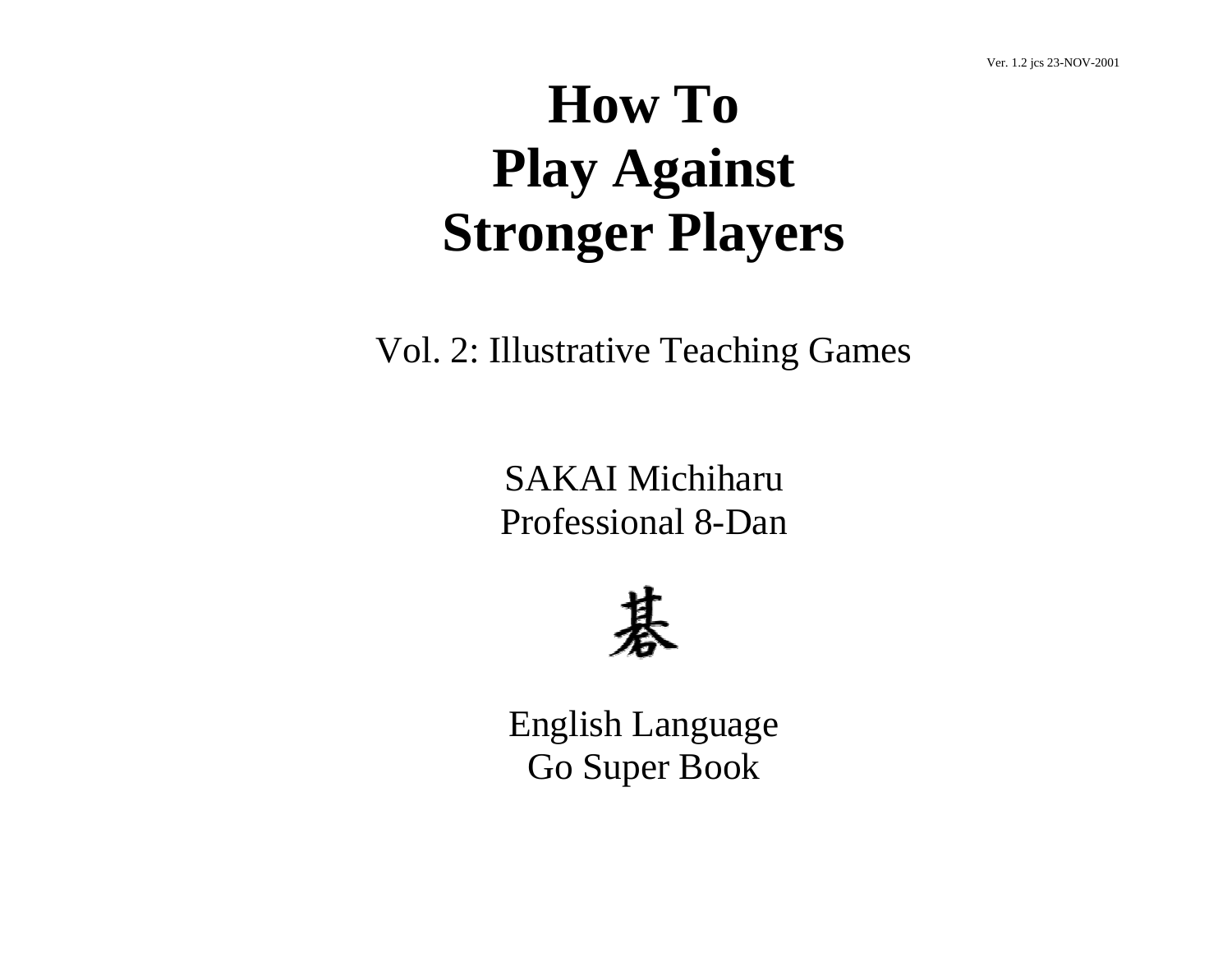

#### **2001 American Go Association All rights reserved.**  Reproduction in whole or part is forbidden without explicit written permission.

Original Japanese language editi[on](http://www.wingsgoclub.org/) [published](http://www.wingsgoclub.org/) [as](http://www.wingsgoclub.org/) [Go](http://www.wingsgoclub.org/) [Sup](http://www.wingsgoclub.org/)er Book No. 7, first printing Showa 44 (1969), copyright Nihon Ki-in. **Deep thanks to the Nihon Ki-in for granting permission to translate and publish this book for the benefit of English speaking Go players.** 

> Printed i[n](http://www.usgo.org/) [USA](http://www.usgo.org/) First Distribution November, 2001

Translation Steven Bretherick Editing and Layout John C. Stephenson Proofreaders Andreas Balser, John Pinkerton

For general information about American Go Association activities, visit www.usgo.org

**For obtaining this book on-line, visit the Wings Across Calm Water Go Club website at**  www.wingsgoclub.org **A single copy of this book may be downloaded for personal use. Reposting to the Internet, retransmission, selling or distributing is expressly prohibited without explicit written permission.**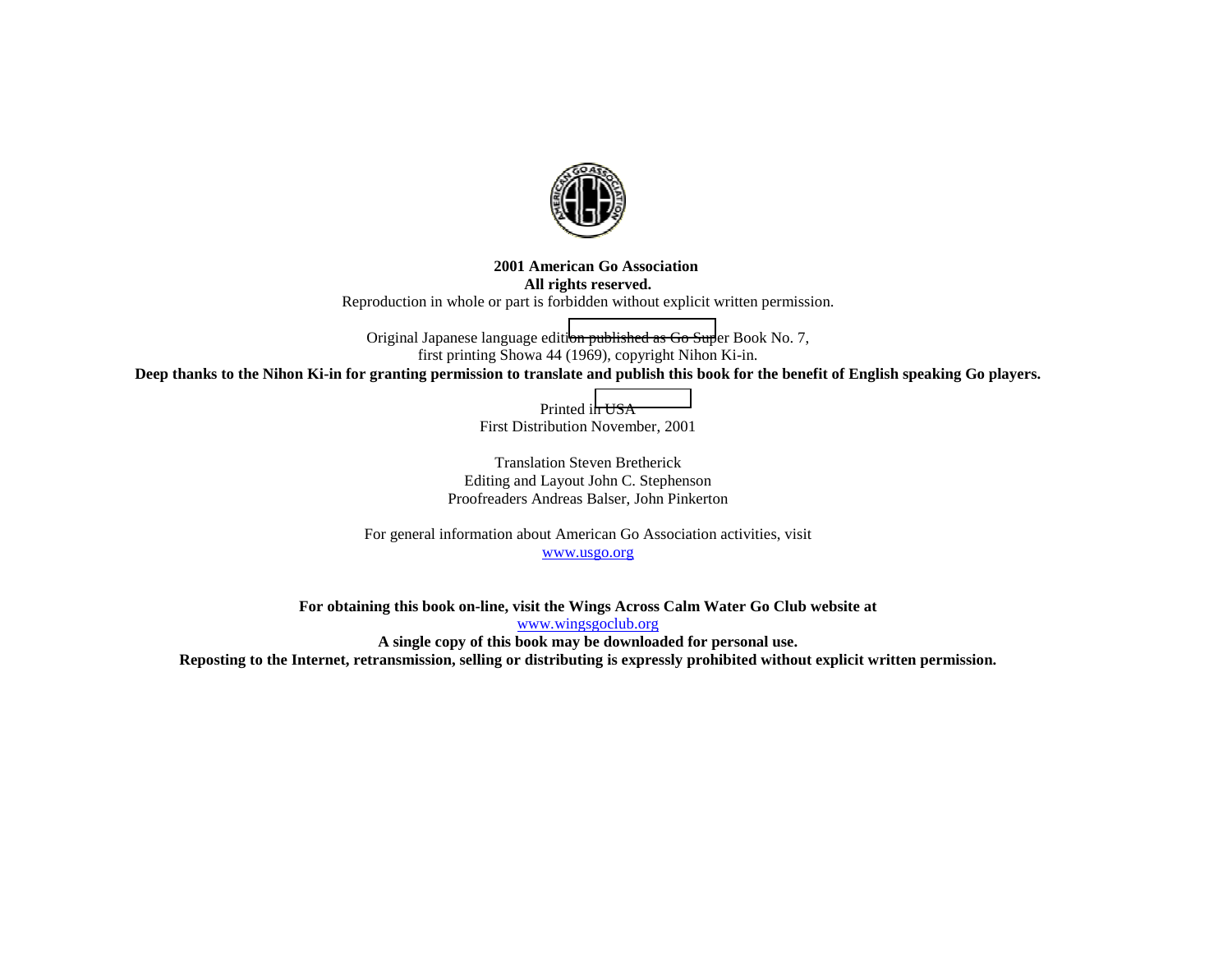## **Editor's Note**

*This is the second part of the original book. In the source, both of the English volumes were bound in a single Japanese volume*.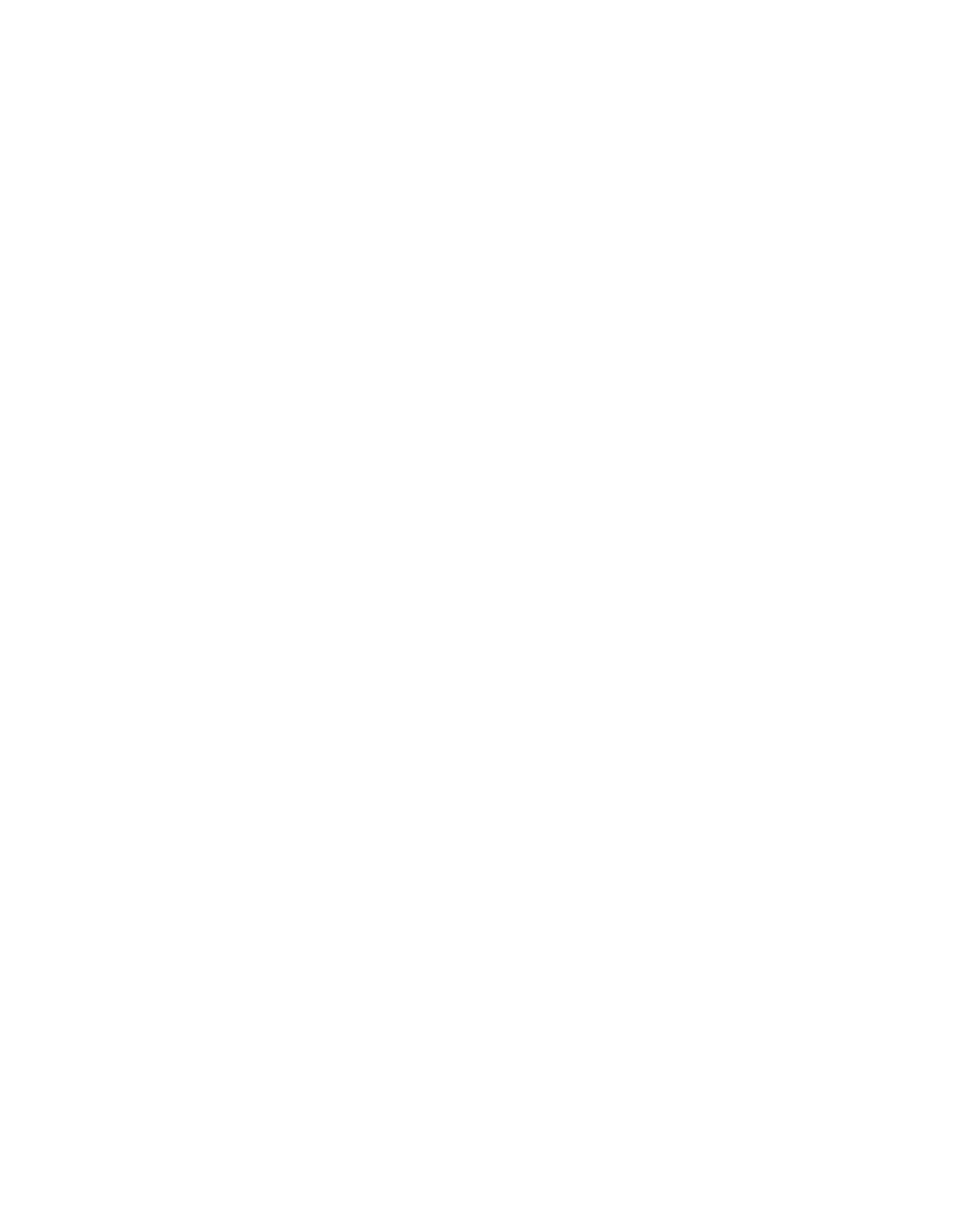# **4 STONE HANDICAP GAME (1) FROM A TEACHING GAME AGAINST N, 4-DAN**



## *Figure 1 (moves 1—16) A positive strategy*

In a 4-stone handicap game, Black can't just follow the pace that White dictates. Black needs to demonstrate a certain amount of initiative.

From this standpoint, Mr. N's move at 6 is very good. Of course, defending with 7 is also possible, but then White will approach the corner with a move like *a*.

Instead of the double approach at 7 White could play like Diagram 1. White plays 7 in Figure 1 to give Black an opportunity to play inaccurately.

After the double approach, Black has a choice between the diagonal move at 8 and the attachment at 12. Attaching at *b* would be bad because it just strengthens White's weak stone.

Blocking at 10 is the correct way to think. If Black blocks at 11 instead, White crosses over with 10 and the

rationale behind Black's pincer at 6 disappears.

However, pushing at 12 was not correct. Black is forced to connect with the empty triangle at 14, which is very painful. See Diagram 2 for the proper sequence.

When White extends to 15, jumping to 16 is the proper move. Instead of 16, rushing to capture the White stone with *<sup>c</sup>* is playing on too small a scale.

On the other hand, if Black omits 16 and turns to take the big point at *d*, then White has the rebuff in Diagram 3.



White could enter the corner at the 3-3 point. Then Black can play the sequence from 2 through the jump to 10, yielding a good shape. This is a simple sequence that's easy to play for Black.



The *hane* at 1 through connecting at 5 is standard, producing the proper shape.



White moves his stone beginning with the shoulder hit at 1, and it is Black's 5 stones that come under attack.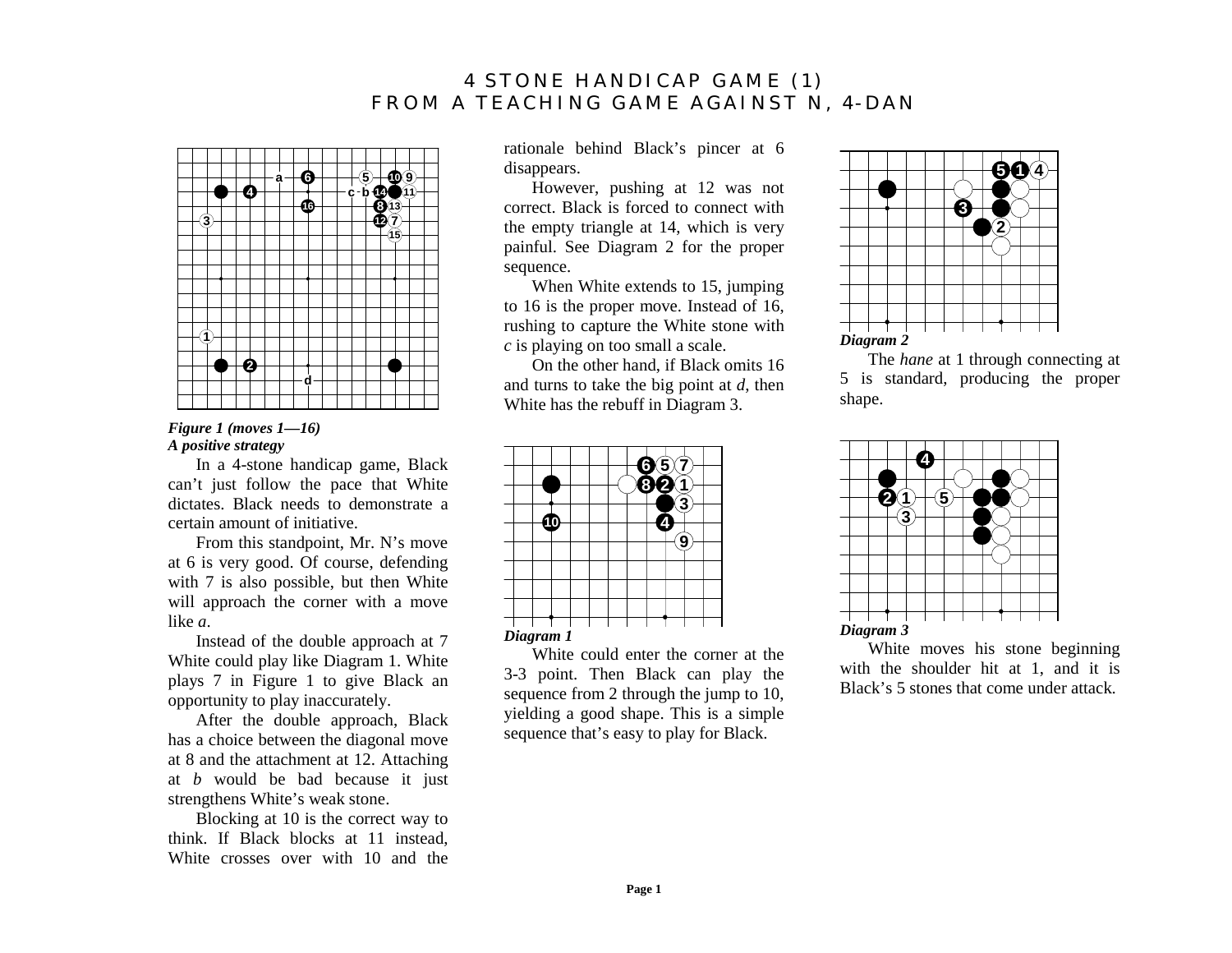

## *Figure 2 (moves 17—40) Jealousy*

Because of the faulty shape at the triangled stone, Black has no choice but to submit to the forcing moves in the sequence from 17 through 24.

Invading the corner with 27 is necessary. If White allows Black to jump to 29, the upper side becomes a large Black territory.

Mr. N responds wisely with 28 and 30. That is, instead of 30 , Black should not block on the outside like Diagram 4.

However, after taking sente, Mr. N appears to be jealous of White's territory and plays 34. Instead, at this point, Black should follow Diagram 5.

At any rate, it seems common for the weaker player to worry about White's territory, but if a handicap game develops into a race to surround territory (i.e. without fighting) Black cannot lose easily. What Black should be afraid of is if the game develops into complex fighting.

White 37 and 39 aim for complications. Instead, if White plays the slack jump to *<sup>a</sup>*, Black jumps to *b* and the game is easy.

There are various alternatives to the *hane* at 40 (such as the connection at *c*), but 40 is the most severe. A natural looking but poor alternative is shown in Diagram 6.



If Black blocks with 1, White plays 2 through 6 and Black's efforts to surround territory on the top are all wasted. The triangled stone in particular seems to be crying.



## *Diagram 5*

It would be better to take the large point of 1. Then if White decides to surround territory on the right with 2 and 4, Black is fine after taking up a solid position with 5.



## **Diagram 6**

This solid connection seems to be safe, but after the attachment and extension of White 2 and 4, then *a* and *b*are *miai*.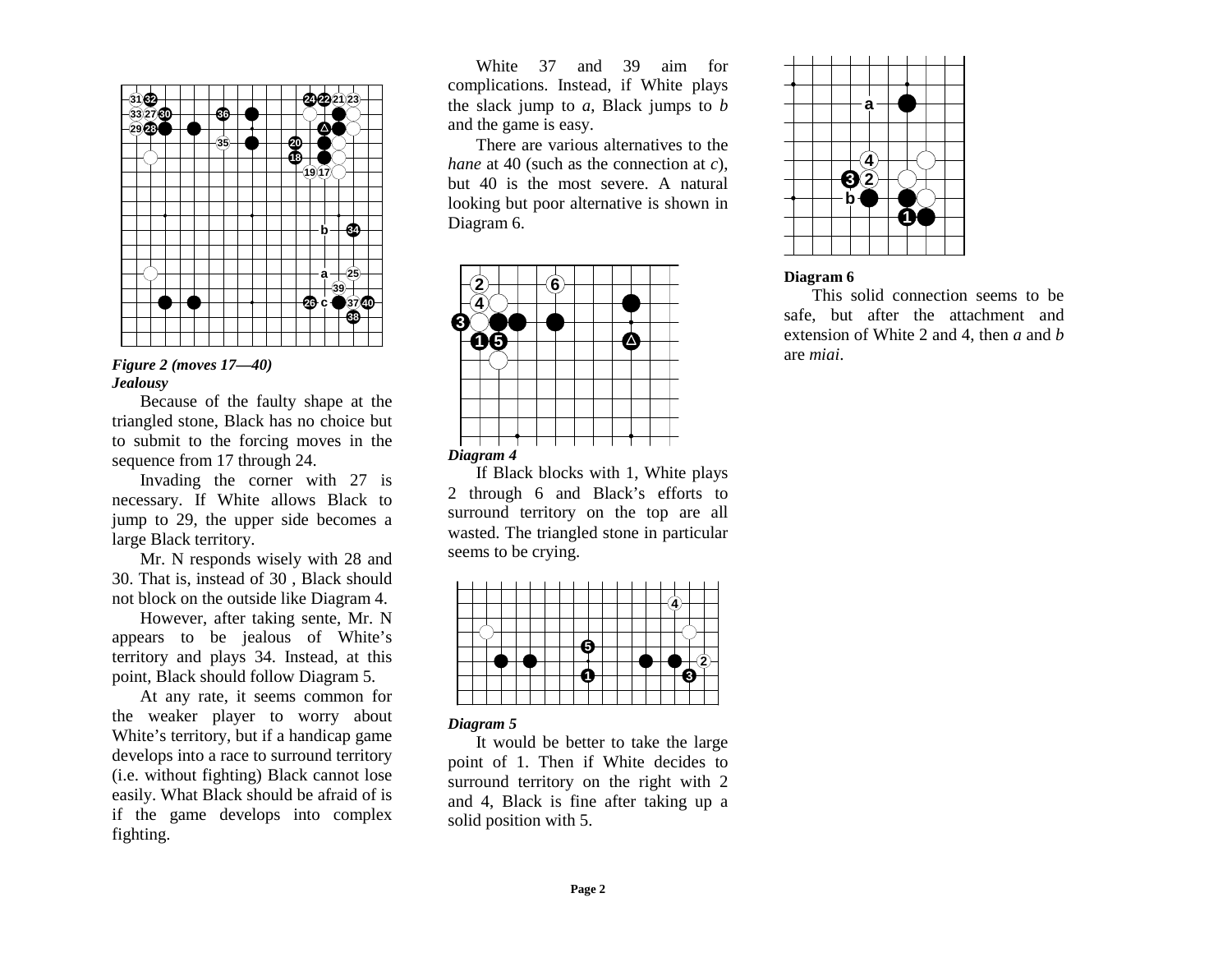



In response to Black's *hane* at 40, it is only natural for White counterattack with 41. Instead of 41, see diagram 7.

After White gives atari with 41 a difficult situation arises (see Diagram 8), but through Black 52, Mr. N holds his own and the battle is even.

However, moving out with 54 is a mistake.

Because Black didn't play as in Diagram 9, White gets to play the great approach move at 57. How should Black play?



#### *Diagram 7*  **5 ko threat elsewhere**

White could block with 1 and fight, but allowing the *hane* at 2 is painful. Cutting at 3 starts a large ko fight, but with the current board position, Black will ignore any ko threat and capture at 6.

Instead of 3 …



## *Diagram 8*

If White connects at 1, Black resists by connecting at 2. In the sequence after 3, White captures the triangled Black stone, but after the quiet extension to 10, the position is quite playable for Black.



## *Diagram 9*

Black should move out on this side, with 1. When White captures with 2, Black cuts with 3. White can cap with 4, but Black can sacrifice the triangled stone with 5, then turn to take the big point on the lower side at 7. Neglecting to play this way is part of a series in which Black seems a little too in love with the invasion stone on the right side.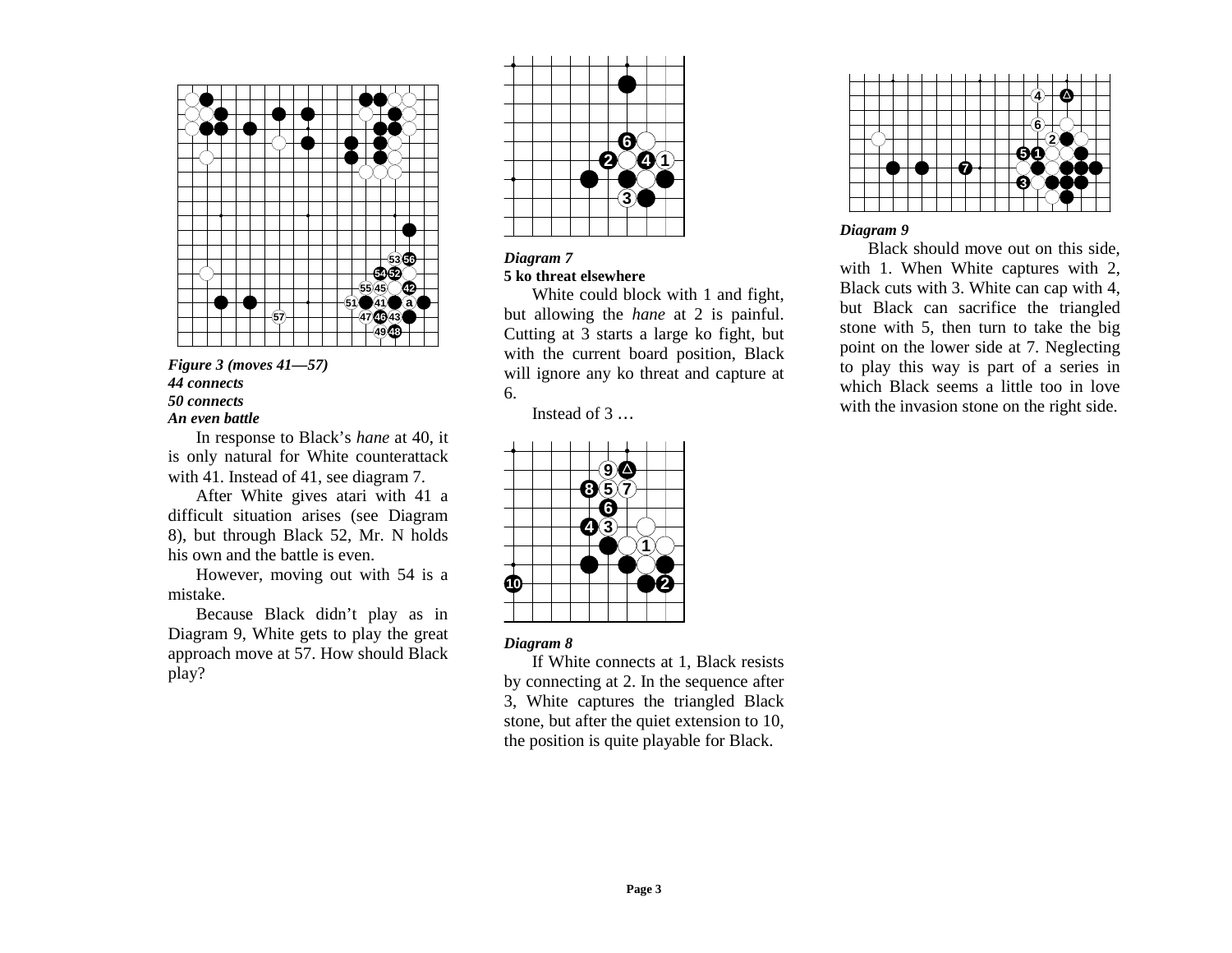

## *Figure 4 (moves 58--81) A non-urgent move*

For some reason, Black captured at 58. Perhaps he was worried that after the atari at *<sup>a</sup>*, the triangled stone would get cut off, but this is not an urgent move. See diagram 10.

When White gets to surround with 59, the mood becomes unpleasant for Black. Black shouldn't allow the creation of a group that can be attacked like this.

Black's *hane* at 68 is also an unnecessary move. Quietly extending to *b* and firmly getting out was called for.

Instead of White 71, the honest move is to protect the lower side with 72, but White was concerned about the invasion at *<sup>c</sup>*.

Further, if White does play on the left, instead of 71 the proper move is probably the knight's move at *d*, but in a handicap game, White can't afford to be so deliberate.

At any rate, Black responded on the lower side with 72 through 76, apparently satisfied to be capturing White's 59. However, see diagram 11

Pulling back with 80 was also a wasted move, making Black's loss bigger. Instead of 80, Black should just play the *hane* at *e*.

Instead, Black *f*, White *g*, Black *h*, was a good sequence to aim for. Moves after 81 not recorded White wins by 2 points



#### *Diagram 10*

In this position, no matter what Black needs to play the diagonal move at 1.

If White plays on the right side with 2 and 4, Black can respond through 9 and it is White who is coming under attack.



## *Diagram 11*

Instead of Black 72, Black really needs to have the courage to invade as far as 1. If White answers with 2, Black jumps out to 3 separating White.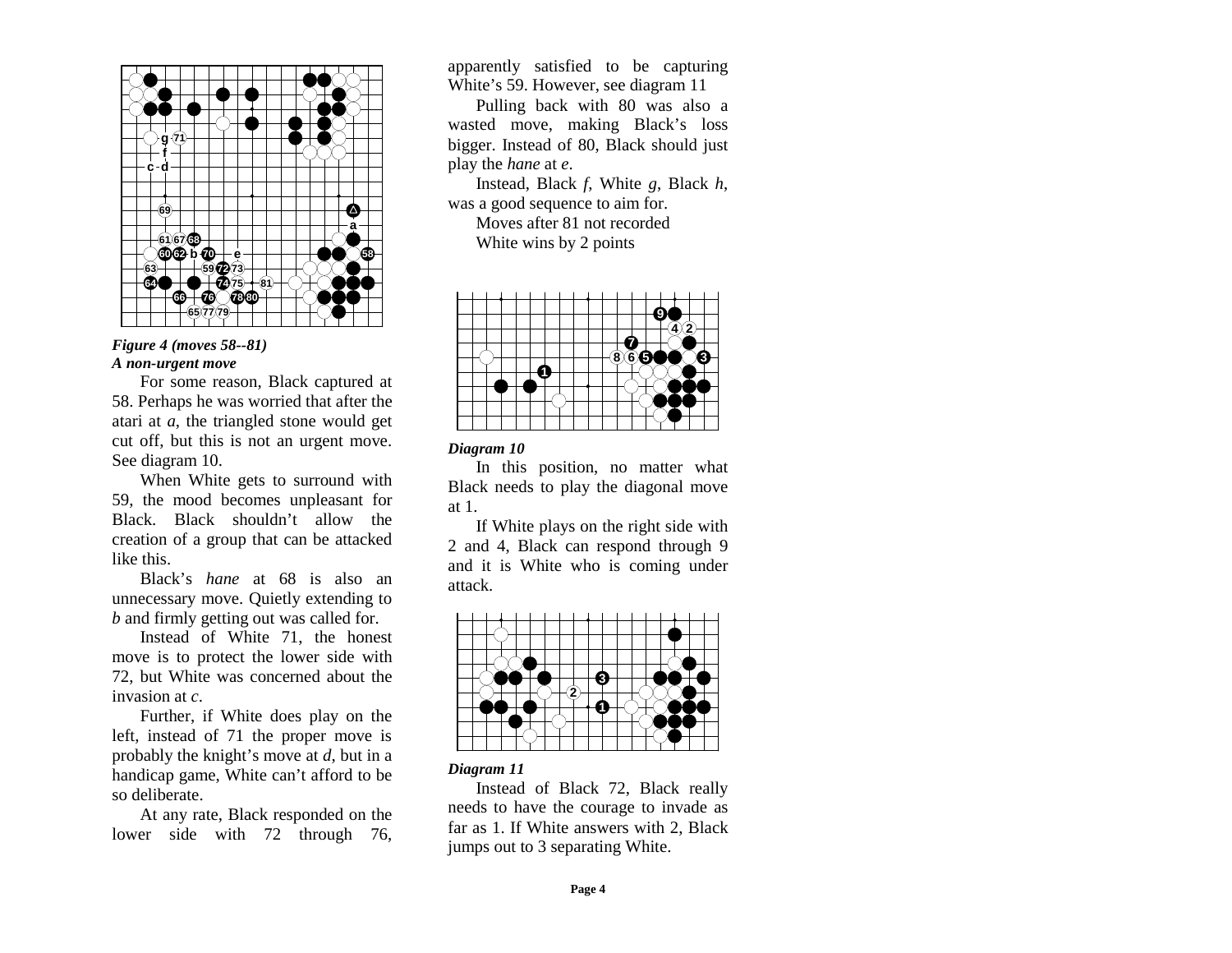# **4 STONE HANDICAP GAME (2) FROM A TEACHING GAME AGAINST "S" 3-DAN**



## *Figure 1 (Moves 1--24) Thick play by Black*

Instead of the large knight's move at 4, if Black wants to play more severely the knight's move at *a* is an alternative. For Black's pincer at 6 see Diagram 1.

White avoids giving Black this ideal shape. After playing 7 and 9, White tries the peep at 11. Instead of Black 12, see diagram 2.

Instead of extending to 14, blocking at 15 would transpose to Diagram 2.

The *hane* at Black 16 is a good move. If Black is too afraid of the cut at 17 and extends to 17 himself, then the result after White blocks at 16 is uninteresting for Black.

Taking up a thick position with Black 22 is slightly unsatisfactory. Instead of 22, see Diagram 3

After Black plays 22, White absolutely needs to respond at 23.

However, after extending from his thickness with 24, Black has a favorable opening. In handicap games, playing thickly like this is the fastest road to victory.



Black's pincer at 6 expects White to jump to 1. After 2 and 4, Black has an ideal shape.



Blocking at Black 1 is the most severe response. The sequence from 2 through 7 gives Black a fine development. For details, see Basic Position 11.



Black can capture the triangled White stone by cutting at 1 and 3. Even if White cuts with 6, Black has a ladder after 7.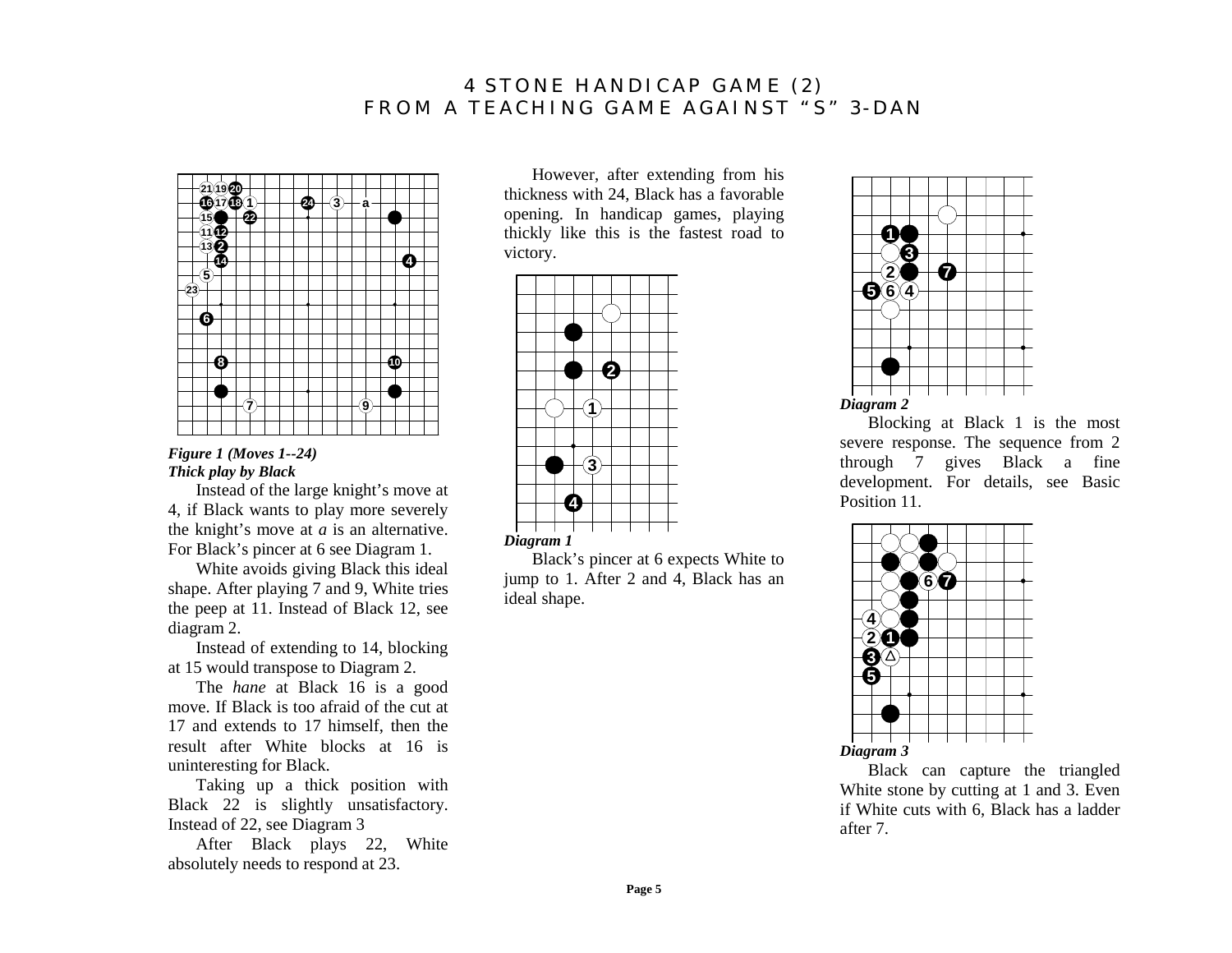

## *Figure 2 (Moves 25—46) A slack move*

The attachment at 25 is the only move. Defending the bottom with *a* is a good point, but then Black will play the diagonal move at 26 and White will not be able to do anything on the top.

The *hane* at 27 is also the only move. Instead, see Diagram 4.

Instead of Black 28, if White's triangled stone were not on the board then Black could just connect at 30 right away. In the case of the game, however, it's simpler to give atari with 28, then connect with 30. In the sequence through 33, White may have settled a bit too easily, but Black ends with *sente*. In a handicap game, this is a pretty even result.

Black's jump at 34 is slack. Looking at the whole board situation, taking up a position on the right side with *b* is a great point. Even if Black leaves out 34 see Diagram 5.

The attachment at White 35 is an attempt to start complications and get some sort of position on the right side.

For this reason, instead of giving White anything to work with, see Diagram 6.

Attaching at 42 followed by the *hane* and attach with 44 and 46 is an interesting move in this situation. Now a Black cut at *c* will be severe, but White can hardly stop to defend with *d*.



If White pulls back with 1, Black can block with 2 and play the sequence through 10. This result is no good for White. Or, instead of 2 Black could also connect at 6, isolating the triangled White stone. This looks bad for White.



White's invasion at 1 is nothing to be afraid of. Gripping a stone with 2 is good, and if White plays 3, then Black can play the diagonal move at 4 and fight. Playing the diagonal move at *a* instead of Black 2 is not good. White

makes a tiger mouth with *b* leading to a difficult fight that Black should avoid.



Extending with Black 1 is a good move. If White extends with 2, after 3 and 5 White's invasion still has no momentum.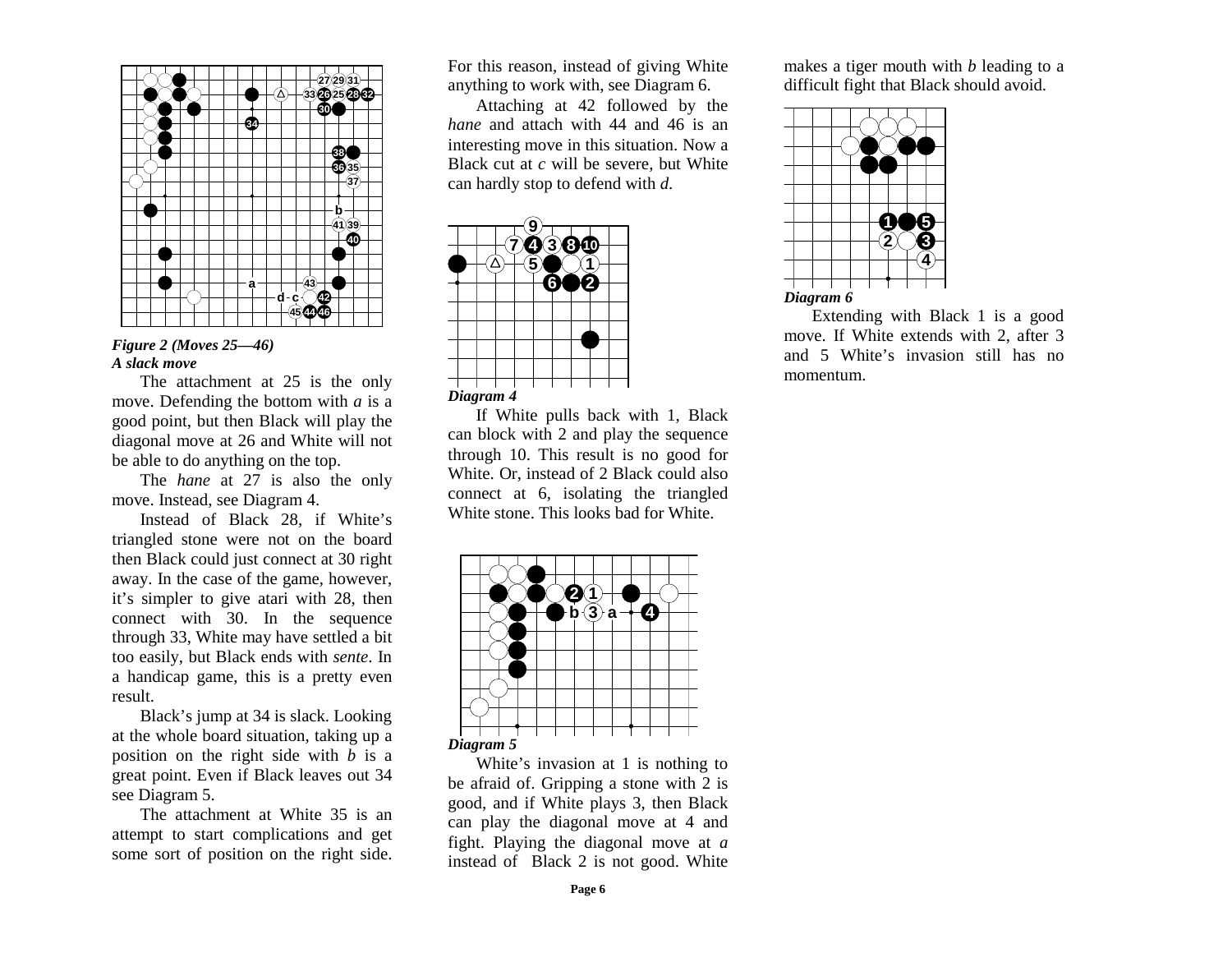

*Figure 3 (Moves 47--69) Black 66: a good move* 

If White doesn't hurry to play 47 and 49, then Black will play the *hane* with *a*, then attach at 49. Further, if White doesn't force with 61 and 63, see Diagram 7.

Instead of black 66, see Diagram 8.



## *Diagram 7*

Black 1 and 3 are a big reverse *sente* sequence.





Black 1 is a common response, but after 2 and 4 Black's result is no good.



## *Figure 4 (Moves 70—88) The greatest possible reduction*

After blocking with the triangled stones, the thick sequence from 70 through 76 shows the right attitude for a handicap game.

White 77 is a difficult judgment. If White goes deeper, and plays at 79 instead of 77, White will be in danger after *c* because Black has forcing moves at *a* and *b*.

The internal *hane* at 82 is a good move. Instead of 82, see Diagram 9.

Moves after 88 not recorded Black wins by 4 points



Blocking with Black 1 and 3 is too submissive.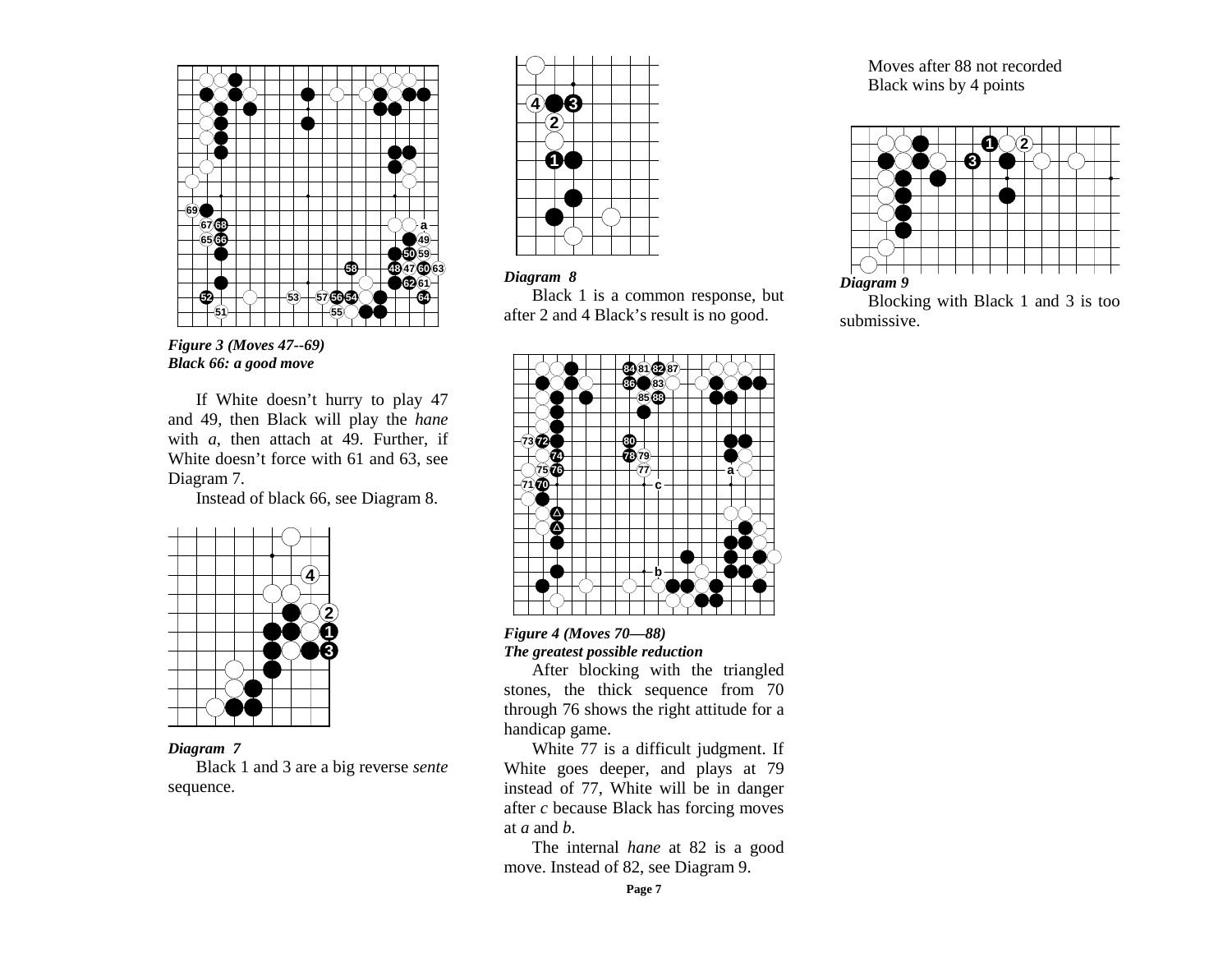# **5 STONE HANDICAP GAME (1) FROM A TEACHING GAME AGAINST "H" 3-DAN**



## *Figure 1 (Moves 1 – 35) A low position is bad for Black*

A 5-stone handicap game is similar to a 4-stone game except of course for the presence of the extra stone on the central point. Finding a way to make good use of this stone is the major difference between the two handicaps.

Pincering immediately with Black 2 is an aggressive way to play. Black 4 is the correct direction, but Black makes a mistake in the *joseki* that follows. That is, instead of blocking with 12, see Diagram 1.

There is a threat that White will at some point cut at 16. Fearing this threat, Mr. H responded to the cap at 15 by connecting at 16, but this is an error. Instead, see Diagram 2.

It seems that Black was expecting White to respond to 16 at *<sup>a</sup>*, but this is too much to hope for.

Playing the *hane* underneath at Black 18 is correct shape, but see Diagram 3.

Black is forced to crawl from 20 through 34, leading to an unsatisfactory result. Instead of White 19, see Diagram 4.



## *Diagram 1*

Black must play 1. The sequence from the White connection at 2 through 7 is the correct *joseki*.



*Diagram 2*

Black should defend at least once with 1. If White cuts immediately with 2, Black can counterattack with 5, resulting in a position that is not easy for White.



Here it would have been clearer to play 1 and 3, lightly sacrificing the triangled stone.



Pulling back with 1 and allowing Black 2 is bad for White.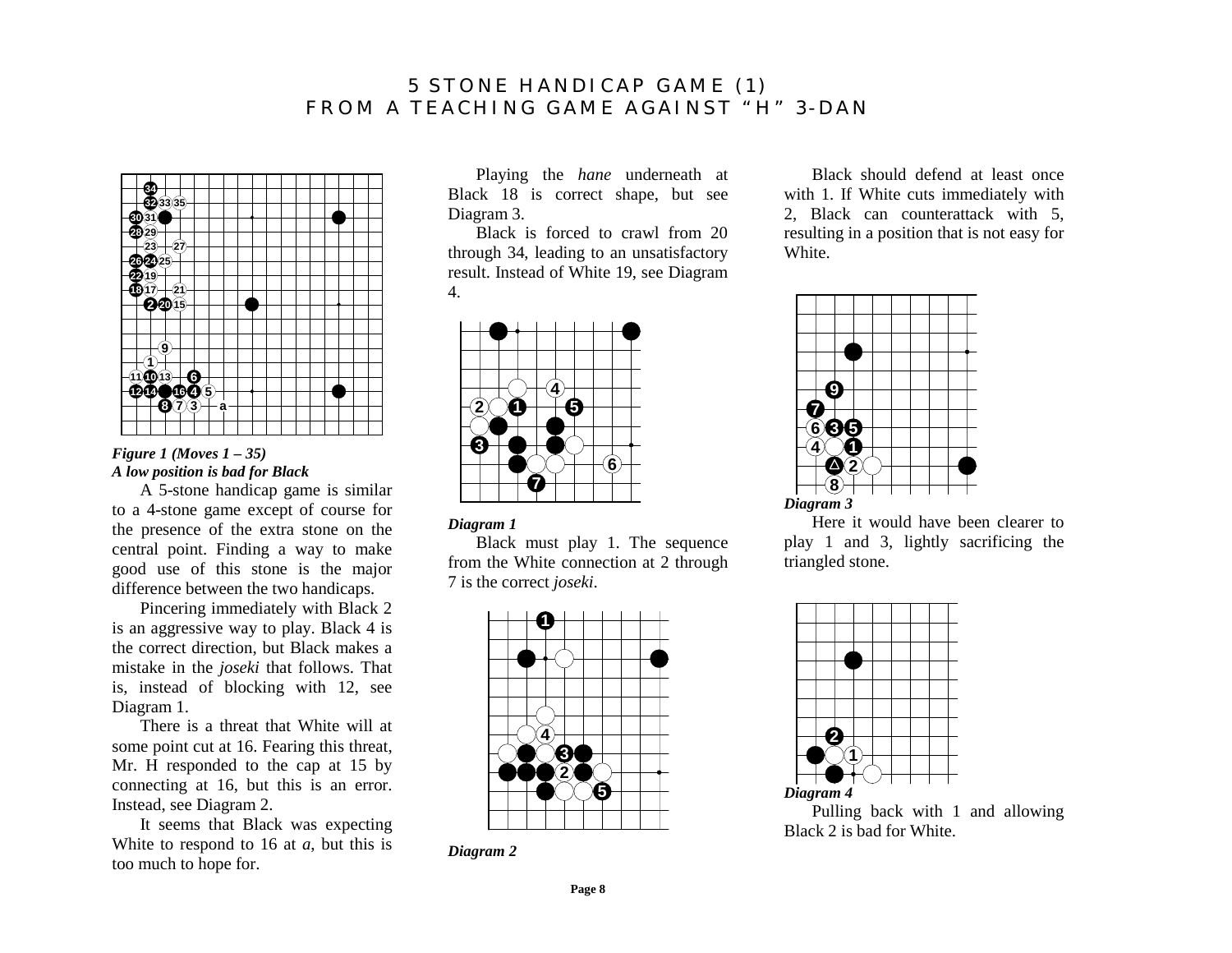

*Figure 2 (Moves 36—68) A whole board perspective* 

Black deserves no praise for 44, responding to White 43. From a whole board perspective, this is a great opportunity to make the first move at the top with *<sup>a</sup>*. In the lower right corner, see Diagram 5.

When White plays 45, because Black responds quietly with 46, White gets the fine point at 49. Instead of 46, see Diagram 6.

Before playing 49, White plays a forcing move at 47. Playing immediately at 49 lets Black play at *b*, which is too good.

White 51 is a hard-working move. Instead, see Diagram 7.

Black 52 and 54 are a good defense. Instead of 52, if Black just extends to 54, then White plays 52, Black *<sup>c</sup>*, White 55 and it feels as if White has gotten a good position everywhere.

Black's cut at 62 is a mistake. Instead, see Diagram 8.

In the sequence through 67, it seems as if Black has helped White.



## *Diagram 5*

If White approaches with 1, pincering with 2 is a good move. If White tries the sequence starting with 3, Black can settle with 8.



Black 1 is a good move, both a pincer and a splitting move on the top side. The sequence starting with White 2 is one possible variation. At any rate, Black can't afford to let White surround such a large area with 49.



If White runs out with 1, chasing with 2 and 4 gives Black a good rhythm. Playing 5 and letting Black extend to 6 is no good at all for White.



*Diagram 8*  If Black plays 1 and 3, White would be in trouble.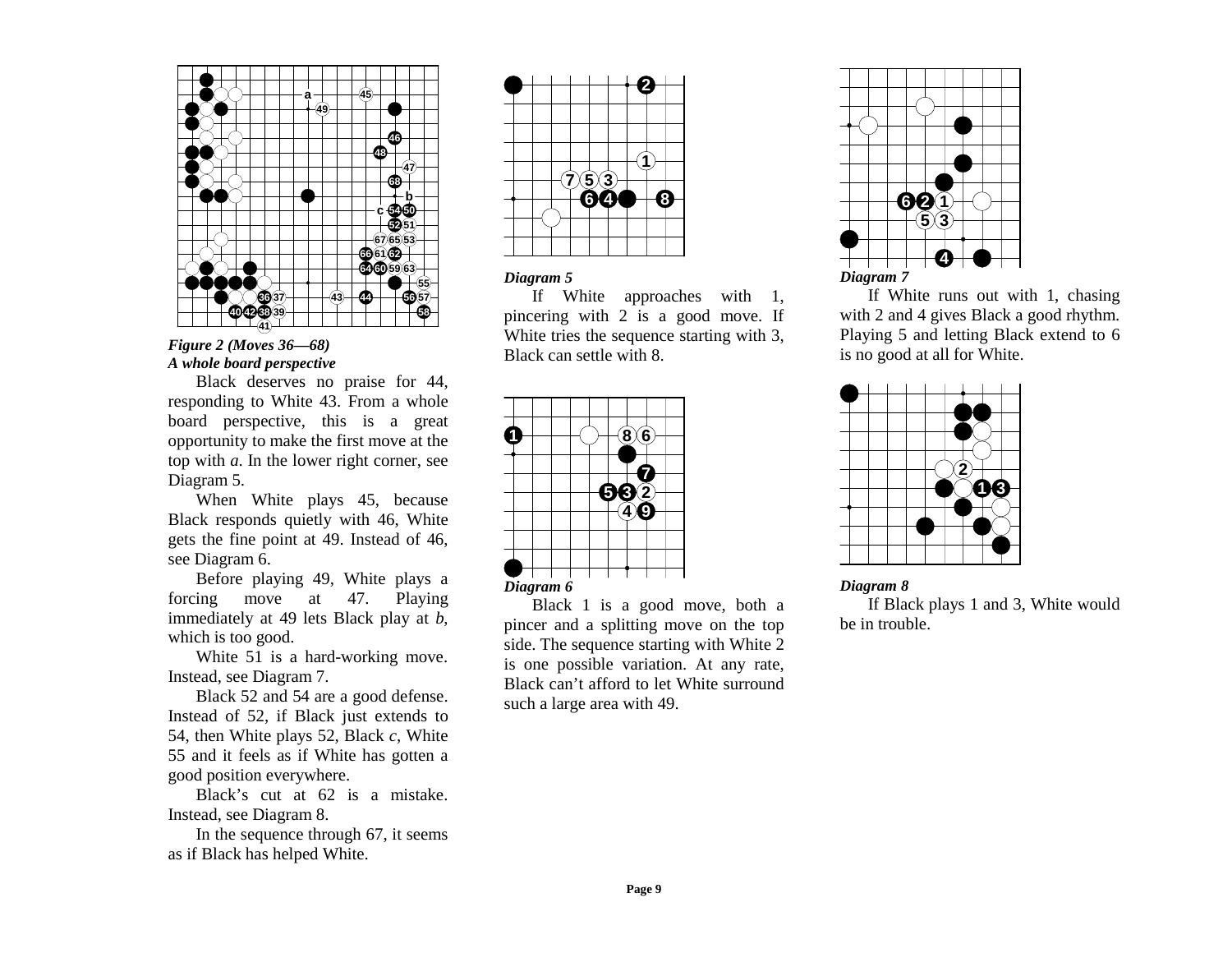

## *Figure 3 (Moves 69 – 83) Black misses a chance*

After White invades at 69, it seems White's strategy has succeeded. However, if Black tries to prevent this by skipping 68 and defending the corner with 71, allowing White to play the attachment at *a* is not a good feeling.

Black 76 is a good attacking move. However, Black 78 is a big mistake. See Diagram 9.

Instead of White 81, playing the cut at *b* is crude. *Moves after 83 not recorded* 

*White wins by 6 points* 



## *Diagram 9*

If Black plays the diagonal move at 1, White will have a hard time escaping.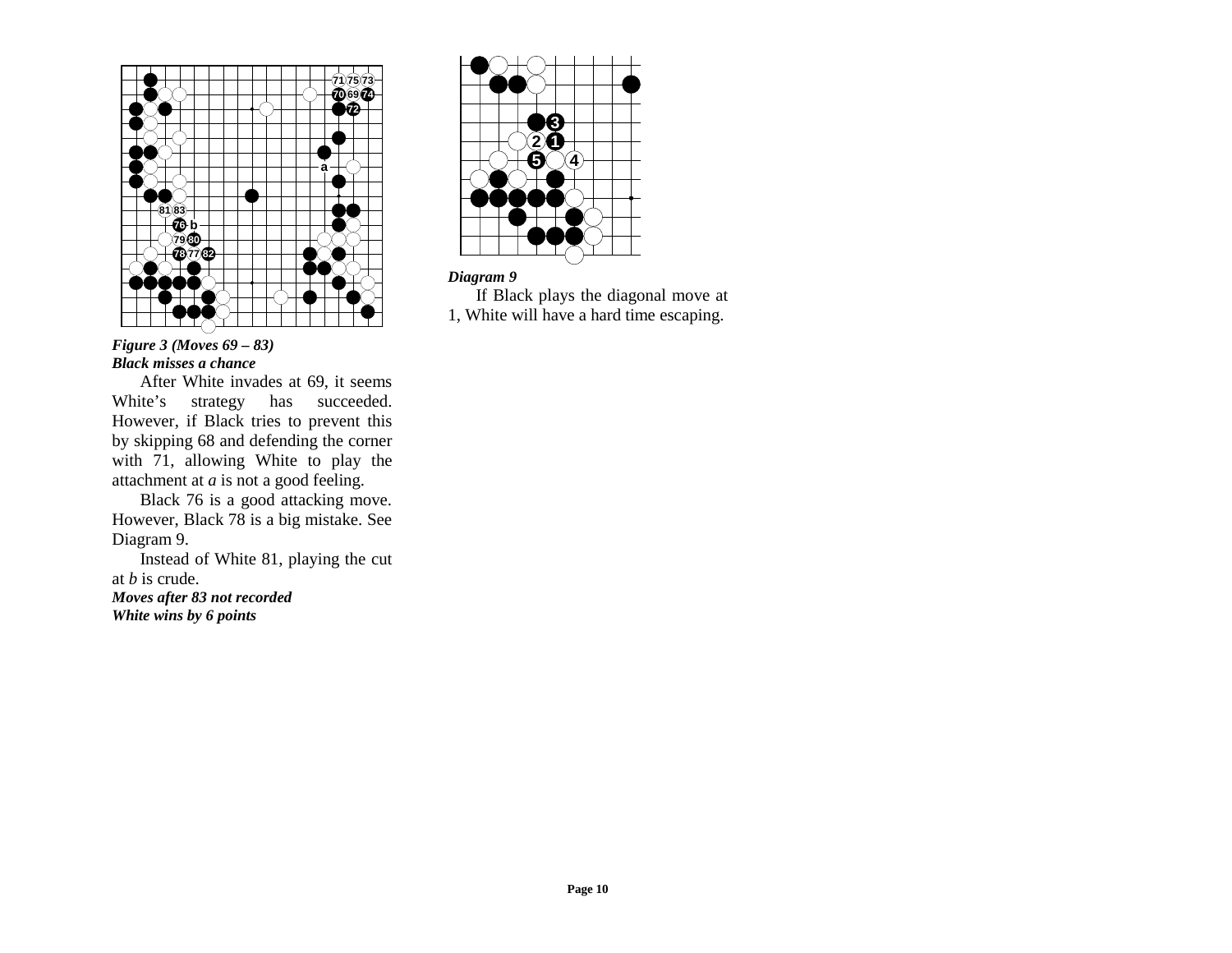# **5 STONE HANDICAP GAME (5) FROM A TEACHING GAME AGAINST "A" 3-DAN**



*Figure 1 (Moves 1 – 11) A smooth start* 

Instead of 4, Black could also play the large knight at  $a$  – either is ok.

Black 6 is extremely solid. A more aggressive alternative would be to pincer at 10 immediately. When faced with Black 6, White must defend with 7 and 9. See Diagram 1.

Black has made a smooth start



#### *Diagram 1*

If White leaves out these defensive moves, Black can play the diagonal attachment at 1 and invade with 3. This is painful for White.



*Figure 2 (Moves 12 – 38)*  Black 12 and 14 make a nice shape.

Instead of White 15, jumping to about the position of Black 16 would be the proper move. But then after Black plays the knight's move at *<sup>a</sup>*, the whole board position would be simplified, which White wants to avoid.

Black's *hane* at 18 lets White build momentum. See Diagram 2.

When White attaches with 19, pulling back to Black 20 is not a good response. Now when White plays 21, Black can't extend to 23 (if Black extends, White can play *b*). Black can't handle all of White's threats. Therefore, instead of Black 20, see Diagram 3.

Black's shape is weakened a bit by having to absorb the *atari* at 23. Still, it goes without saying that the whole board situation still favors Black.

When the corner was invaded at the 3-3 point with White 25, Mr. A seems to have had trouble deciding how to respond. Instead of Black 26, see Diagram 4.

Therefore, it seems that Black has no choice but to block with 26. The sequence through Black 36 is forced. This Black shape may seem thick, but actually it's a bit over-concentrated. What's more, White 37 skillfully erases this thickness, so Black has gotten the worst of things.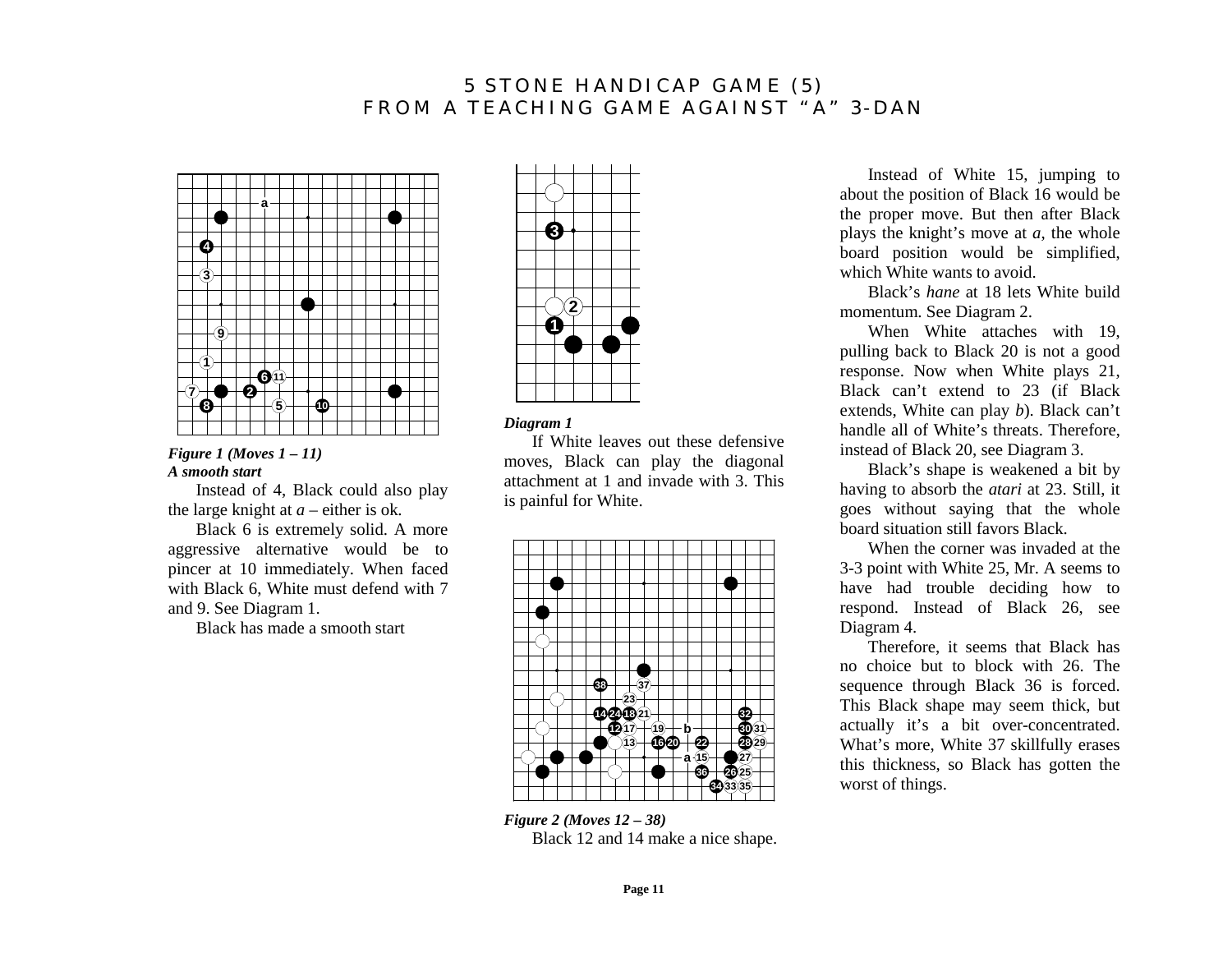

Jumping to Black 1 is good. If White jumps to 2, Black plays 3. Instead of 3, sealing White in with *a* is also a good point.



#### *Diagram 3*

Extending to 1 is the crucial point to destroy White's shape. White has no choice but to connect at 2. Then Black can jump to 3 and the shoe is on the other foot – White is too busy to handle all of Black's threats.



#### *Diagram 4*

If Black blocks from the other side, with 1, after 2 and 4 it seems White has done pretty well since there is still a cutting point at *a*.



#### *Figure 3 (Moves 39 – 67) Questionable play by Black continues*

White 41 is a common tactic used by players giving a handicap. In response to Black 42, White 43 is a swindle. Instead of Black 44, see Diagrams 5 and 6.

These variations are a little complicated, but instead of Black 46, see Diagram 7.

In the sequence through 50, Black gets pushed down in *gote*, and White's wishes are granted.

Black's invasion with 58 is a good idea, but the diagonal move at 60 is not the best. Instead of 60, see Diagram 8.

In response to Black 60, White can jump into the corner with 61, spoiling Black's fun.

Blocking with Black 64 is also uninteresting for Black. After connecting with 66, Black has cut off one White stone, but this comes nowhere near matching White's profit in the corner. Therefore, instead of Black 64, see Diagram 9.

When White plays 67, how should Black respond?



…

Black can resist with 1. If White plays 2, Black defends with 3 and 5 and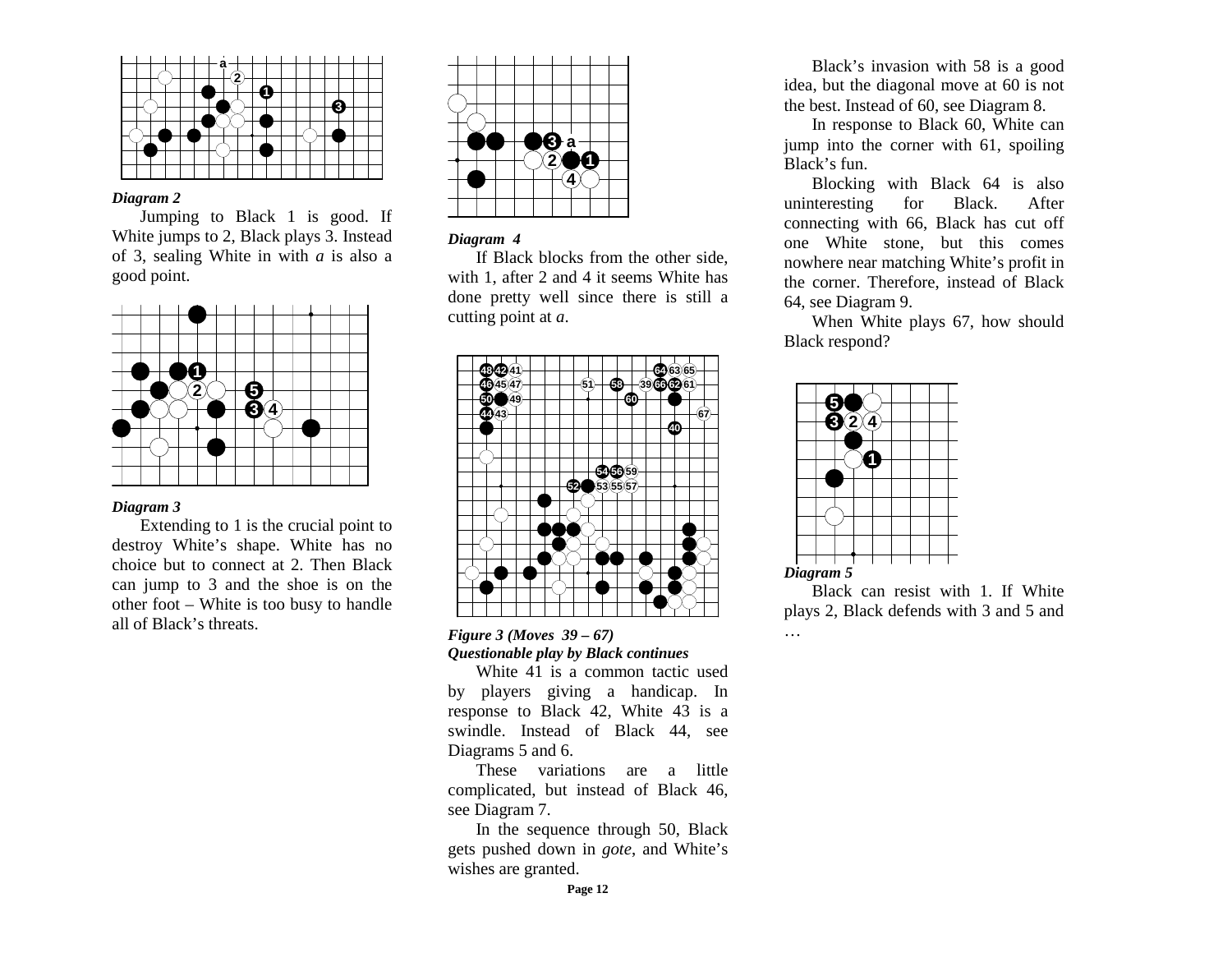

If White cuts with 6, play follows the sequence through 10. Then Black 11 and 13 are great moves and White collapses.



Giving *atari* from the outside with 1 is a good move. If play follows the sequence from 2 through 7, Black gets great outside influence and skillfully thwarts White's plan.



Descending with 1 is the most usual course. If White plays the diagonal move at 2, Black can fight adequately with 3 through 9.



Black must block with 1. Then connecting with 3 and 5 and letting White live with 6 and 8 should be good for Black.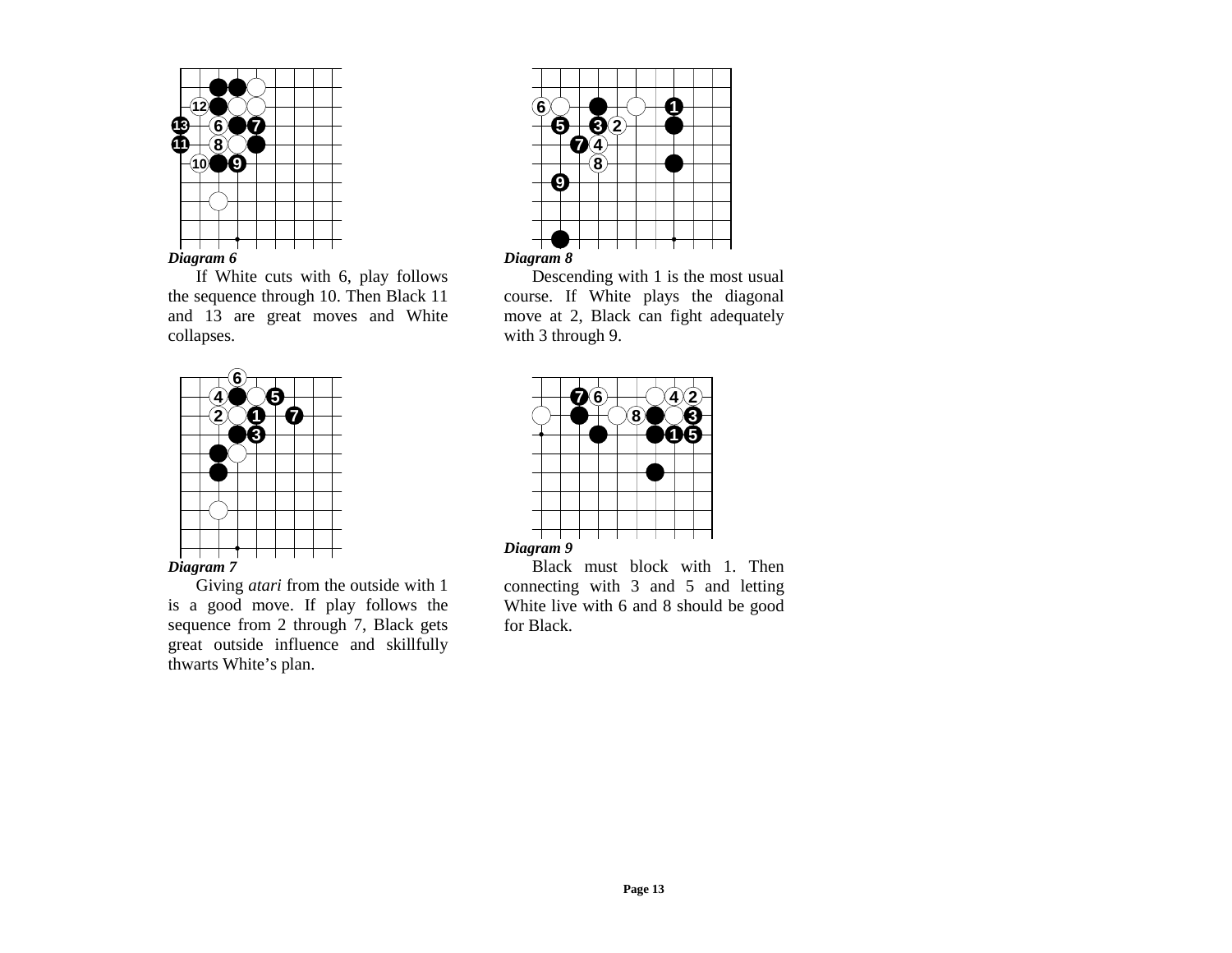

## *Figure 4 (Moves 68 – 94) Two good moves by Black*

Black attached with 68, but there was a move that would have forced a crisis. See Diagram 10.

Black's attachment at 68 ends in *gote* with 74, allowing White the opportunity to defend with 75. In this sequence, White 71 and 73 are necessary. If White skips them, see Diagram 11.

But after allowing White to defend with 75, Black saves face by invading at 76. To respond to this invasion, see Diagram 12.

Black 84 was slack. Instead, *a* was a good point, looking to attack White.

In response to White 89 and 91, Black 90 and 92 are correct responses that are worth learning from. See Diagram 13.

Black captures two stones with 94 and has the advantage.

*Moves after 94 not recorded Black wins by resignation*



Black's invasion at 1 is a good move to threaten White. If White plays the diagonal move at 2, Black can respond at 3, and White cannot capture the invaders. For example, if White tries the attachment at *<sup>a</sup>*, Black responds at *b* and play continues in alphabetical order ending with *h*.



Black 1 and 3 are a good sequence forcing a ko. After Black 5, the sequence starting with White *a* will end in *ko*.



## *Diagram 12*

White can play the diagonal move at 1, which would cause worry for many amateurs, but Black can attach at 2 and play the sequence through 6, living easily. Therefore, White 77 through Black 82 is a necessary sequence.



*Diagram 13* 

White cannot grip the Black stone with 1. After the sequence from 2 through 6, the white stones above 4 and 6 are cut off and captured.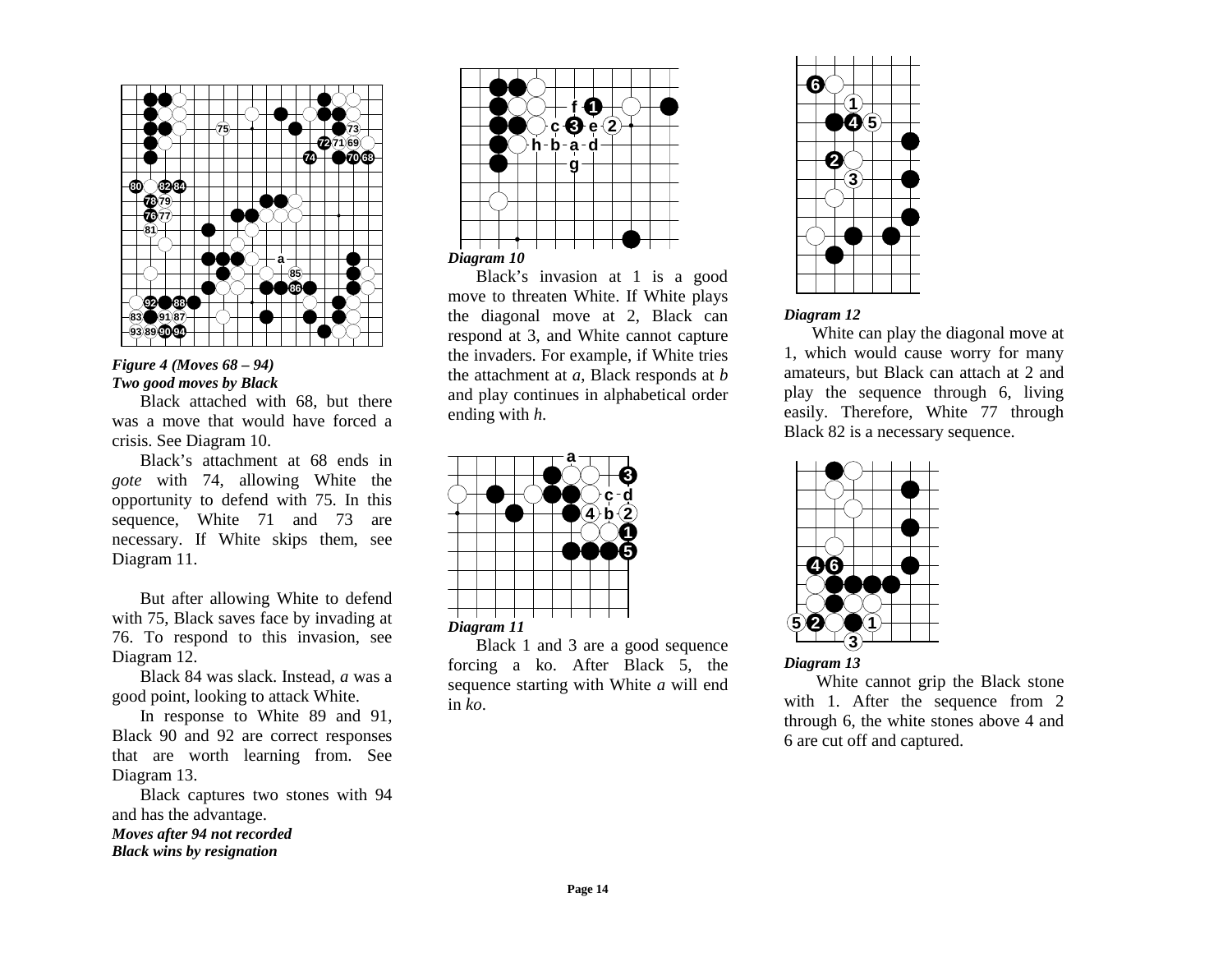# **6 STONE HANDICAP GAME (1) FROM A TEACHING GAME AGAINST "W" 2-DAN**



## *Figure 1 (Moves 1 through 36) 30 connects White uses forcing moves*

In a 6-stone handicap game, Black has an overwhelming advantage in fighting on the right and left sides of the board. Therefore, this is a good opportunity for Black to master the correct methods of fighting on the sides.

After the attachment at White 11, White 13 and 15 aim to make Black over-concentrated. Black seems to have been forced a bit, but since this is a 6 stone game it is not much to worry about.

Black definitely gets forced in the sequence from the *hane* at 24 through the connection at 30.



Extending at 1 and playing the sequence through 7 is the most usual course. (See Basic Position 20 in volume 1)

White 31 and 33 are a rather eccentric set of moves, but since this is an area where White has already forced with White 11 and Black 12, White doesn't regret this exchange. Black's extension to 34 seems innocuous at first glance, but instead of this …



## *Diagram 2*

It would be better to play more energetically with the diagonal attachment at Black 1. If White responds with the *hane* at 2, Black can play the *hane* and connection with 3 and 5, and it is White's shape that crumbles.

White's attachment at 35 is an obvious attempt to confuse the weaker player. In response, instead of Black 36 …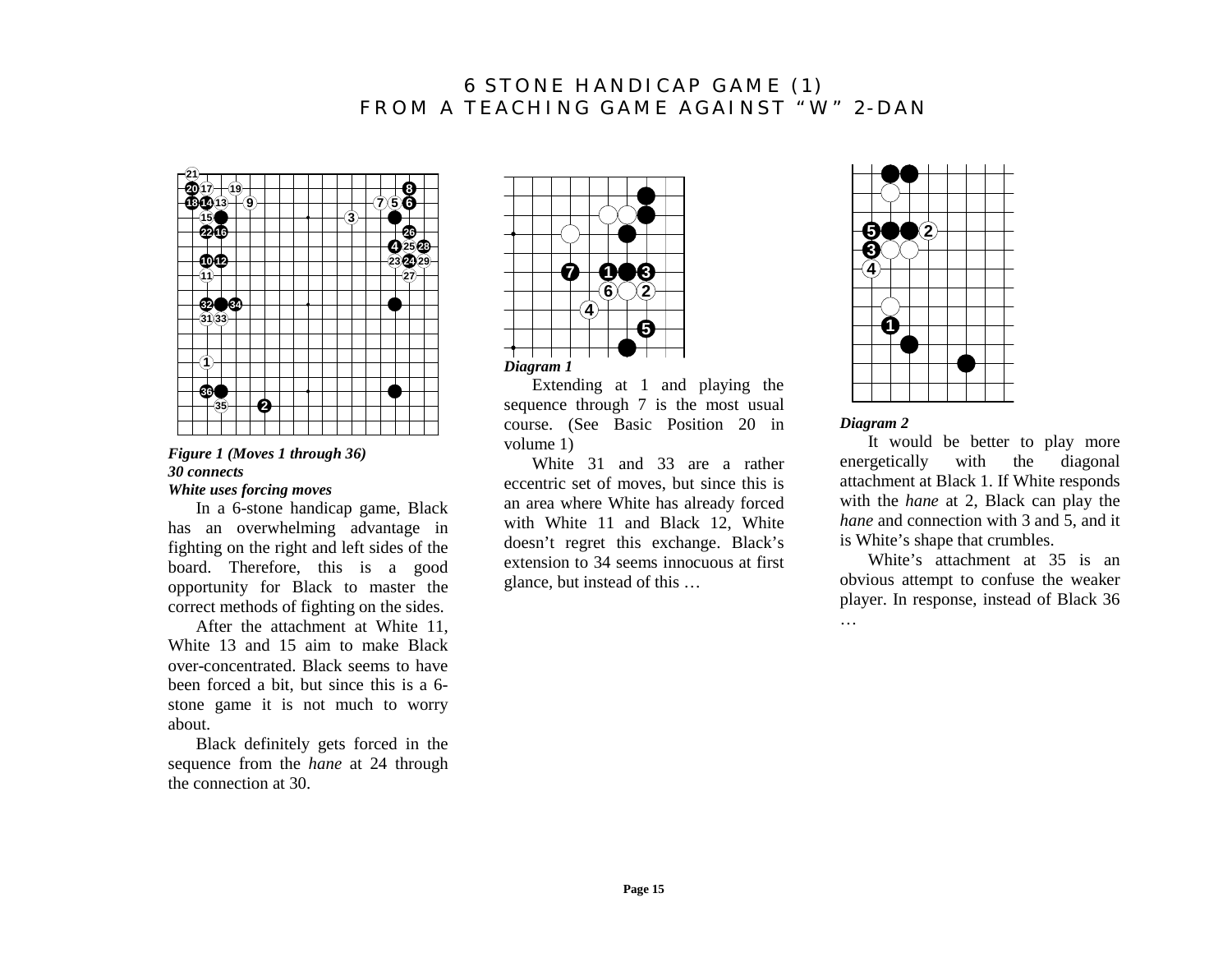

Pulling back with Black 1 is a clearer continuation. If White plays the *hane* at 2, Black plays 3 and play returns to the *joseki*.



#### *Diagram 4*

If White descends with 1, Black responds at 2 and again play returns to a *joseki*.



*Figure 2 (Moves 37 through 52) Bad shape* 

Because Black descended to 36, White is able to attach at 37 and matters become complicated. Of course, Black should always attempt to avoid complications – this is generally true, not just in 6-stone handicap games.

Of course, it can't be good for Black to be forced to connect in bad shape with 44. But if Black varies at 38 …



## *Diagram 5*

Black would like to wedge at 1, if only it worked. But after White 2 and 4 Black is hopelessly split in two.

However, even though Black suffers a bit of a loss in the game continuation, this is part of the benefit of getting 6

stones. White is also suffering in having to escape with 45 and 47.

Making the hanging connection with Black 48 is a bit too cautious. Instead of 48 …



#### *Diagram 6*

Black has a great chance to *hane* and attach with 1 and 3.

White lives with 4 and 6. Then the hanging connection at 7 is an efficient move. That is, with Black 7 on the board



*Diagram 7* 

There is no need to worry about White cutting at 1. Black gives *atari* with 1, then jumps to 4 and the triangled stone is perfectly placed.

Black's *hane* at 50 is weak-spirited.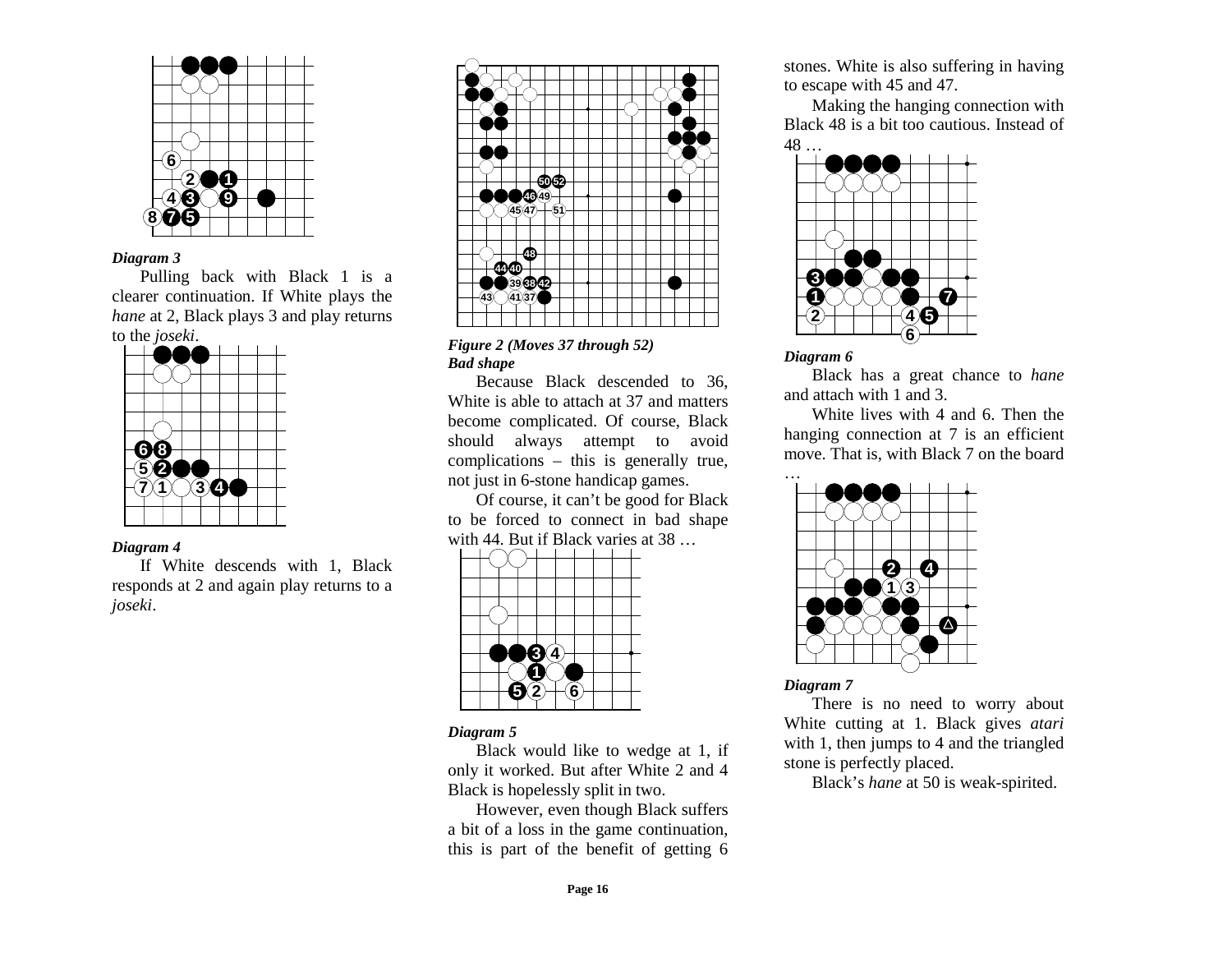

If Black cuts at 1, White would be in trouble. About the best White can manage is 2 and 4, but after Black 5 and 7, White's position is no good.



*Figure 3 (Moves 53 through 73) Attack and defense on the lower side* 

Black 54 seems to have a good feel to it, but in fact, ending in *gote* with 64 is uninteresting. Instead of 54 …



## *Diagram 9*

A more powerful course would be simply descending with 1, then forcing again with the descent at 3, followed by 5, solidifying the bottom.

Because Black ends in *gote*, White is able to attack first on the bottom with 65.

Black 66 may seem obvious, but it's a good, severe move by Black.



## *Diagram 10*

Simply defending with Black 1 would have been too submissive. After White settles in with 2 and 4, Black has no attacking prospects to look forward to.

White's invasion at 69 is an asking move. White will choose a follow-up based on Black's response. Black chose to block at 70, but this falls in too easily with White's plans. In this situation, instead of Black 70 …



## *Diagram 11*

Black must play the descent at 1. Starting with the peep at 2, White plays energetically to live, but after Black connects at 15, White's two triangled stones are in a painful position.

After getting in the *hane* at 71, White can take a breath.



## *Diagram 12*

Blocking with 1 is the *joseki*, but after capturing the stone with 2 and 4, White is strengthened. This is no good for Black.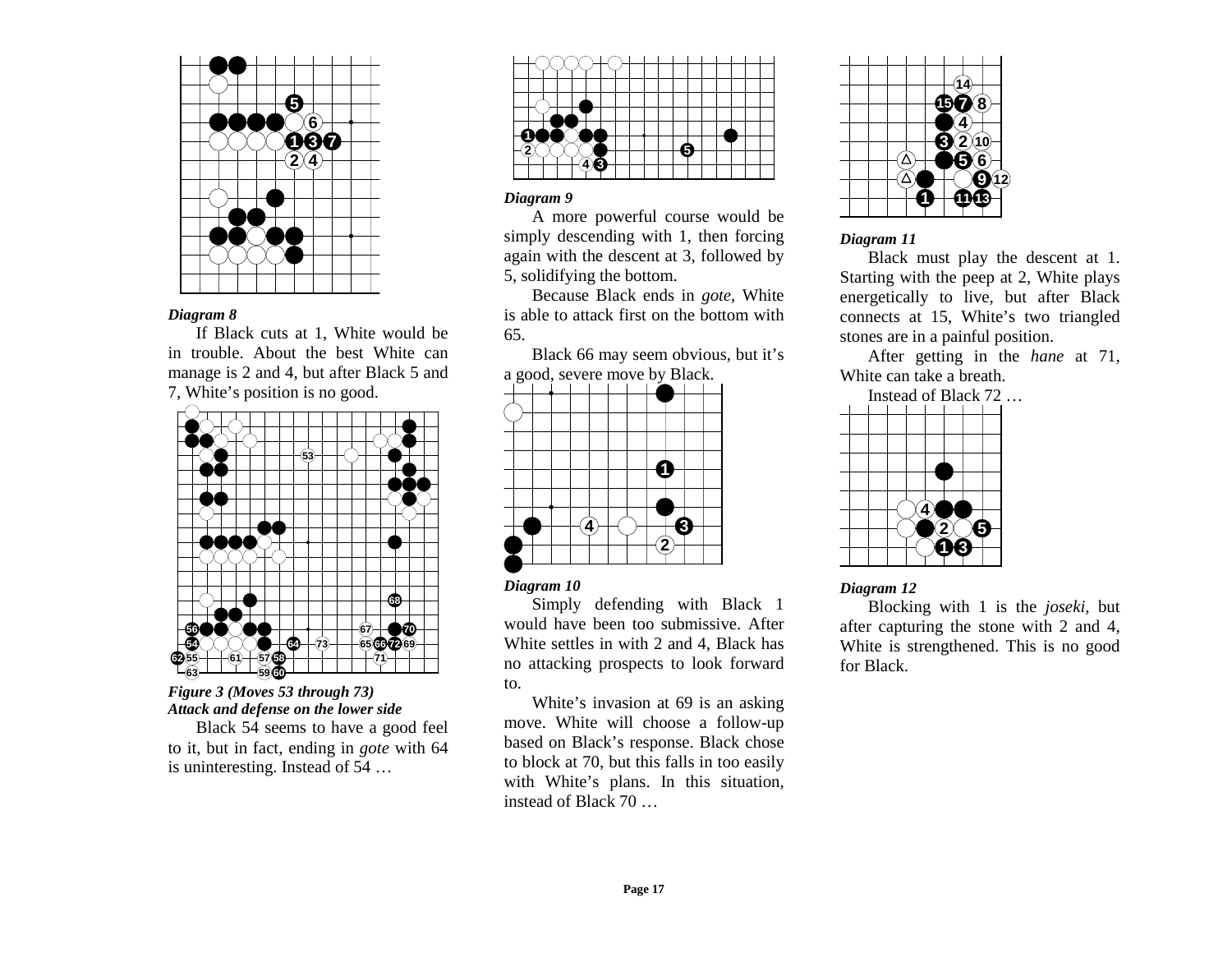

*Figure 3 (Moves 74 through 90) 86 connects Black gets an unsatisfactory low position* 

Black's diagonal attachment with 74 is a good move.

Of course, White's attachment at 77 is unreasonable, but White has no chance to catch up otherwise.

Attaching underneath with Black 78 is a mistake. Instead …



## *Diagram 13*

Black must extend with 1. If White flees with 2 and 4, Black can launch a big attack on the lower side with 5 and 7.

After White blocks with 79, Black is forced into a low position with 80 through 90. This is a bit unsatisfactory.



*Figure 4 (Moves 91 through 100) Black lacks resolve* 

In this figure, Black's lack of resolve is noticeable. For example, Black 92 – instead of this, Black needs to jump to *a* and attack White on a large scale.

Also, Black 94 is unnecessary. This is just an automatic response to White 93. Instead of 94 …



## *Diagram 14*

Attaching and extending with 1 and 3 is a better sequence in terms of the whole board position.

After White plays 99 and Black defends with 100, the score is already close – this favors White.

*Moves after 100 not recorded White wins by 2 points*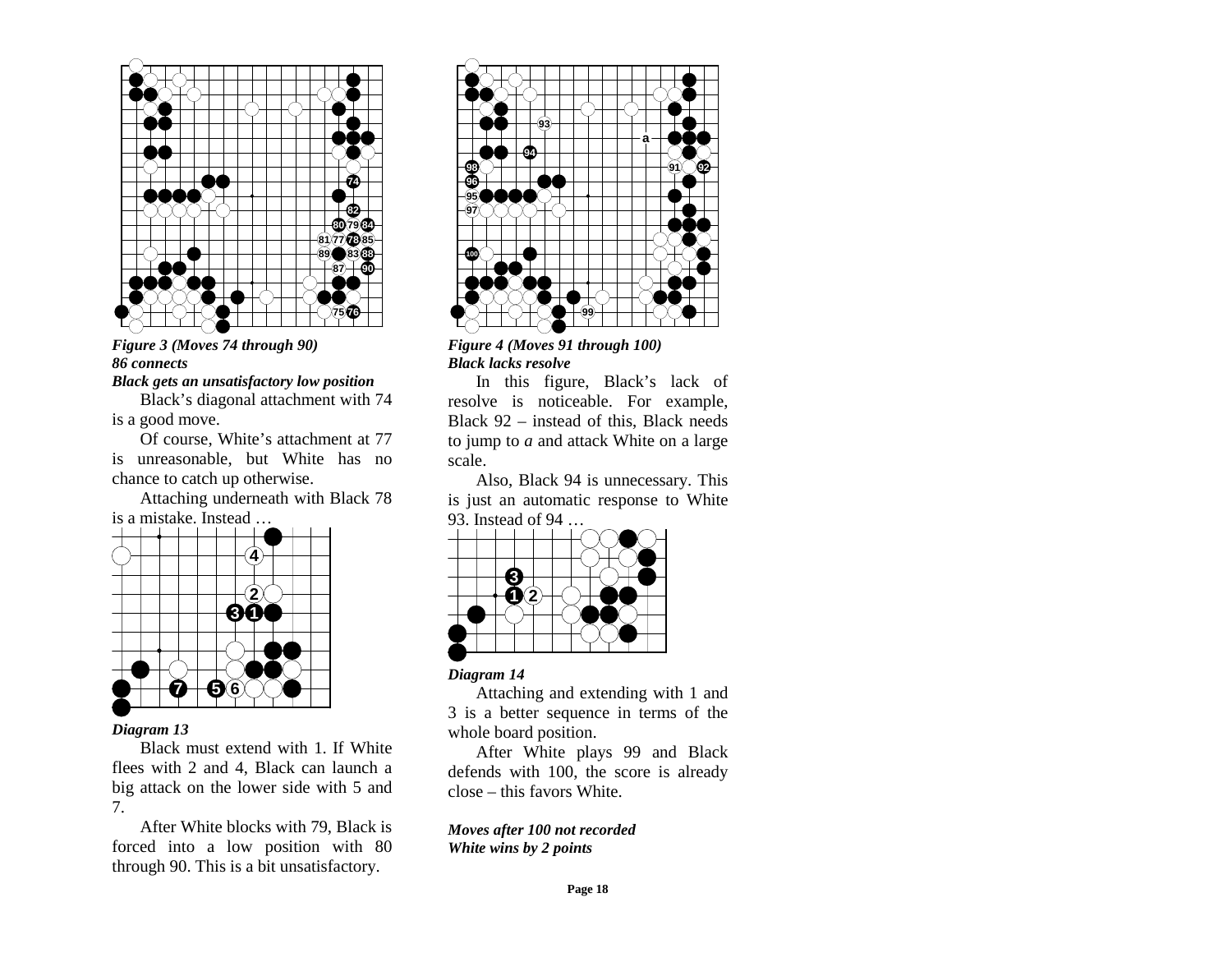# **6 STONE HANDICAP GAME (2)**

# **FROM A TEACHING GAME AGAINST "O" 1-DAN**



*Figure 1 (Moves 1 through 25) About the 3-3 point* 

Instead of White 9, White *a,* Black *b*, White *c* is a more usual way to play. But as I've said before, in a 6-stone handicap game, White can't afford to let the game become too simple.

The diagonal attachment at Black 10 puts the triangled stone to good use and bears witness to Black's fighting skill.

Jumping immediately into the 3-3 point with White 13 is an interesting idea. Generally, invading at 3-3 too early is problematic because it gives Black a chance to build thickness.

Black's descent to 14 is absolutely the right move in this situation.



Being overly protective of the lower territory and blocking with 1 plays into White's plan after 2 and 4. In this case, the territory gained by Black 1 is too small because the triangled stone is too close.

After the peep at White 15, play follows a well-known course. The connection at 22 is necessary.



## to play at 6. In this sequence, White 4 is a proper move. Instead …



*Diagram 3* 

If White connects at 1, after the placement at 4 White is squeezed down to just 2 eyes. Further, instead of White 5 …



*Diagram 4* 

Blocking at White 1 is greedy. After Black cuts at 2, play is forced through Black 8, leading to a *ko*.

#### *Diagram 2*

Blocking with Black 1 seems strong, but Black cannot omit 5, freeing White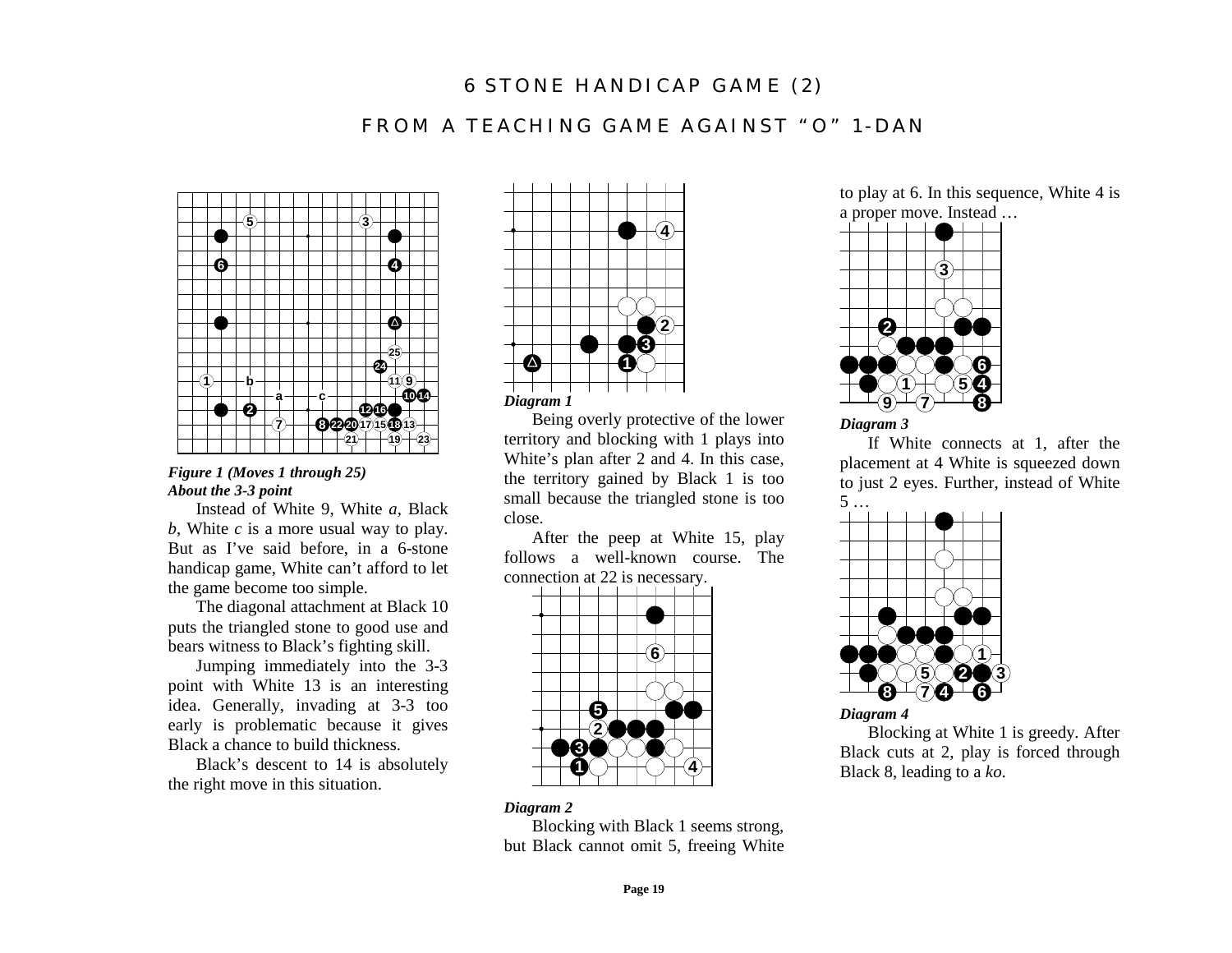

## *Figure 2 (Moves 26 through 50) Black applies strong pressure*

Blocking with Black 26 is a good move. Responding to White 27 and 29 with the double *hane* of 28 and 30 is much stronger play than one would expect from a 1-dan.

White has no choice but to play the vulgar sequence of 31 and 33. That is, instead of White 31 …



If White tries the apparent *tesuji* with 1, Black plays the sequence through the diagonal move at 8 and captures 5 White stones. In this sequence, instead of White 3 …



sequence through 7 but in *gote*, while Black's outer thickness is now complete.

Black's extension at 36 is the epitome of a calm move. If Black gets anxious …



If Black chops off the tail of White's group with 1 and 3, White splits through his position with the sequence through 8. This is no good for Black.

Having gotten *sente*, Black plays 38 seeking to attack the triangled stone, but White can treat the triangled stone lightly since the 3-3 point at *a* is open. Therefore, Black 38 is not right.

**Page 20**  plays the hanging connection at 1, he can live with the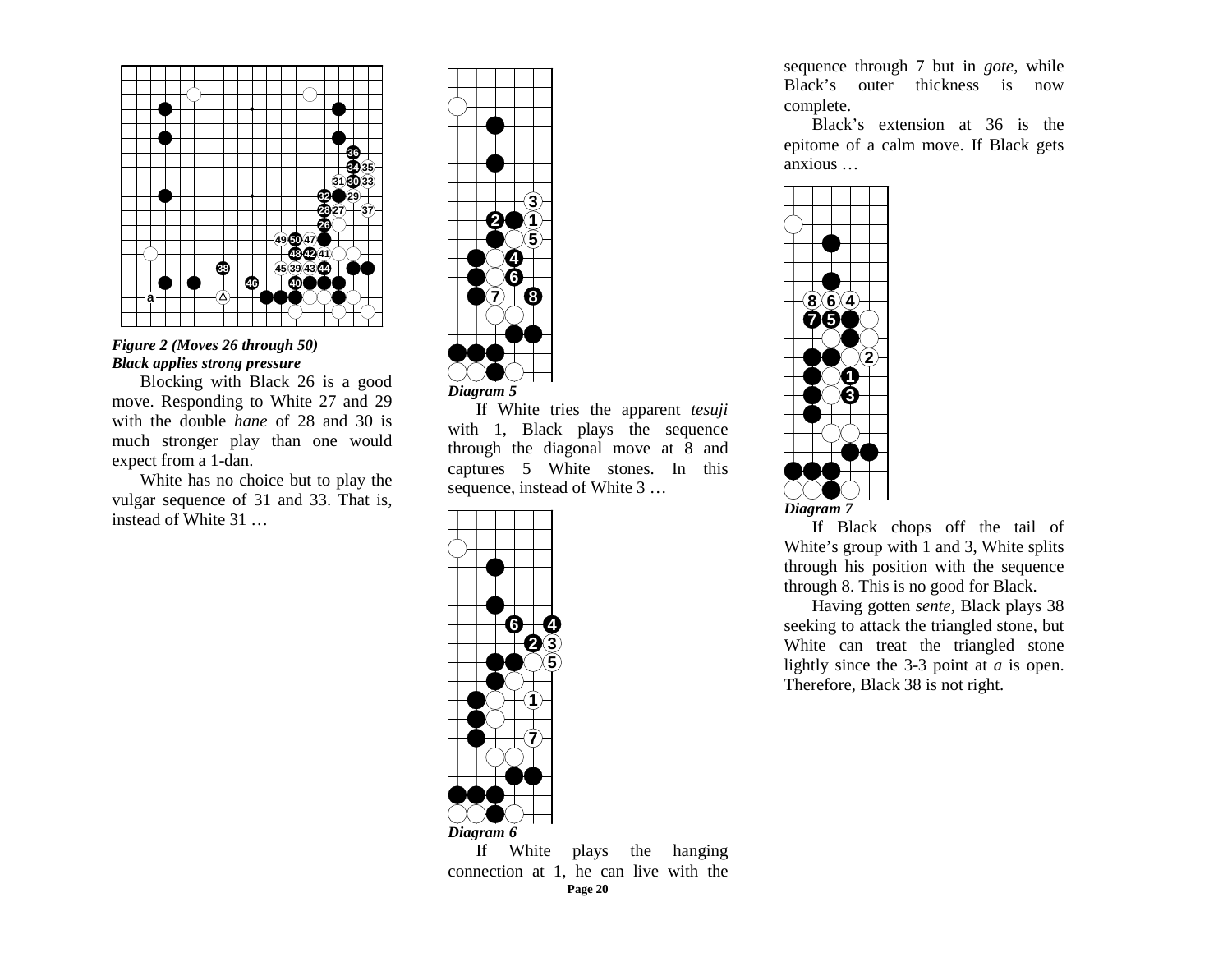

Black should play the diagonal attachment at 1 and then follow the standard attacking pattern with 3. This opens the possibility that the triangled stone may get swallowed up without compensation.

White seeks complications with 39. Instead of connecting at Black 40, playing at 41 would be simpler.

Now White is able to make a little bit of a shape by cutting at 47 and squeezing at 49.



#### *Figure 3 (Moves 51 through 66) 54 connects An unnecessary retreat*

White turns to the biggest point on the board by invading at 55. Now it's

hard to understand why Black blocks with 56. In this situation …



#### *Diagram 9*

No matter what, Black needs to block at 1. If White at 2, Black can start by blocking at 3. Now the sequence through White 6 is a standard way for Black to get *sente*. Instead of Black 3 …



#### *Diagram 10*

…

Blocking with 1 and letting White run out with 2 through 6 is not a good idea.

The extension at Black 58 is a vital point, but blocking with 60 is slack. White 59 was played in order to deal with a Black push and cut at *a*. Instead



## *Diagram 11*

It is more interesting for Black to give *atari* at 1 and attack on a large scale with 3. White is forced to run with 4 through 10, and Black still has time to block at 11. Even in handicap go, if the chance to attack White presents itself, Black must seize the opportunity without hesitation.

After getting in 61, White can take a deep breath.

Cutting and capturing with Black 62 is a vulgar sequence.



#### *Diagram 12*

Black should play the diagonal move at 1 and take deliberate aim at White's position. If White tries to spread out with 2, Black can deliver a powerful blow with 3 through 7.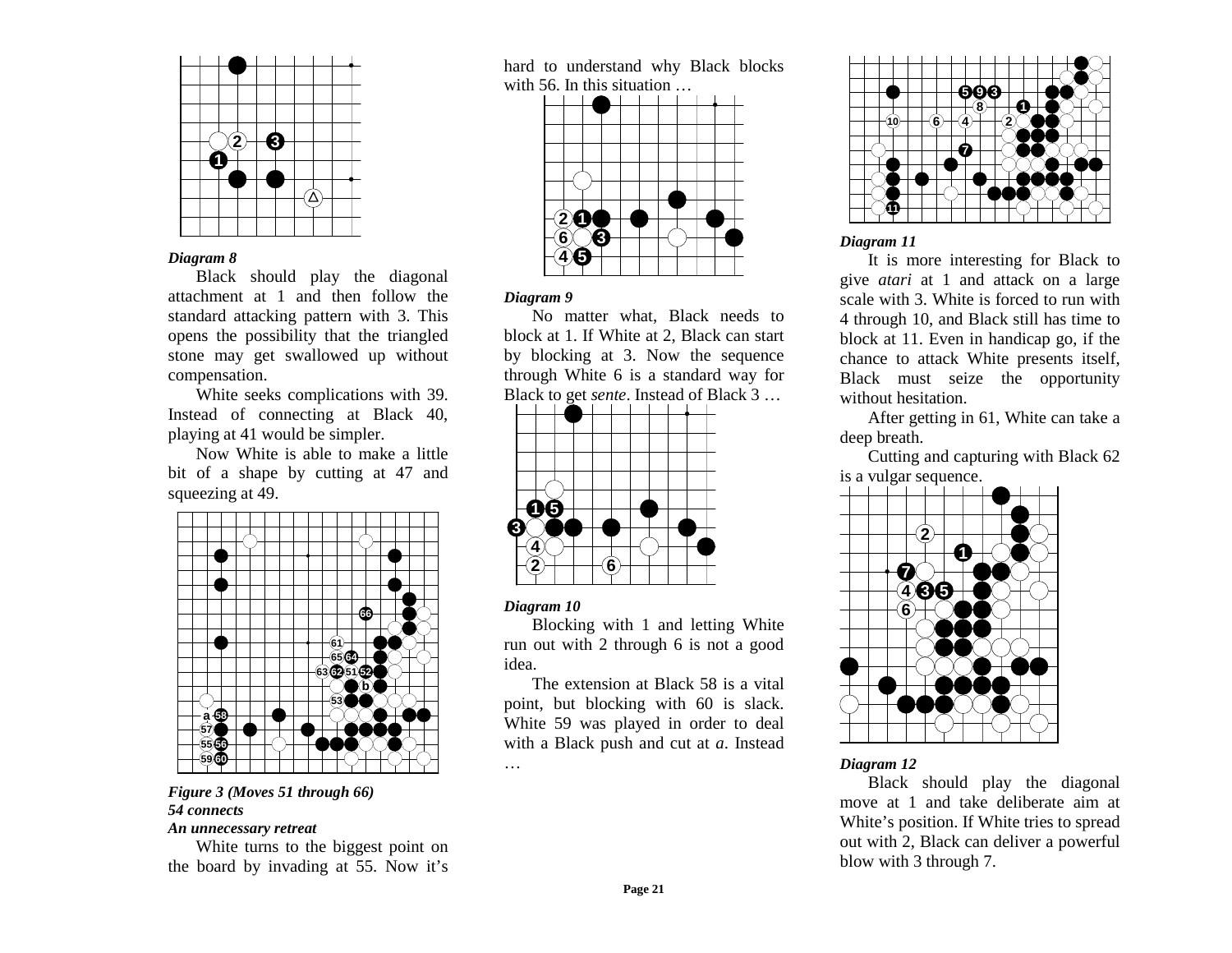

*Figure 4 (Moves 67 through 79) Black responds accurately* 

White's invasion at 67 is seen frequently in handicap games of 6 stones or higher. Black gets full credit for responding at 68. Instead of 68, one often sees the sequence Black *<sup>a</sup>*, White *b*, Black *<sup>c</sup>*, White *d*, which is the worst way to play. In response to Black 68 …



*Diagram 13* 

White would like to move out with 1, but after 2 through 8, White's position is no good.

Therefore, White varies with 69, but Black responds thickly with 74 and gets a fine result.





Taking *sente*, Black played the diagonal attachment at 80. Black gets a gold star for this move, too. Playing the hanging connection at 84 instead of 80 is not as good. However, Black 86 in response to White 85 is the wrong direction.



Black must keep attacking with 1. If

White escapes with 2, after Black 3 the fight is difficult for White.

Black 86 appears to be aiming at an attack on the right side, but after 96, Black ends in *gote*. This is uninteresting for Black.

*Moves after 99 omitted White wins by 3 points*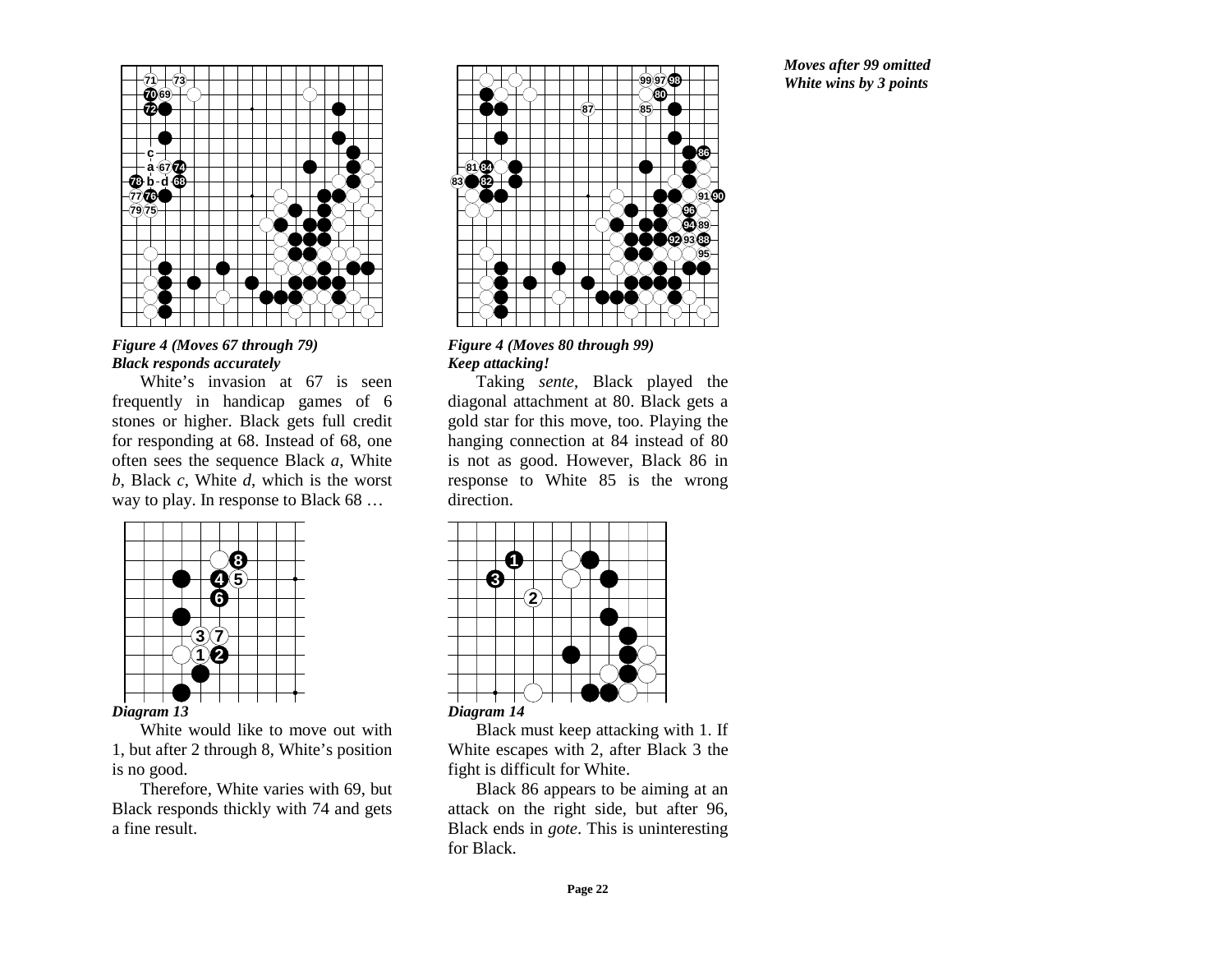# **7 STONE HANDICAP GAME (1) FROM A TEACHING GAME AGAINST "G" 1-DAN**



## *Figure 1 (Moves 1 through 25) Getting forced*

A 7-stone handicap game is not much different than a 6-stone handicap game. As with a 5-stone handicap, the key is how to make use of the stone on the *tengen* point.

Black's attach-and-extend with 2 and 4 is very solid. This is highly recommended in a 7-stone handicap game.

In response to White 9, Black 10 is also very solid. Through Black 16, there is nothing to criticize in Black's play.

Black allows himself to be forced with 18.



#### *Diagram 1 10 connects*

The diagonal attachment at 1 is a good move. Black gets a good position after 2 through 11.

The placement at 19 is the type of move that gives weaker players fits. Black 20 is a bit slack.



#### *Diagram 2*

Black should play the diagonal attachment at 1. If White plays the same attachment as in the actual game, at 2, now Black can resist with 3. If White cuts with 4, Black can give *atari* at 5 and …



*Diagram 3* 

After the sequence from 7 through the counter-*atari* at 13, White is captured. Going back to Diagram 2, if White does not play the attachment at 2, but instead …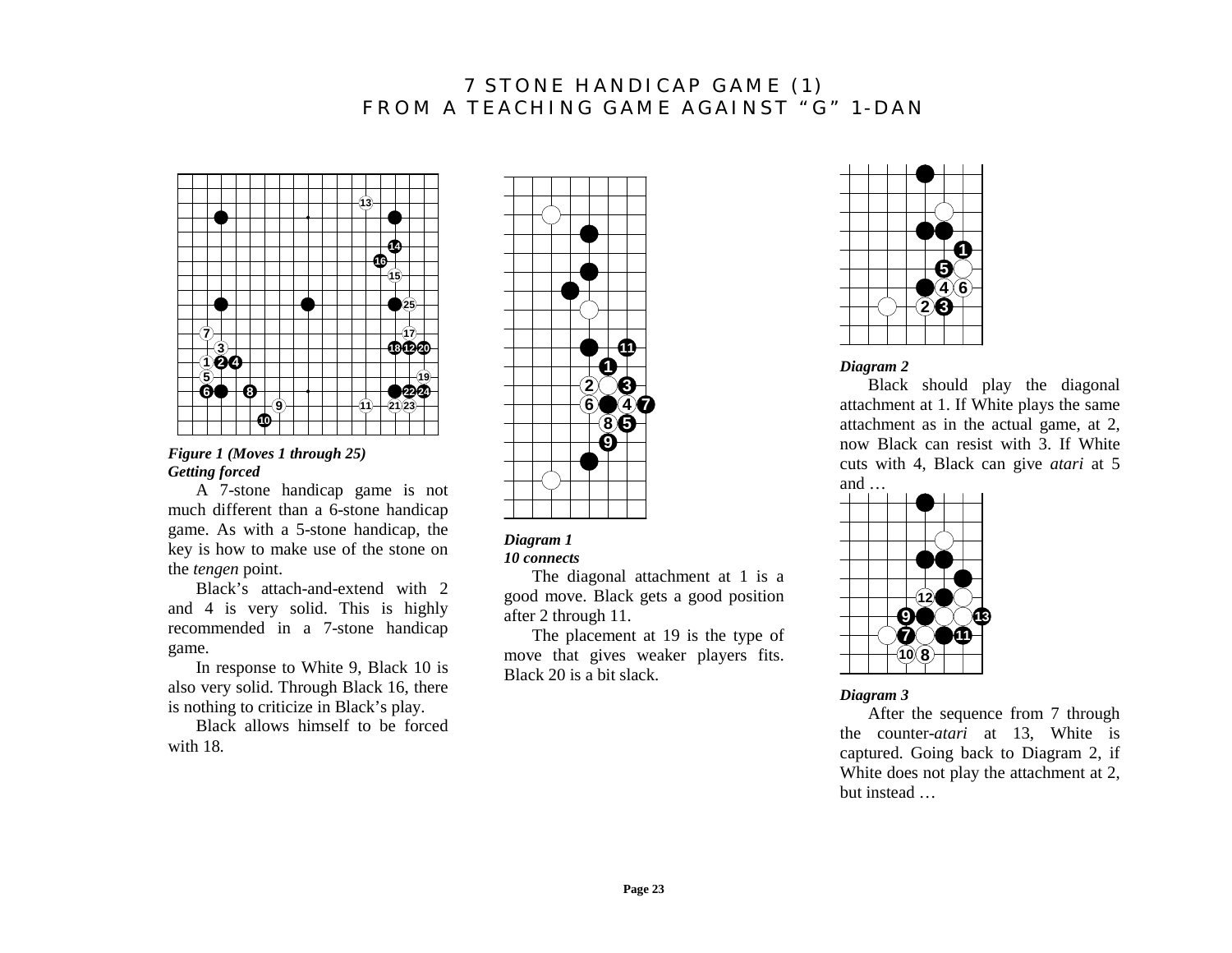

If White attaches from above with 1, Black should have no problems in the fight after peeping at 2, then simply pushing out with 4.

After White attaches at 21, Black has no choice but to quietly pull back with 22 and 24.

White now plays 25, looking for complications. How should Black play?



*Figure 2 (Moves 26 through 42) Black skillfully changes course* 

Black naturally plays the *hane* at 26, but after that, 28 and 30 are not forceful enough.



## *Diagram 5*

Black can respond powerfully by giving *atari* underneath with 1, then crawling with 3. White has no choice but to give *atari* with 4 and look for opportunities by pulling these stones out. However, Black can firmly capture with 11. When White plays 12, Black responds with 13, making everything secure and looking forward to the possibility of later attacking with *<sup>a</sup>*.

When descending to 32, Black probably expected White to immediately answer at 35. Then Black could play at *<sup>a</sup>*. But of course, White varies with 33. Therefore, instead of 32, Black should play more severely …



Black should attack with 1. White 2 is pretty much necessary, and Black can naturally position his stones with 3 and 5. If White escapes with 6, Black has a perfect attacking move at 7.

After getting in 33, White is safe.

Of course the diagonal attachment at 36 is a good move, but responding to 37 with 38 is a wonderful change of course. Usually in a handicap game …



Black makes the mistake of defending at 1. Then White can later aim to strike at 2.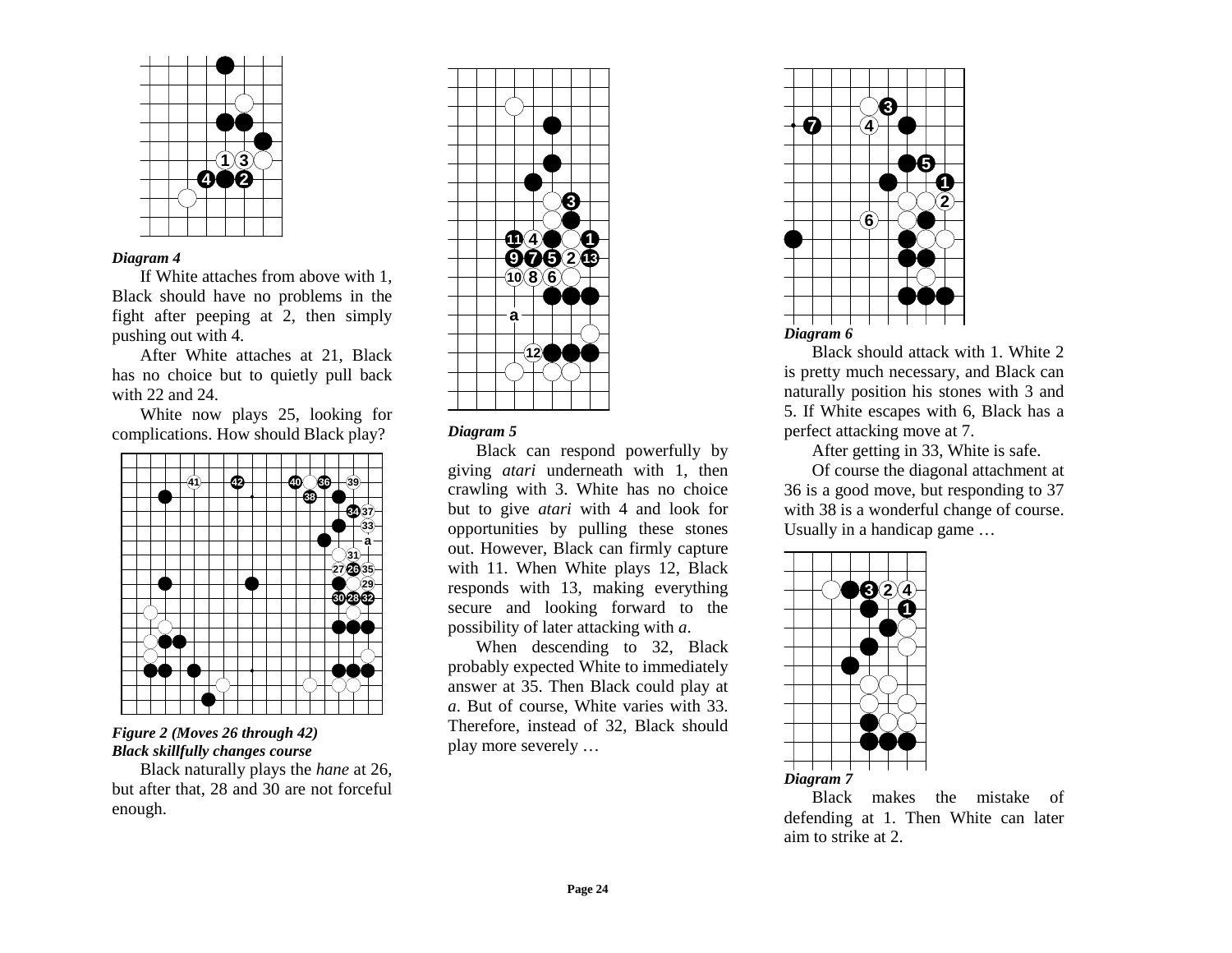The pincer at Black 42 is appropriate in this situation. Now if White …



If White jumps into the corner with 1, Black can force with 2 through 10, then build a big *moyo* with 12.



*Figure 3 (Moves 43 through 66) Giving up too soon* 

In order to avoid the result in Diagram 8, White varies with 43. For the correct way to handle this move, see Basic Position 17. At any rate, Black's result through 50 is no good. At least instead of 50, Black should push out with 55.

Black is worried about the triangled stone and so runs out with 56, but Black didn't need to be so afraid.



#### *Diagram 9*

In fact Black should attack with 1. If White 2, then Black can force with 3 through 7. After this sequence, Black still has time to run out with 9.

After omitting this sequence, Black has to deal with White's attachmentand-cut with 57 and 59. Black is afraid of complications, and so quickly gives up on the stone with 60 through 66. But this is too generous. To begin with, instead of Black 60 …



Giving *atari* with 1 and 3 is a stingier way to play. The hanging connection with 5 makes *miai* of Black 8 moving out and Black 9, which lives.

A further note on Black 60 …



The *atari* at 1 followed by the connection at 3 is usually a good *tesuji*, but in this case White can take emergency measures with 4 and 6, which is no good for Black.

 Further, Black can defer the connection at 64.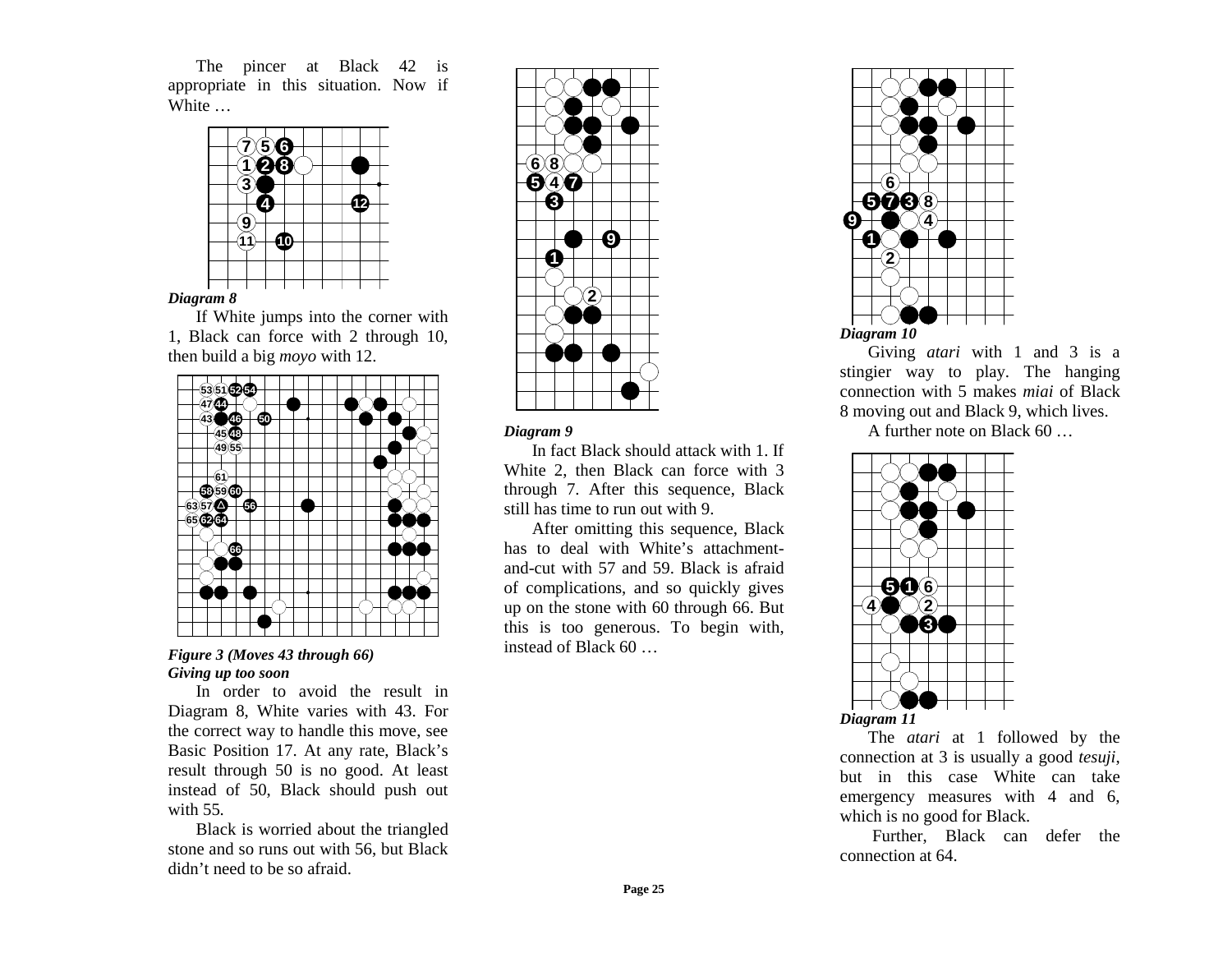

Black 1 and 3, setting up a *ko*, is the correct way to play.



# *Missing the vital point*

When White plays 67, Black 68 is a slack move that just follows White's lead. Instead of 68 …



## *Diagram 13*

Extending to Black 1 is a vital point. Since this sets up the push at 4, White must respond with 2 and 4. Then if Black invades at 5, there is no doubting that Black is ahead.

However, Black plays perfectly after move 70. *Moves after 80 omitted Black wins by 5 points*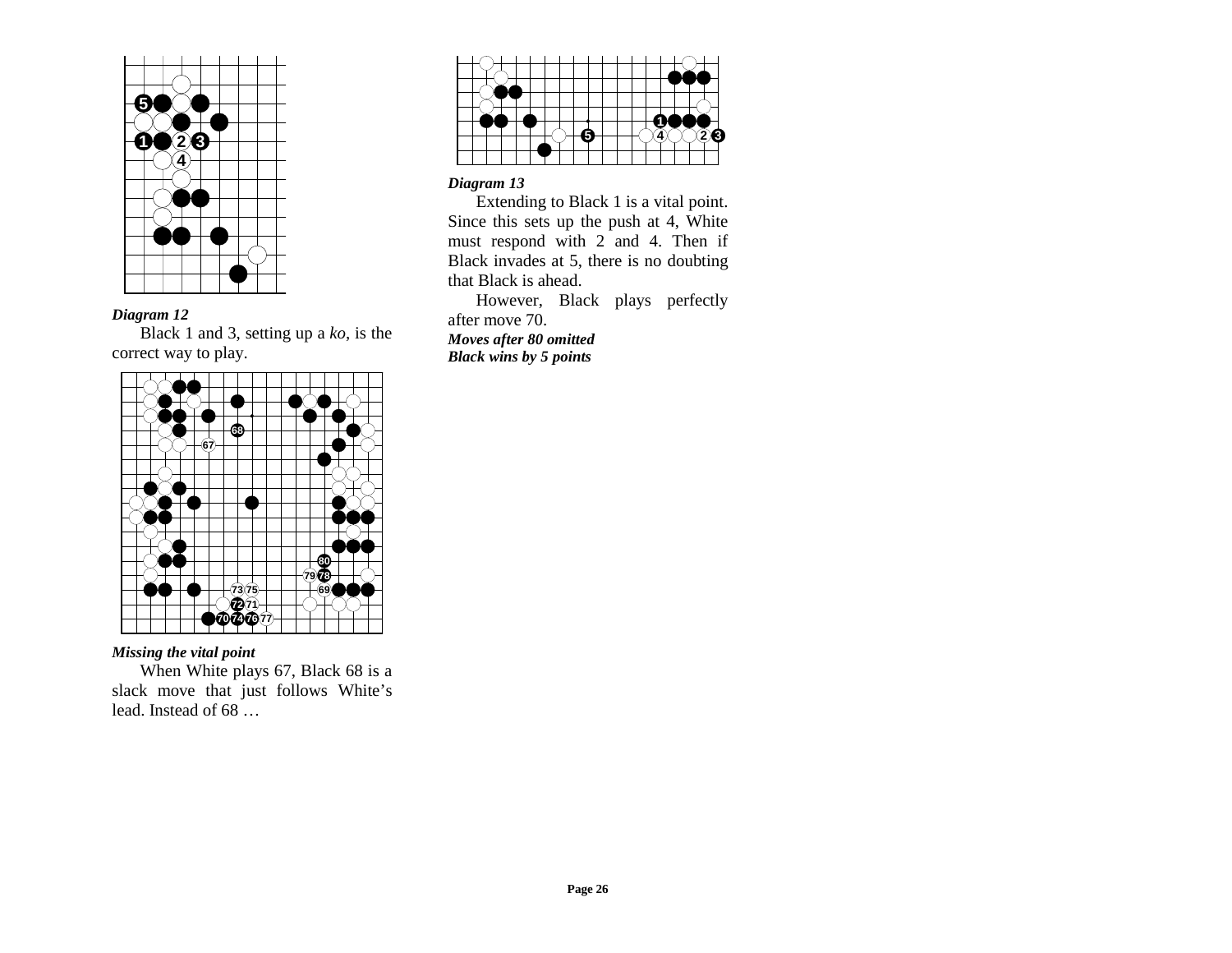# **7 STONE HANDICAP GAME (2) FROM A TEACHING GAME AGAINST "S" 1-DAN**



## *Figure 1 (Moves 1 through 17) Light, nimble play by White*

Instead of White 11, the usual move is White *a*. Then Black will defend at 13.

Instead of White 15, the *joseki* is …



to descend to White 1 and then give *atari* with 3. However, this felt a little heavy, so in the game White just gave *atari* with 15 then developed with 17.



*Figure 2 (Moves 18 through 38) 22 connects. 35 captures ko. A mistake in fighting*

Instead of cutting with Black 18 ….



it was possible to attack on a larger scale with Black 1 and 3. However, White can undercut Black with 4 and 6, and then later can force again with *a* and *b*, so this is actually not very interesting for Black.

However, in response to White 21, filling with Black 22 is no good. After White makes shape with 23, Black can't be satisfied with this result. Instead of  $22...$ 



Black must cut with 1. After White captures with 2, lets suppose that Black plays 3 then connects with 5. About the best White can do is to run out with 6. Then …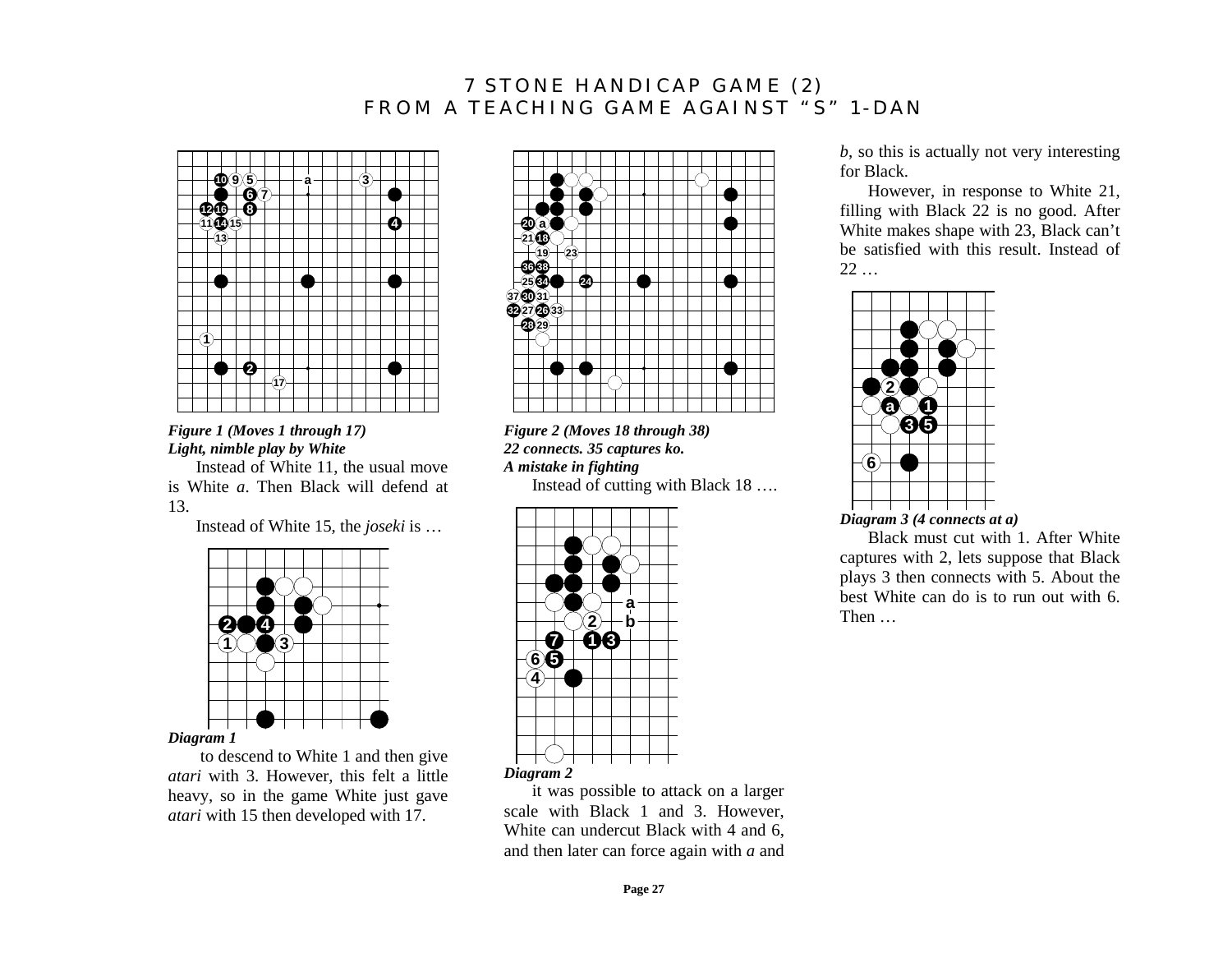

Black can press forward with 7 through 15, painting the outside with thickness. This is the simplest way to play. The more stones that get played in this sequence, the thicker Black becomes. This is good, even if Black concedes a bit of territory.

Black 26 was a good move, but Black 28 is questionable. White cuts and creates a ko with 29 through 34. As the proverb says, "there is no ko in the opening." With no appropriate ko threats, Black has to give in with 36 and 38. This is an unsatisfactory result. Therefore, instead of Black 28 …



## *Diagram 5*

Black can draw back with 1 and play thickly, following the example of Diagram 4. This would be better than the game.



*Figure 3 (Moves 39 through 60) Solid and too solid* 

In a handicap game it goes without saying that it is good for Black to play solidly, but there are limits.

In response to the White invasion at 41, taking *sente* with Black 42 and 44 is an example of good solid play. Instead of  $44$  ...



## *Diagram 6*

If Black had blocked at 1, eventually he will have to run out anyway, and after White 6 through 10, Black comes under severe attack.

Attaching at 48, extending to 50 and in response to White 51, connecting with the bamboo joint at 52 are also good examples of solid play. Instead of 52, speaking only in terms of shape …



*Diagram 7* 

The block with Black 1 looks right. But you can't play go thinking only about shape. After White pushes and cuts with 2 and 4, Black is in trouble.

Black continues to come under attack with White 53. With the sequence up through Black 56, Black finds a way to connect. But all Black is doing is connecting, which is hard to take. This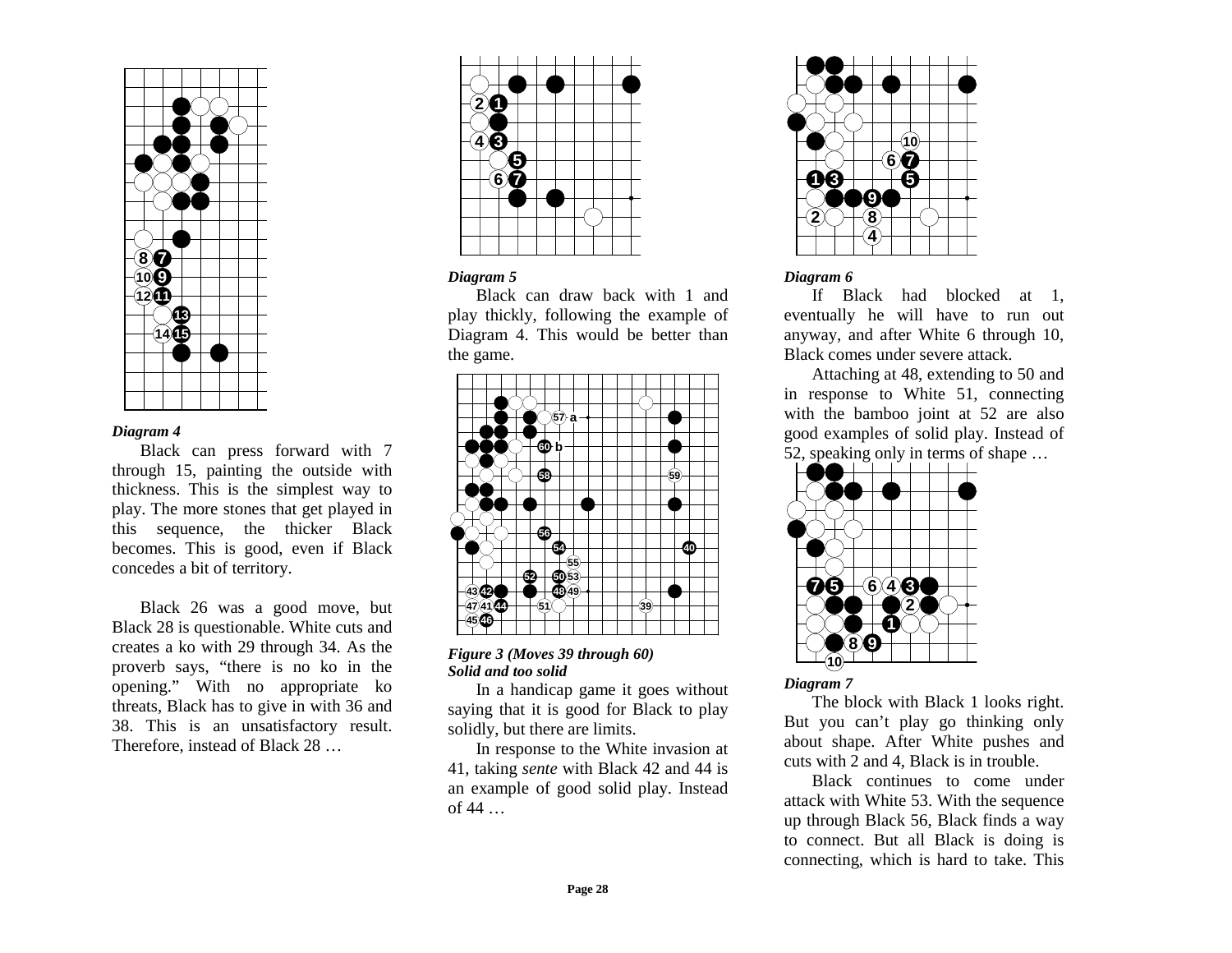trouble was caused by Black's failure on the left side in the previous figure.

White 57 avoids a Black attack at *<sup>a</sup>*, while also looking to move out with the White stones on the left. Therefore Black 58 is natural. However, Black 60 is unnecessary. We can say that this move is too solid. If Black leaves out 60



…

White could play the attachment, but after 2 through 10, White can't get away anyway. Further, instead of 3 …



If White plays 1, Black can take *sente* with 2 through 6.

If Black is going to play in the vicinity of 60, at the very least he should go as far as *b*.



## *Figure 4 (Moves 61 through 98) White expands*

White's 61 and the following moves are a sequence for handicap go. Instead of capturing a stone with Black 68 …



#### *Diagram 10*

Connecting with Black 1 prevents a White move at *a*. However White can still cause trouble by cutting at 2 and pulling back with 4.

White 69 is a novel move. We've already seen the *atari* at 70 instead of 69. Black 70 is the correct response to

White 69. However, following with Black 72 is a mistake.

Black adopted a strategy of sacrificing the triangled stone, but this is too big. Instead of Black 72 …



*Diagram 11* 

Black needs to come out with 1. If the sequence from 2 through 9 ensues, this fight is difficult for White as well as for Black.

Black's hane at 76 captures the three White stones, but this cannot possibly compare with the huge expansion of White's territory.

Black 82 gives White a chance to play tricks with 83, so Black could have considered defending with 85 instead of 82.

Blocking with Black 86 is a mistake. From a whole-board perspective, it would be better to block at *a*, then force at *b* and push with *<sup>c</sup>*.

Using the attachment at Black 92 through 96 is a vulgar way to stop White's advance. Instead …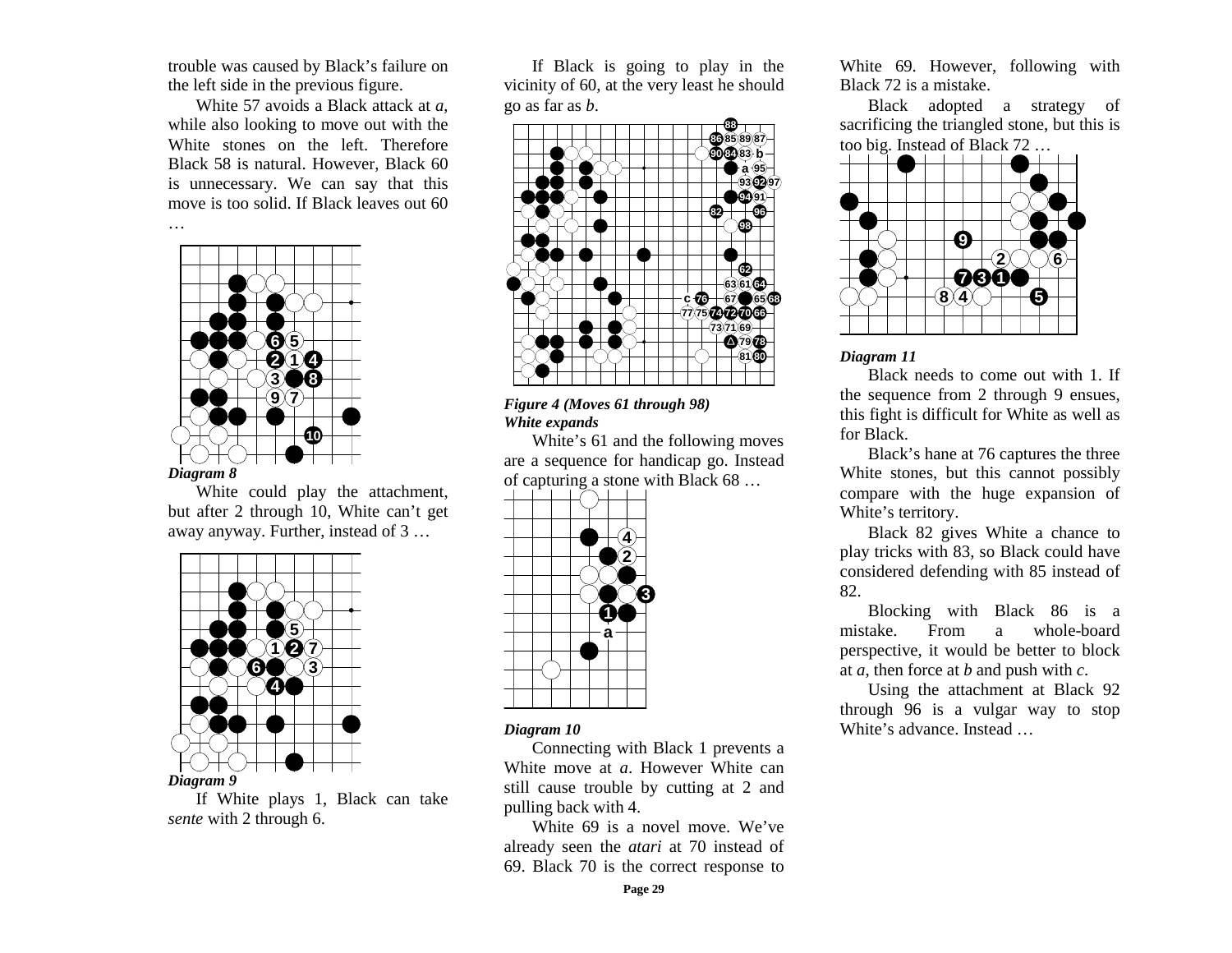

Black can just stop with the attachment at 1. There is nothing to be afraid of. If White plays 2 at 3, *a* is the end. If White plays 2, then cuts at 4 …



Black 5 through 13 catches White. *Moves after 98 omitted White wins by 1 point*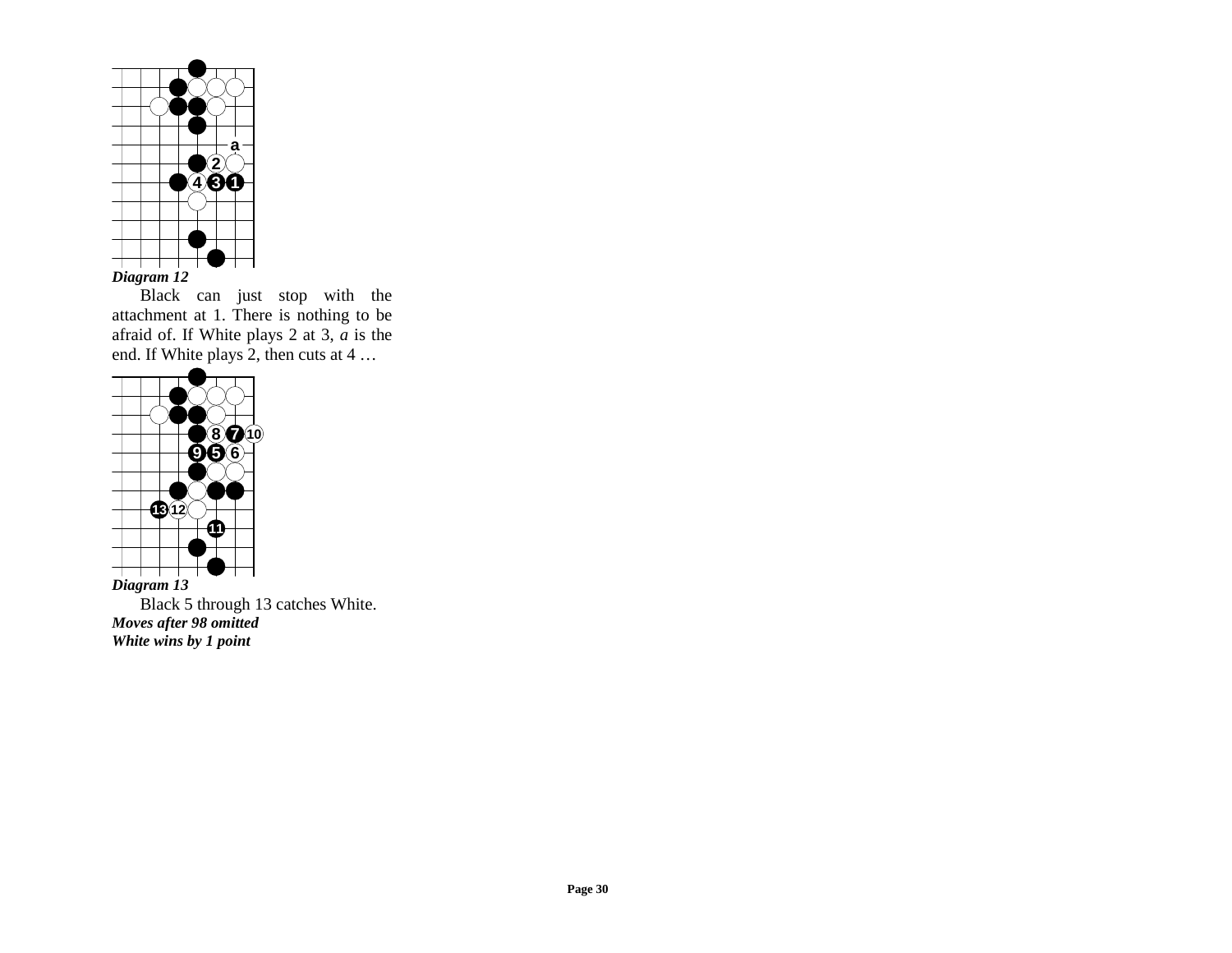# **8 STONE HANDICAP GAME (1) FROM A TEACHING GAME AGAINST "K" 1-KYU**



*Figure 1 (Moves 1 through 30) A severe move* 

In an 8-stone handicap game, Black has stones on the key points surrounding every area, so from the very beginning every White move is an invasion. It is important for Black to play to connect his stones, that is, to play thickly.

The attach-and extend *joseki* with 2 and 4 forces an early clarification of the local shape. It is a good choice in high handicap games because it simplifies the position.

Instead of the wedge at Black 6 …



Blocking from the corner with Black 1 does a better job of taking territory. But in an 8-stone handicap game, the continuation in the game can't be bad either.

Defending with Black 14 is an unambitious move. Instead …



Sealing White in with Black 1 is a better idea, inviting White to invade the top with 2. Then attacking with 3 and 5 is severe. If Black is going to begin with a move on top, it is better to play *a* than 14 in the Figure.

Black 16 begins another attach-andextend *joseki*, which continues through 20. Black 22 and 24 are a thick way to

play, but if Black wants to play more severely …



Black 1 is the more severe way to play. If White clamps with 2, Black can respond at 3. The cut at White 4 is nothing to be afraid of.

Pulling back with Black 26 is not so much thick as slack.



If Black blocks with 1, White faces a painful struggle. If White cuts with 2 and 4, Black plays the sequence through 9 and has nothing to fear.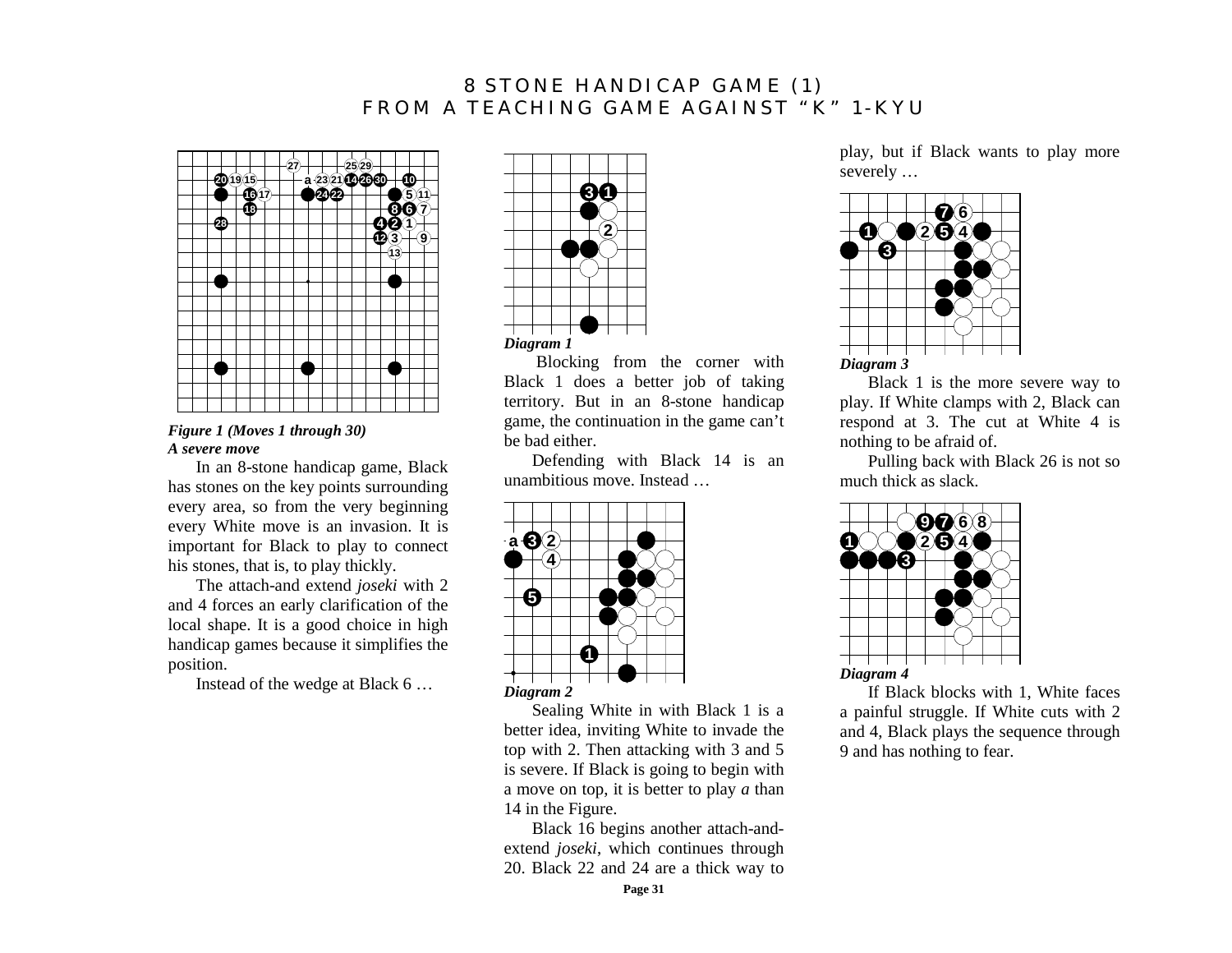

## *Figure 2 (Moves 31 through 51) Allowing White good shape*

When White invades at 33, the usual response is at the location of 35, but in this case, Black 34 is also okay. However, Black's *hane*-and-connect with 36 and 38 is not good. Probably Black was afraid of White *<sup>a</sup>*, but Black's continuation gives White perfect shape with 37 and 39, and the triangled stone withers on the vine. Instead of Black 36 …



## *Diagram 5*

Black needs to descend with 1, otherwise the diagonal attachment (the triangled stone) is not effective. If White plays 2, Black can resist with 3. In response to White 4, starting a battle on a second front with the sequence starting with Black 5 is a high-level tactic.



Continuing from the previous diagram, Black is okay even if White descends to 1. After Black 2 through 8,

the peep at *a* is forcing so Black has no worries.

Black 40 is very solid, but ideally I would have liked to have seen Black play the diagonal attachment at *b*. Then when White responds at *<sup>c</sup>*, Black can develop quickly at *d*. When White gets to play 41, the squared Black stone becomes a bit thin.

White 43 is a bit unreasonable, but without sowing confusion White has no chance to catch up. Rather than gripping a stone with Black 48 …



#### *Diagram 7*

Black should connect with 1, then respond to White 2 and 4 by running with 3 and 5. After White 10, Black can choose a somewhat unusual sequence with 11 through 15, after which Black can aim at either *a* or *b* in the future.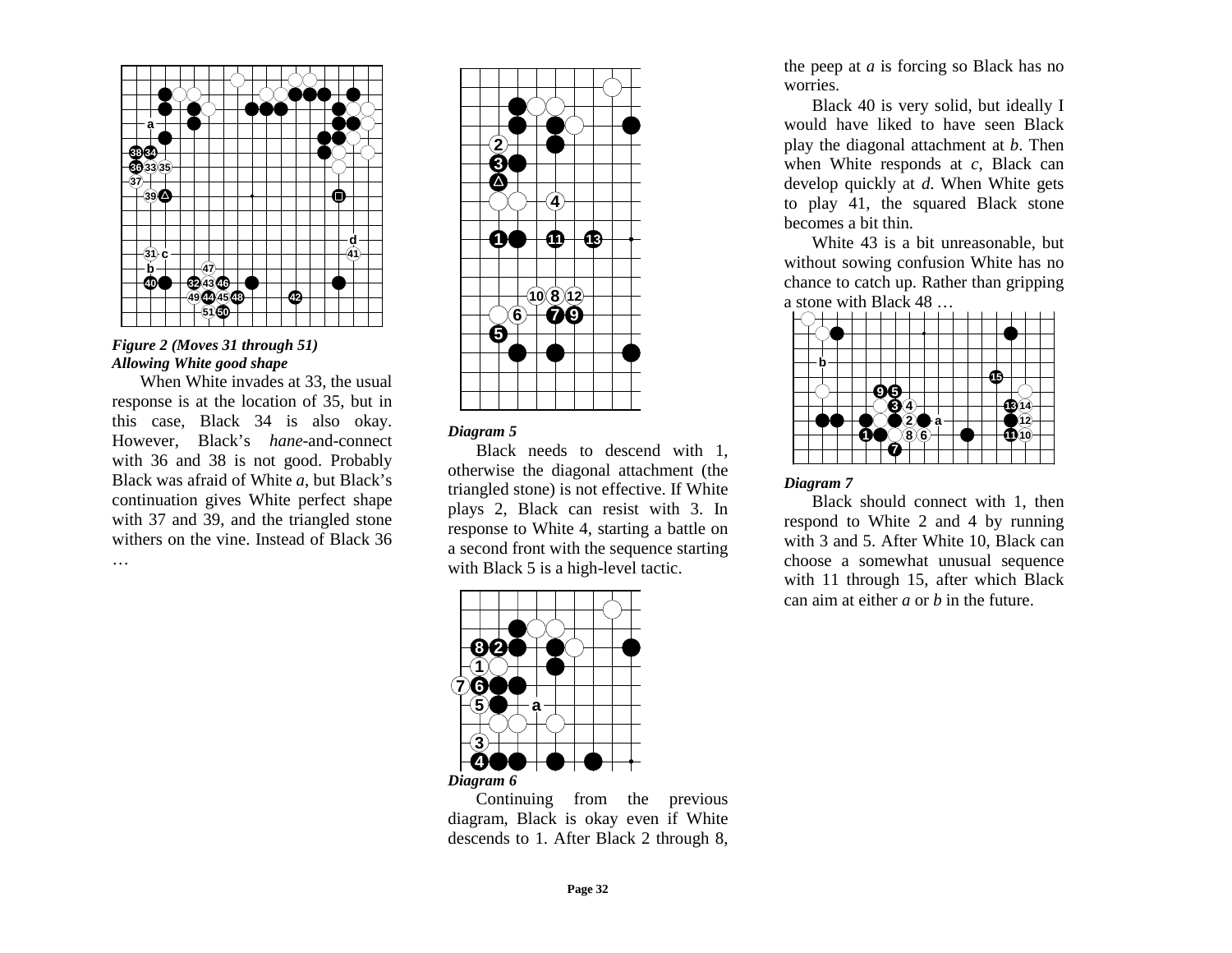

## *Figure 3 (Moves 52 through 81) An unnecessary retreat*

After White 53, cutting below with Black 54 is no good. Instead …



#### *Diagram 8*

Black should cut with 1. When Black gives *atari* with 3, White 4 starts <sup>a</sup>*ko*, then Black takes at *a*; but, in this position, Black will ignore any *ko* threat and capture at 7.

After White connects with 55, Black sacrifices two stones with 55 through 60, but this is too much to give up. Instead of Black 58 …



## *Diagram 9*

Black can ask with the attachment at 1. If White pulls back with 2, Black can neatly connect with 3 and 5. Or, instead of White 2 …



*Diagram 10* 

If White resists with 1, Black can counterattack with 2. The sequence after 3 is not branched, and Black gets a playable position after 12.

Instead of Black 66, playing at 67 would have gained more territory, but then White jumps out to 66 and the 2 Black stones come under attack. Black made the right choice here, choosing thickness over territory.

Black 76 was a blunder. Instead …



## *Diagram 11*

The block at 1 succeeds. White goes down for the count after Black 3 and 5.



## *Diagram 12*

In the previous diagram, Black could also capture with 1 in this diagram, but this leaves behind bad *aji* after 2 through 6.

*Moves after 81 omitted White wins by 2 points*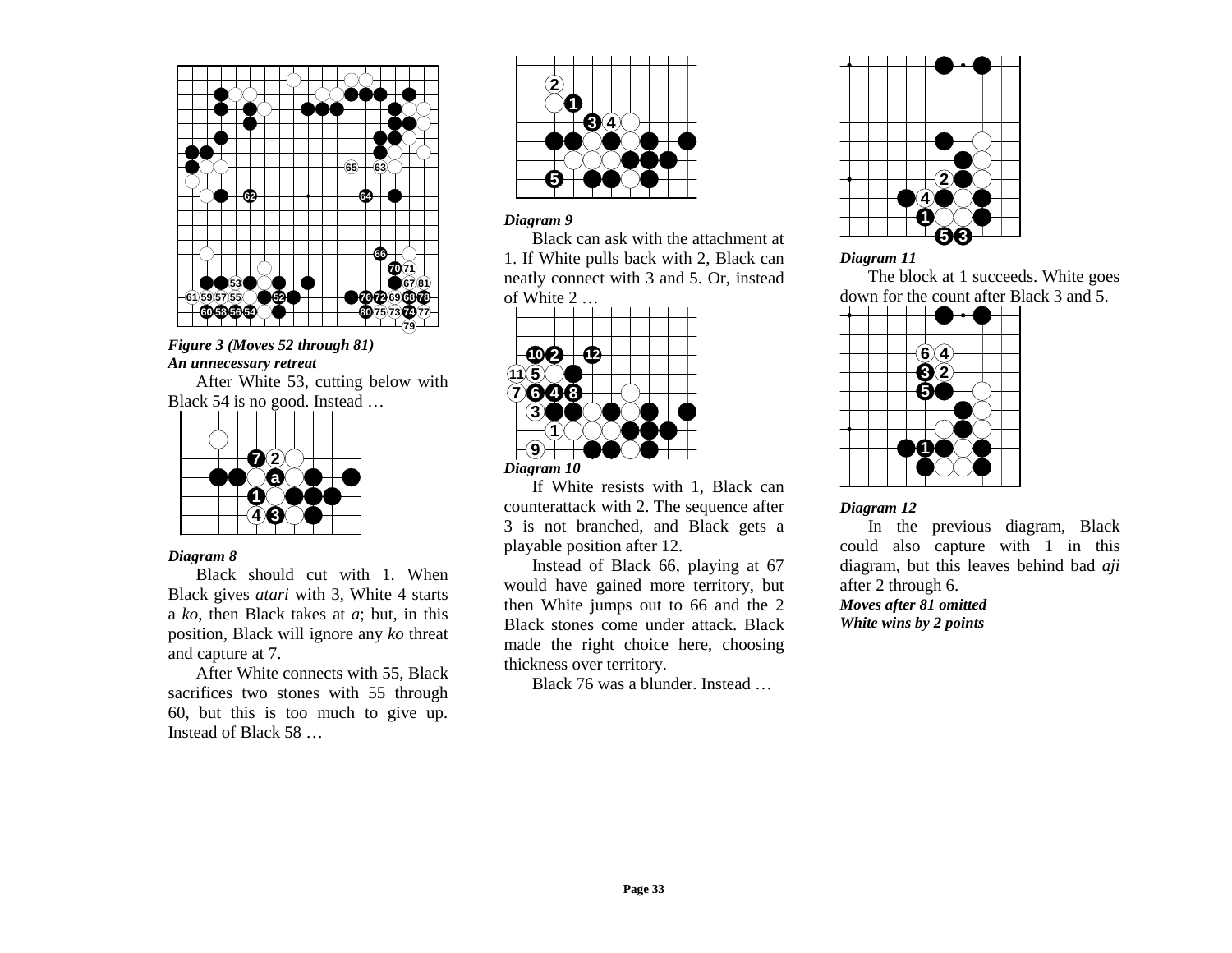# **8 STONE HANDICAP GAME (2) FROM A TEACHING GAME AGAINST "Y" 1-KYU**



## *Figure 1 (Moves 1 through 26) Too timid on the side*

Instead of simply extending with the one-point jump to Black 8 …



*Diagram 1*

Black could also consider exchanging the hane at 1 for White 2 and then playing 3.

Black responds to White 9 by running away with 10, but this is "weaker player" syndrome. Because of this, White gets to play the double*kakari* at 11, making the situation a bit complicated. Instead of Black 10 …



## *Diagram 2*

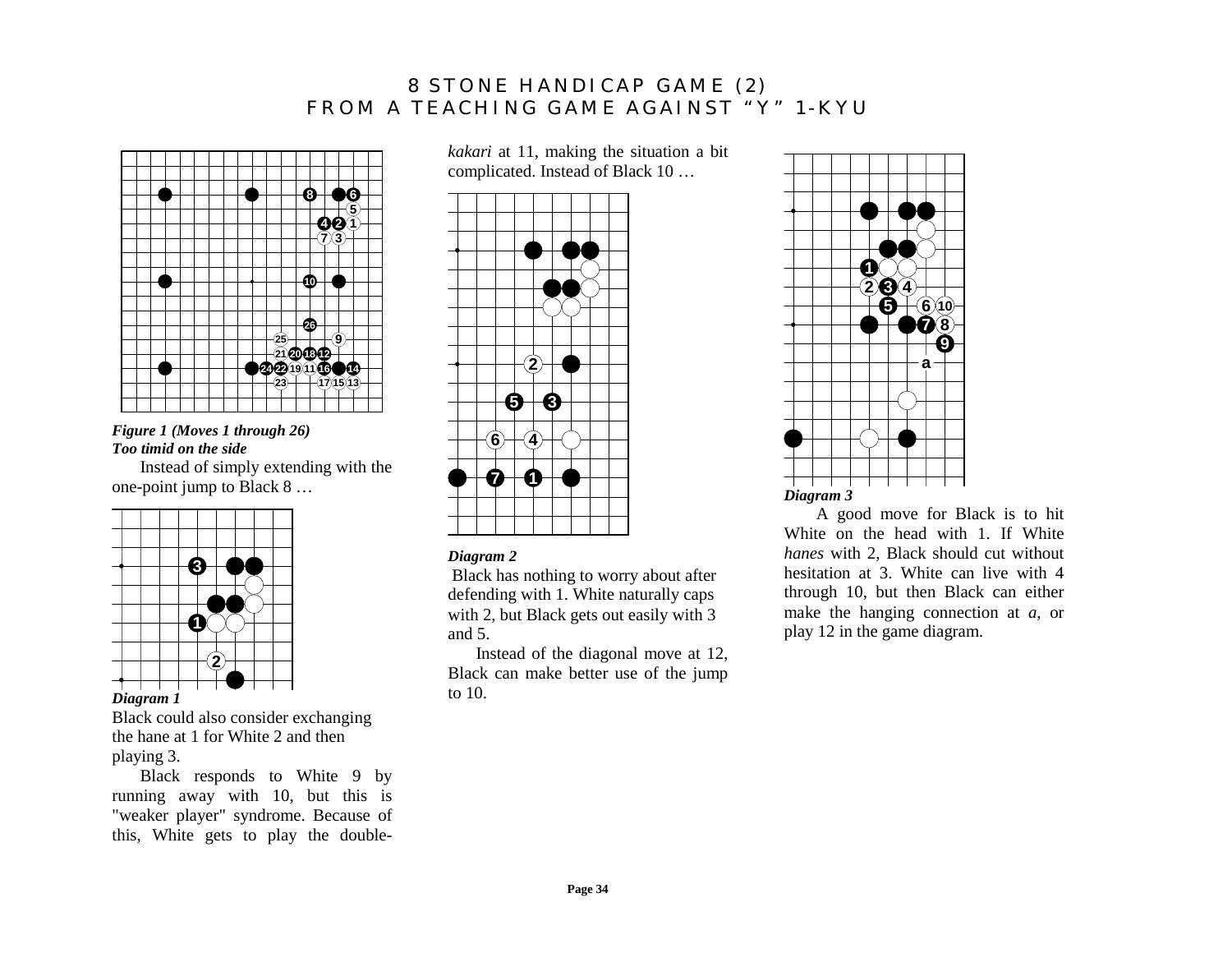

In the previous diagram, instead of playing the *hane* at 2, White might try peeping at 1 in this Diagram. After Black blocks with 2, we can envision the sequence through White 11. Then Black can play the diagonal move at 12 after all, with a superior position.





Since Black did not settle the position with the sequences in Diagrams 3 and 4, White comes back with the attachment at 27. Black 28 is good, but 30 is questionable.



Black should follow the proverb "extend from a cross-cut" and extend to 1. If White connects with 2, Black responds with the sequence 3 through 9, leaving White scattered.

Black 34 is also a clumsy move. In this sort of situation …



If Black connects with 1, White responds with 2 and 4, and Black ends in *sente*.

After the block at 34, Black can't leave out 38. If Black is greedy and tries to *tenuki* …



White extends to 1, then makes forcing moves at 3 and 5. After White 9, Black is captured.

White 39 is like White 9, an attempt to aim at a group of Black stones on the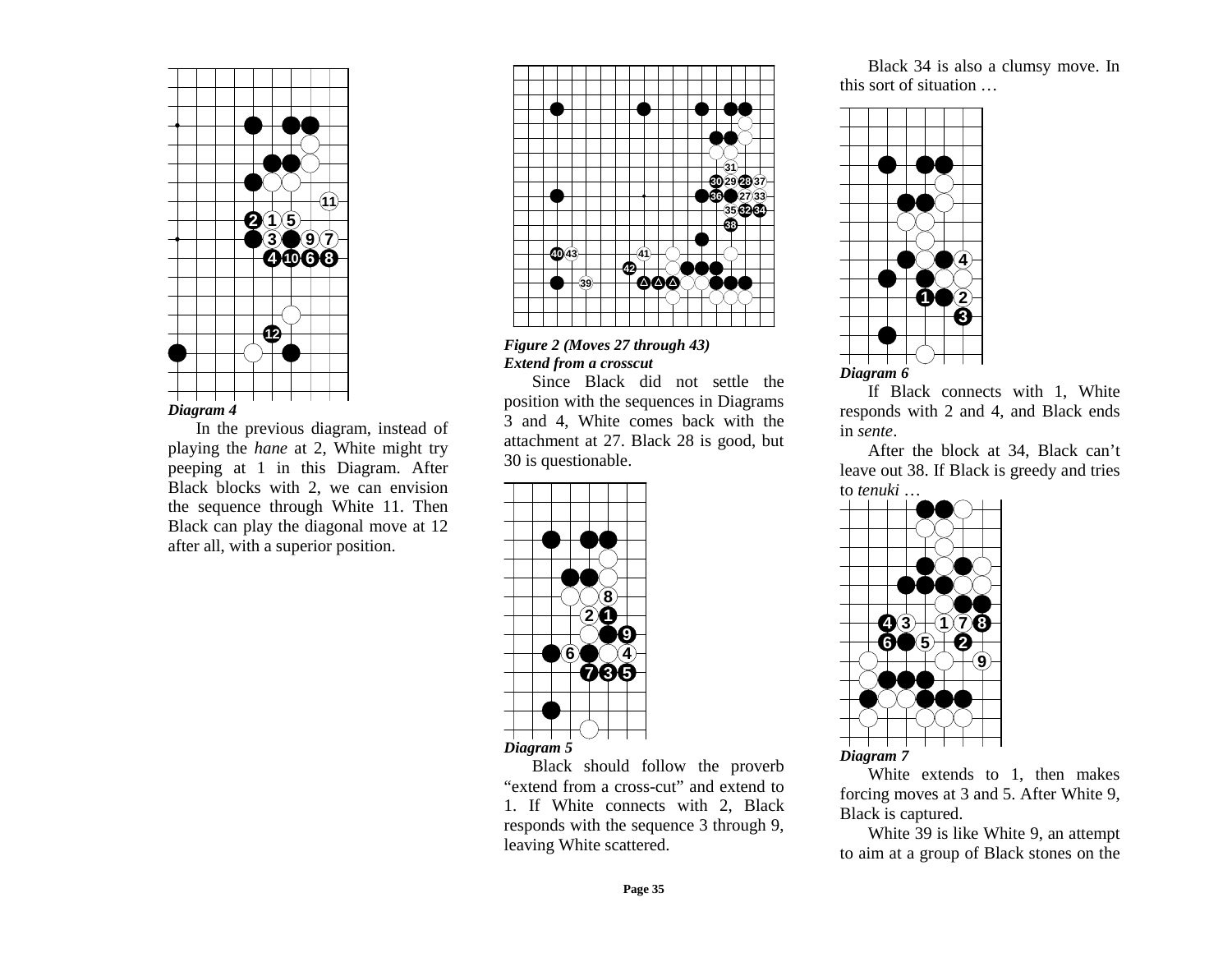side. This time, Black defends the corner with 40, but this is a mistake. In this case, the triangled Black stones are heavy, so Black should take the clearest path by jumping to the location of 41. Black gets the flow of stones exactly backwards.

White 43 is a leaning attack. Instead of 43 …



#### *Diagram 8*

If White pushes with 1, Black escapes with 2 and 4. On the other hand, if White jumps to *<sup>a</sup>*, Black pushes out with 1, and White gets nothing, not even any *aji*.

How should Black play next?



## *Figure 3 (Moves 44 through 54) The fruits of a tesuji*

After White attaches at 43 (in the previous figure), ignoring the left side and pushing out with Black 44 is the only move. Instead of Black 44 …



## *Diagram 9*

If Black defends the left side with 1, White attaches with 2, then chases Black with 6. White 8 comes in just the right place to seal Black in.

After the *hane* at 45, White presses Black down in *sente* with the sequence through Black 54, gaining thickness at the same time. What's more, Black still is left with bad *aji* on the left with the peep at *a* or the cut at *b*.



## *Figure 4 (Moves 55 through 86) 65 captures* **ko** *Black recovers*

Black has no choice but to submit to being constricted with the sequence starting with 55. Then White takes profit with the sequence starting with 69, the fruit of White's labors in Figure 3.

Black cannot leave out 76 …





White cuts with 1 and can squeeze through 9, after which Black is captured

Black suffered in the lower half of the board, but then recovers with fine moves at 78 and 86. *Moves after 86 omitted* 

*Black wins by resignation*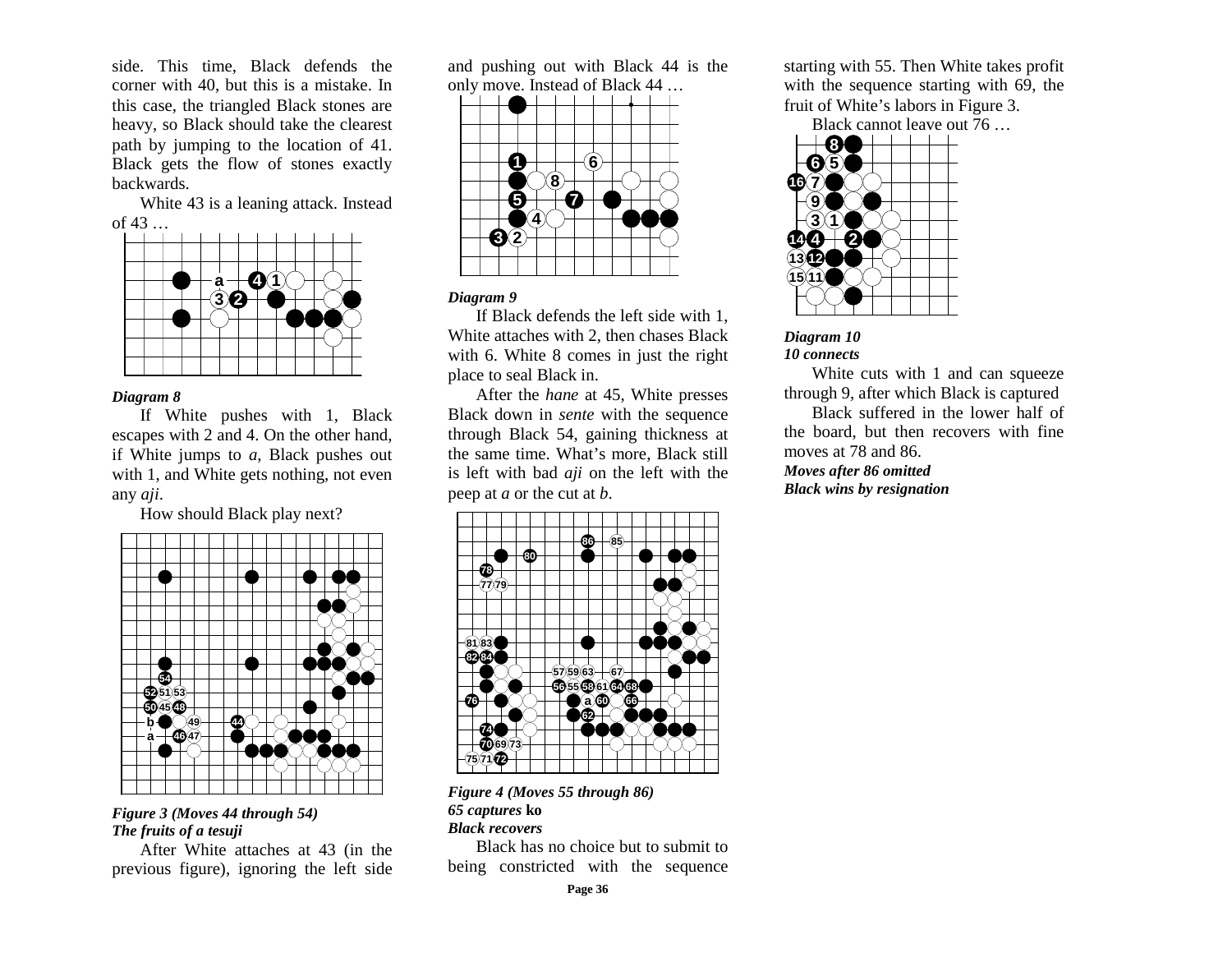# **8 STONE HANDICAP GAME (3) FROM A TEACHING GAME AGAINST "N" 3-KYU**



## *Figure 1 (Moves 1 through 34) Black 18 puts up little resistance*

In handicap games, White often responds to the attach-and-extend of Black 4 and 6 with the attachment at White 7, so it is important to learn the correct move order to use in response. It is important to know that Black 12 is correct. Instead …



#### *Diagram 1*

Starting by bending at Black 1 is a mistake. White descends to 2 and gets more territory in the corner while Black ends in *gote*.

Blocking at Black 14 is a mistake. Instead, Black should exchange a push at 15 with White *<sup>a</sup>*, then descend to 21. Getting forced by White 15 is just painful.

In response to White's peep at 17, Black 18 puts up little resistance and shows a lack of fighting spirit.



## *Diagram 2*

Pressing with 1 would put White in trouble. If White tries to push with 2 and cut with 4, the sequence through Black 9 leads to White being captured.

At the very least, instead of 18 Black should try *b* to bother White somewhat.

Black 20 is a good move. Instead …



*Diagram 3* 

Black 1 would let White out after 2 and 4.

The attachment at Black 30 is a good move. Instead of White 31 …



## *Diagram 4*

If White tries to *hane* at 1, Black can play the placement at 2 followed by the cut at 4. Even if White tries 5, after Black 6 White is completely captured.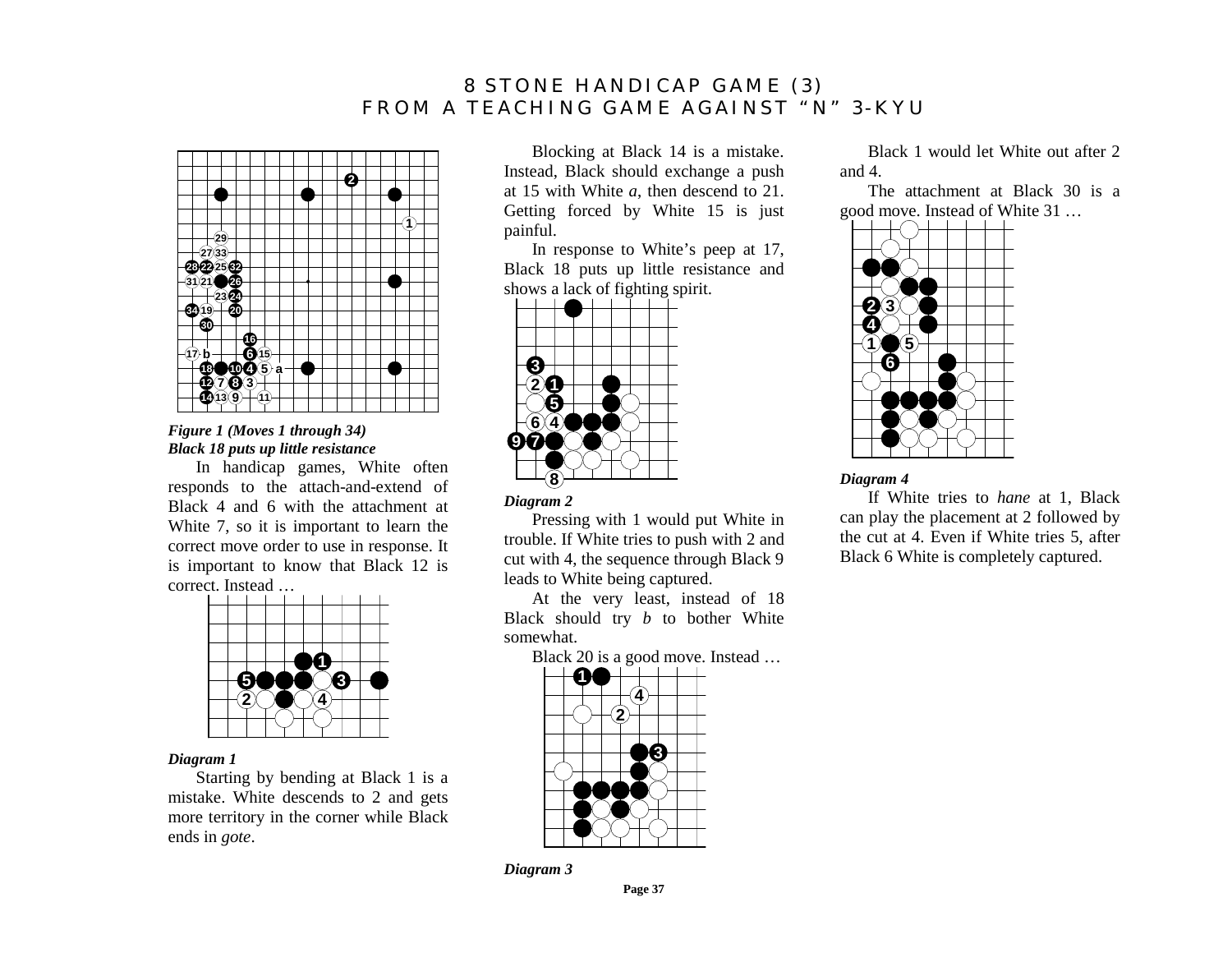

## *Figure 2 (Moves 35 through 66)*

After White 35, the triangled Black stone starts to look a bit lonely. Attaching at Black 36 is a good move, resolving the situation. However, instead of Black 38 …



*Diagram 5* 

Blocking with Black 1, then settling with 5 was a bit simpler.

In response to Black 40 …



The push and cut with White 1 and 3 is nothing to worry about. Black gives *atari* with 4, and after the sequence through 10, Black wins the capturing race.

If Black is afraid of this push and cut, and plays 42 instead of 40, then White will play at 40. This is no good for Black.

After gaining thickness through 47, attaching at White 49 is a natural strategy.

Instead of Black 50, it was also possible for Black to play the diagonal attachment at 51, but the sequence in the actual game follows a policy of playing thickly.

Black 54 was slack. Instead …



Black 1 is more aggressive. About the best White can manage is 2 through 6, but then Black can attack White starting with 7. After 11, Black has a winning advantage. After 11, if White *<sup>a</sup>*, then Black *b*.

Therefore, instead of White 53 …



White 1 is really the correct move. However, this still lets Black gain a favorable position with 2 through 10.

With 57 and 59, White sacrifices a stone to make Black over-concentrated.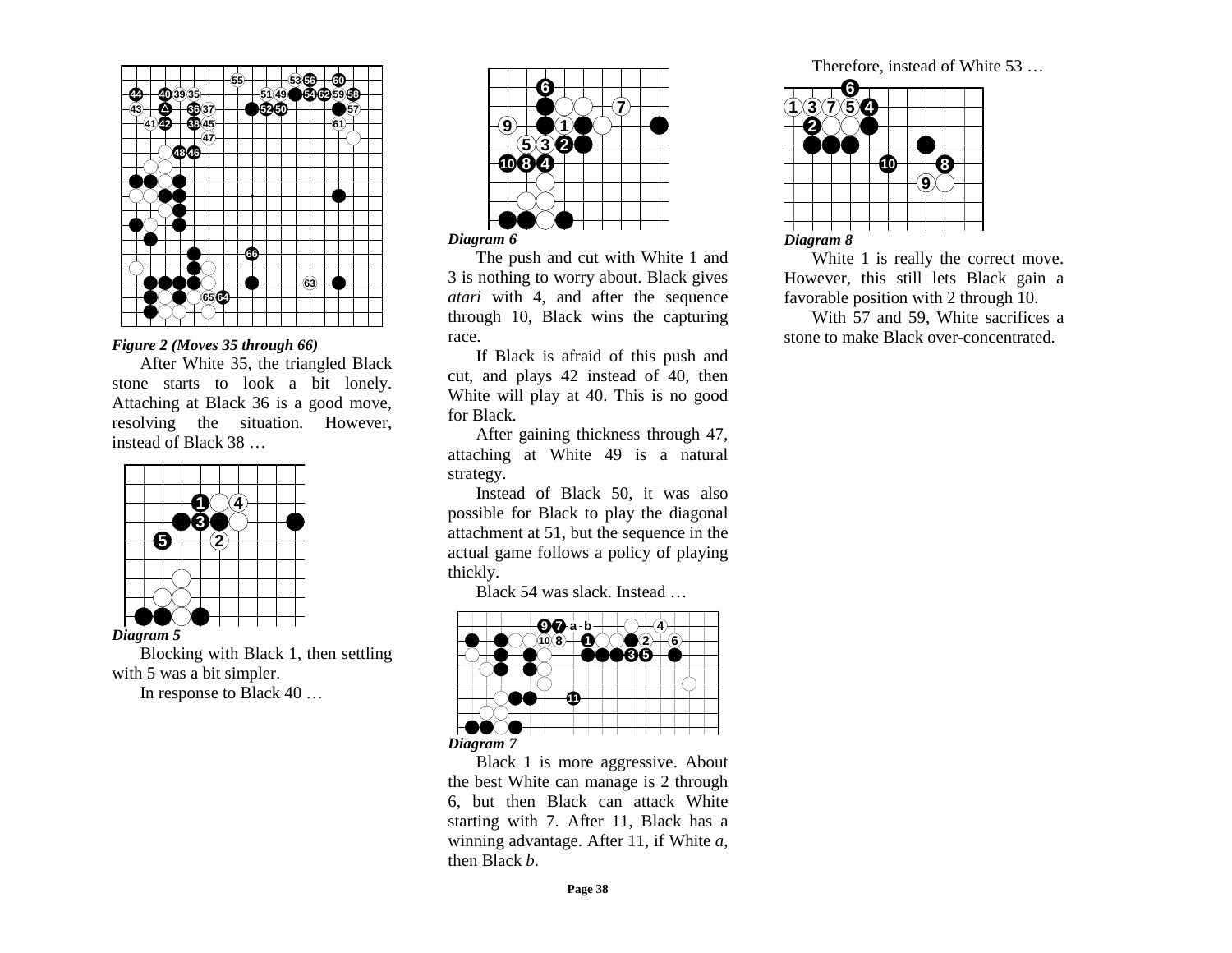

## *Figure 3 (Moves 67 through 90) White walks a dangerous path*

After Black jumps to the triangled stone, White 67 is a risky move. That is



## *Diagram 9*

Black 1 throws into question the life and death status of the White group. If White tries 2 through 4, Black 5 is the end.

Black immediately answered at 68, without thinking, letting a big opportunity slip away.

White can heave a small sigh after getting to play at 75, but this is still dangerous.



## *Diagram 10*

Black could have played the diagonal attachment at 1. About the best White can manage is 2, but then the sequence 3 through 11 seems likely, and Black gains a huge advantage.

Therefore, instead of White 75 …



## *Diagram 11*

Clamping at White 1 is the proper move. However in an 8-stone handicap game, White can't afford to play this leisurely.

Black 80 and 82 are good moves. Continuing, if White blocks at *<sup>a</sup>*, Black captures after *b* and *<sup>c</sup>*.

White 85 settles this group while menacing the squared stone. If White omits this move …



## *Diagram 12*

Black settles his group on the right with 1 through 5, weakening White's three stones on the upper right. *Instead of worrying about the squared stone, Black took the initiative by attacking with 90. This led to Black's victory. Moves after 90 omitted Black wins by 12 points* 

**Page 39**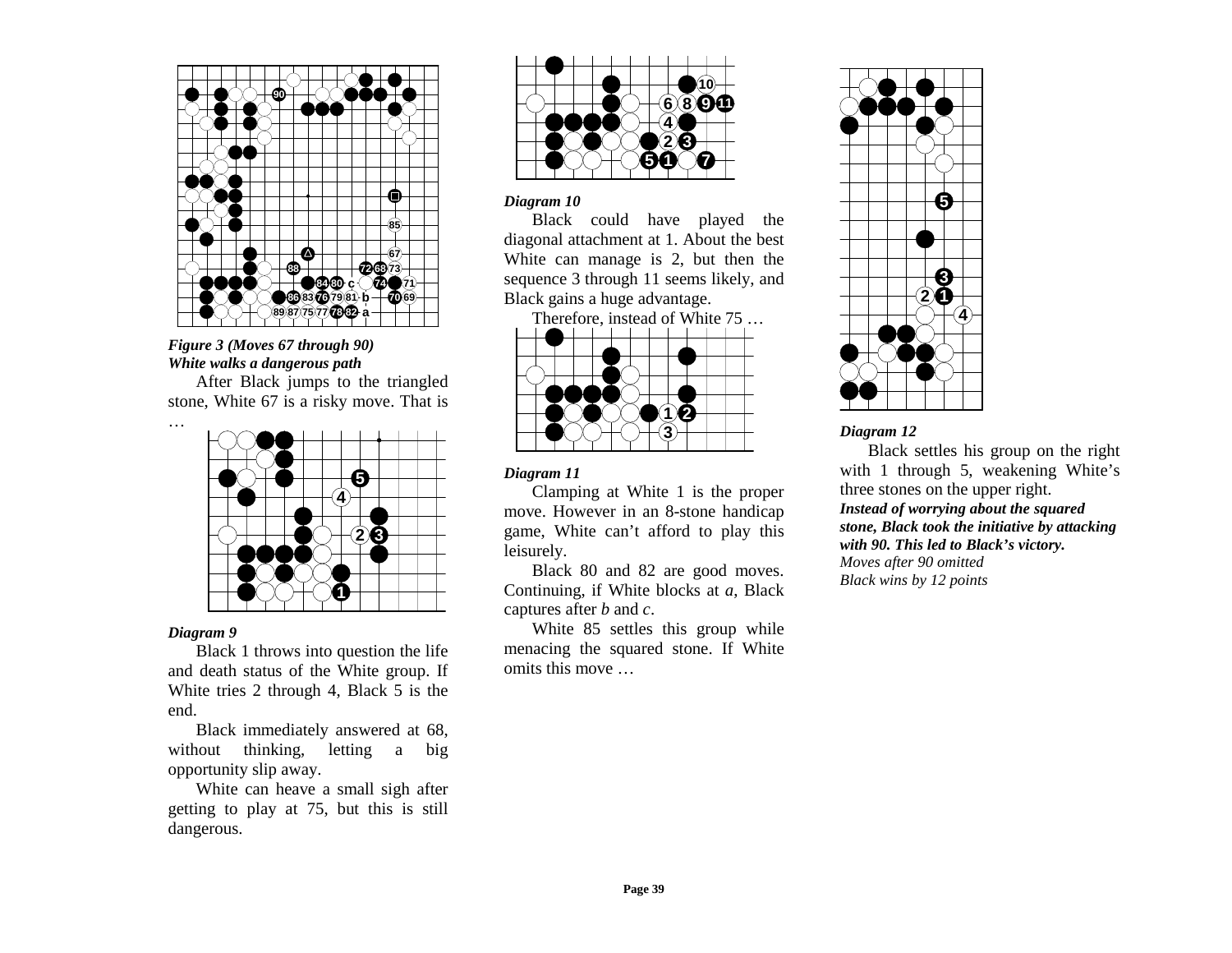# **9 STONE HANDICAP GAME (1) FROM A TEACHING GAME AGAINST "E" 3-KYU**



*Figure 1 (Moves 1 through 32) 21 Captures Ko* 

Finally, we look at 9-stone handicap games. Black needs to play even more solidly than in the games up to now. Mastering 9-stone games opens the path to playing well in 6-stone and 4-stone games.

The cap at White 9 is a standard tactic in handicap games. Black has a number of ways to respond. On the one hand, the shoulder hit at Black 10 is severe, but it can also lead to complications. Instead of 10 …



## *Diagram 1*

Bumping up against White with Black 1 is the simplest way to play. If White jumps to 2, Black plays the sequence through 5. If White jumps to *<sup>a</sup>*, Black plays the *hane* at  $b$  – leading to the same result.

Instead of White 11, it's more usual to push at on top of Black 10, but White 11 and 13 is also an effective sequence for the stronger player to use in a handicap game.

The connection at Black 14 is an excellent move. Instead of 14 …



## *Diagram 2*

Connecting solidly at Black 1 actually helps White settle with 2 and 4.

In response to White 15, boldly confronting White with Black 16 and 18 is good. However, retreating with Black 22 is terrible.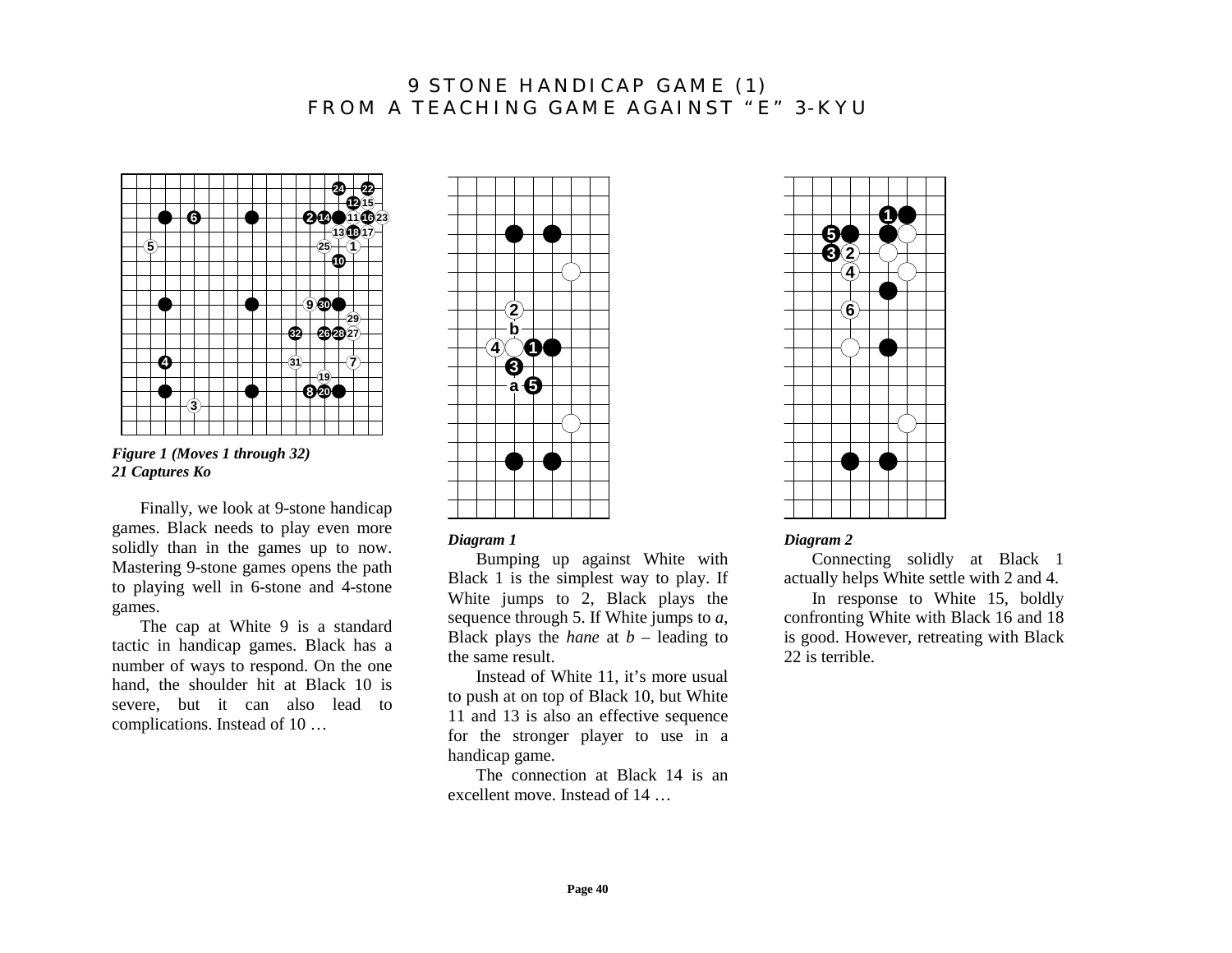

Black must fight the *ko*. Black can play the diagonal attachment at 1 followed by 3. After Black 5 and 7, the upper right corner is in no particular danger.





In response to White's invasion at 33, attaching and pulling back with 34 and 36 is terrible. After White connects, the triangled stone goes to waste. In response to White 33, simply defending at 38 would have been fine.

In response to White 39, Black again attached with 40. Instead of 40, simply jumping to 46 was fine. Or, if Black wants to play more solidly …



#### *Diagram 4*

Black can attach and extend with 1 and 3, then patiently aim at attacking the triangled stone.

At any rate, attaching and extending with Black 40 and 42 is absolutely the wrong way to play.

Jumping to Black 46 is an overplay. Black is weak in this area, so …



## *Diagram 5*

Black needs to take the opportunity to secure himself by playing the *hane* and connection with 1 and 2. White must play 4 to protect the cut at *<sup>a</sup>*, so Black gets *sente*, and can play first at *<sup>a</sup>* in the Figure.

Black 48 is an overplay. Instead …



## *Diagram 6*

It was better to play solidly with Black 1. This is a *joseki*, and playing this way ensures that the triangled stone will not be cut off. Also note that in this situation, playing Black 4 at 3 is not quite satisfactory.

Because Black tried a bit too hard with 48, White's peep at 51 is effective.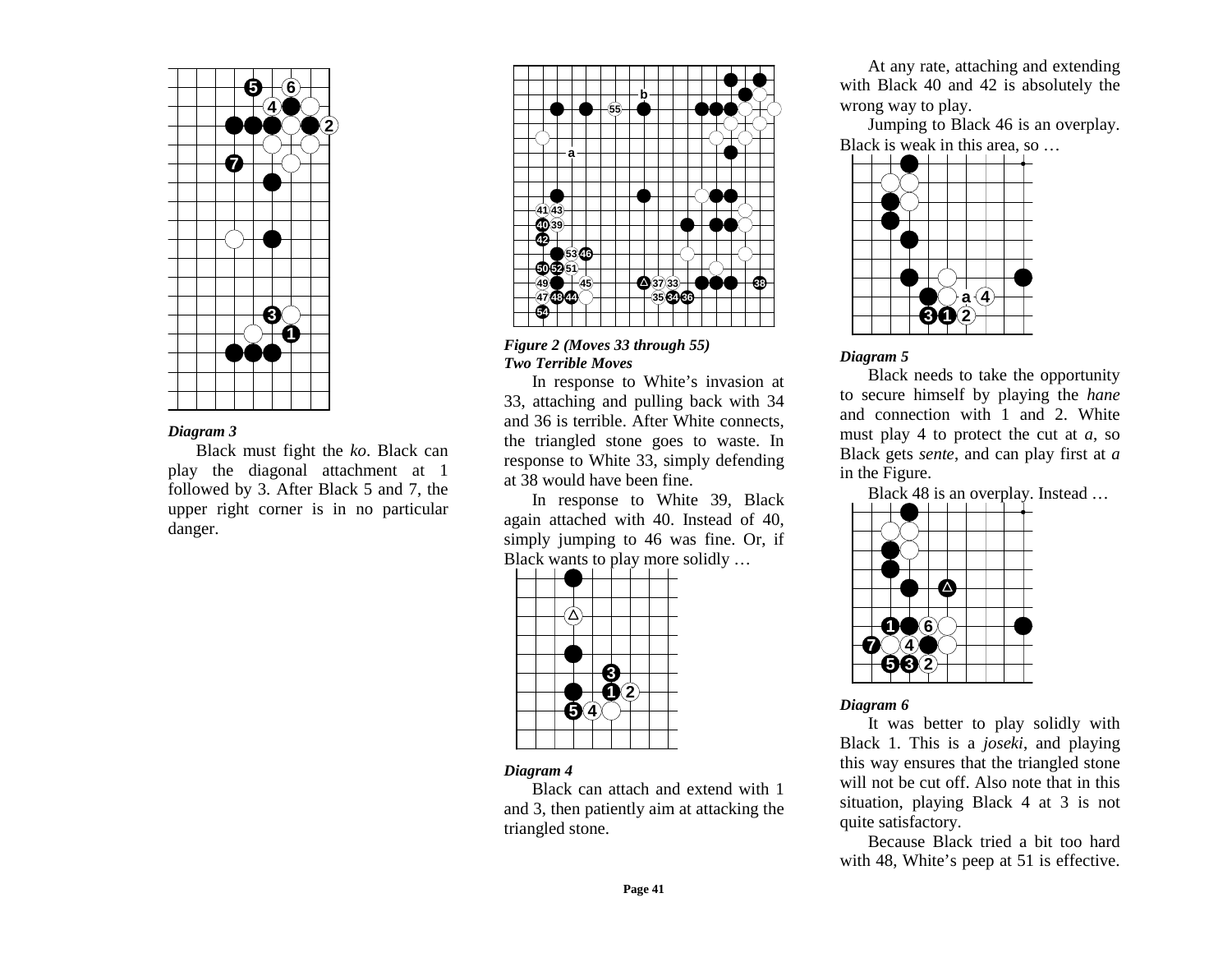Allowing White to cut off Black 46 is painful. Black 54 is an attempt to erase the *aji* in the corner, but it's not that effective …



## *Diagram 7*

If Black wants to get rid of this *aji*, it's better to *hane* and connect with 1 and 3. White needs to connect with 4, so Black gets *sente* and can play at *a* or *b*.

When White gets the chance to play first on the upper side with the invasion at 55, it's clear that Black has lost a lot in the fighting in the lower left.



## *Figure 3 (Moves 56 through 70) A weak attack*

Attaching with Black 56 and connecting underneath by allowing White to make a *ponnuki* is seen frequently, but it's usually bad. In a 9 stone game, however, Black can probably afford to play this way.

White invades once more with 67. Black's response at 68 and 70 is slack.



Black has a splendid attack starting with the diagonal play at 1. If White runs with 2 and 4, Black can cut with 5 through 9 and White is in trouble. Next, if White *<sup>a</sup>*, then Black *b*.



## *Figure 4 (Moves 71 through 86) The game becomes close*

The sequence from 71 through 81 in which the triangled stone gets surrounded can be ascribed to the difference in strength between the two players, but blocking with Black 82 is just a bad move. White makes good shape with 83 and 85 and now cutting at *<sup>a</sup>* and jumping into Black's area with *b* are *miai*.



## *Diagram 9*

In this sort of situation, the secret is to pull back one step with Black 1. If White plays 2, Black attaches with 3. After the sequence through 9, Black has nothing to worry about.

The game has now become close. *Moves after 86 omitted White wins by 2 points*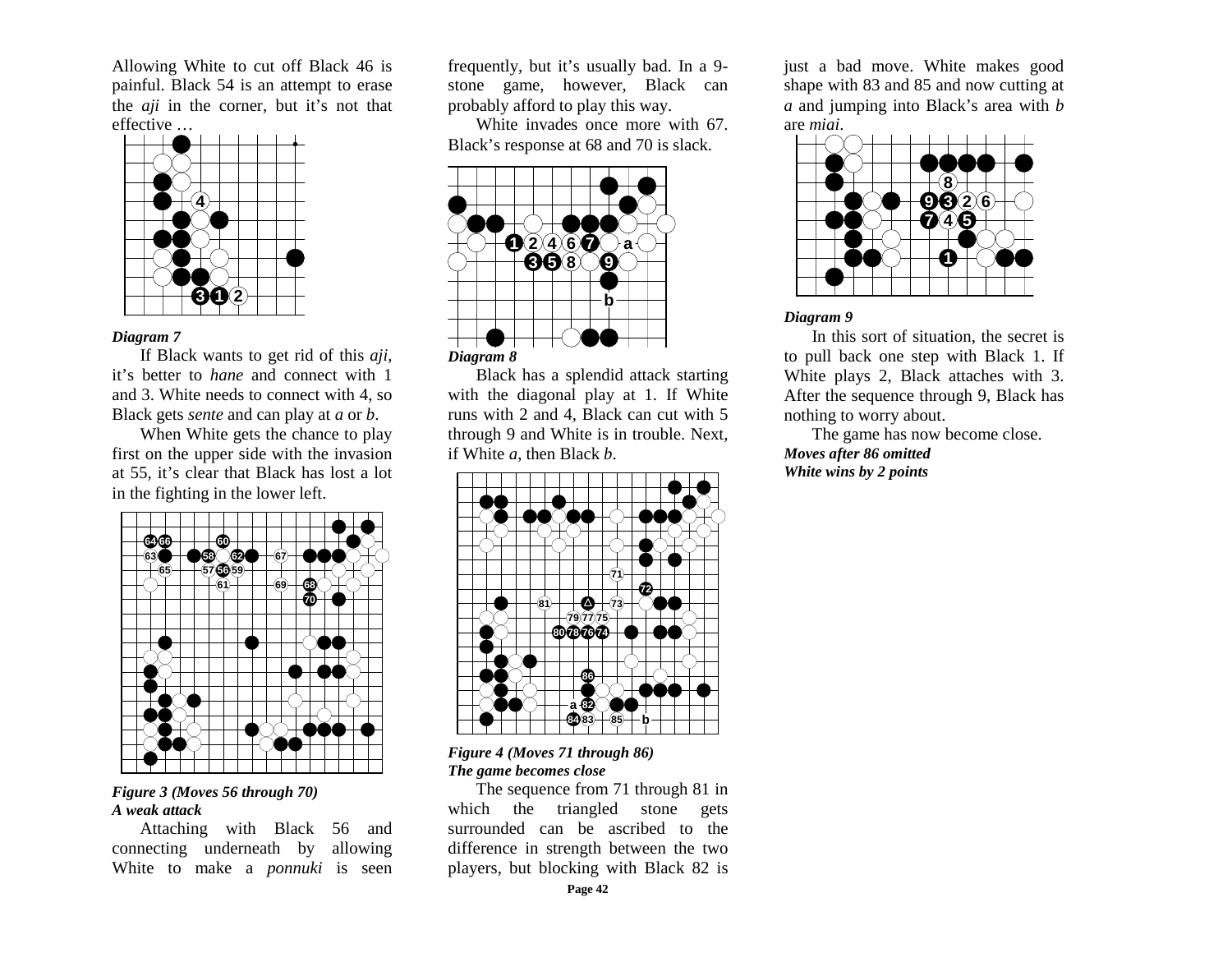# **9 STONE HANDICAP GAME (2) FROM A TEACHING GAME AGAINST "S" 3-KYU**



*Figure 1 (Moves 1 through 23) The Iron Pillar* 

 White is thinking about the triangled stone when making the approach at 11. The descent at Black 16 is locally the proper move, but this case calls for a different approach …



*Diagram 1* 

Black can *tennuki* in the lower right corner and play 1 and 3. Allowing White to *hane* at 4 is a bit painful, but Black can get compensation in the center in the sequence through 7.

After 17, Black gives up on the triangled stone, which is a wise decision. Instead of Black 18 …



*Diagram 2* 

*<sup>T</sup>*rying to move out with a move like 1 seems too late, and meets with a strong attack in the shape of 2 and 4.

If White ignores the Black descent to  $20...$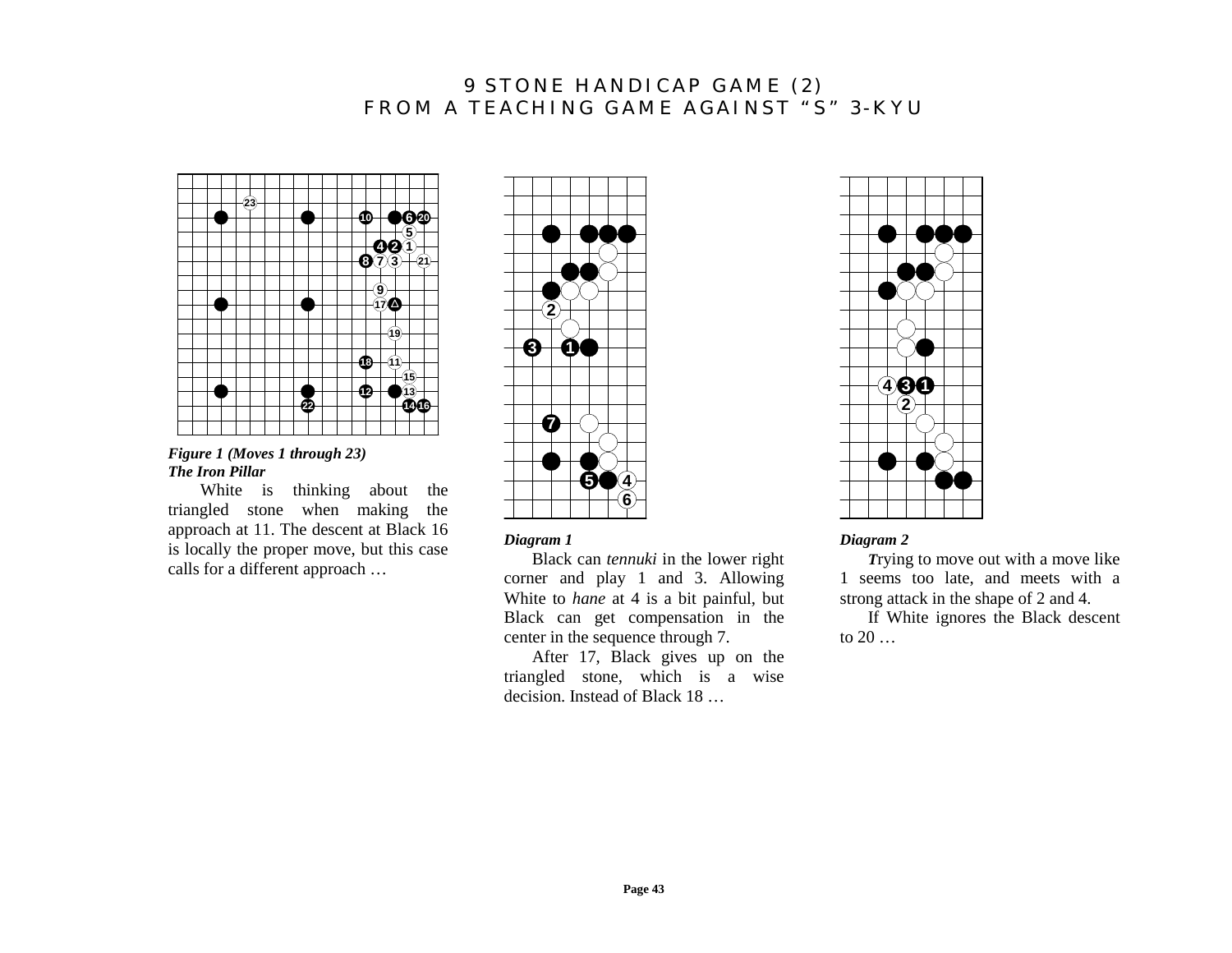

Black plays 1 and 3 and captures 2 White stones. If it were just a capture this would be OK, but after White 4 Black still has a cut at *<sup>a</sup>*, so White ends in *gote*.

Black's descent at 22 is called an iron pillar, and is a very solid move. That is …



## *Diagram 4*

In the future, even if White comes in the vicinity with a move like the triangled stone, Black can ignore it. After White 1, Black attaches with 2 and connects his groups with the sequence through 8.



*Figure 2 (Moves 24 through 46) 44 Connects Black 26 is too generous* 

Black plays a second iron pillar at 24. This makes the upper right corner Black's territory. In high handicap games (6 stones or more), the iron pillar is a very effective move.

With 26, Black blocks in the wrong direction.



Because of the marked stones, Black needs to block at 1. White 2 through 8 follow the *joseki*, but then Black 9 occupies a key point, expanding the *moyo*.

At first glance, the *hane* and connection at Black 28 and 30 look very solid, but this is also a mistake.



Here Black 1 is an unmistakable key point. About the best White can do is 2, to defend against the push and cut, but Black is fine after expanding the *moyo* with 3 through 7.

With 31 it is White who gets the key point, and Black needs to defend with 32, which is painful.

White invades at 35 knowing it's unreasonable.

White 37 is a natural try. Black's responses after 38 are flawless, but it's worth noting that instead of Black 44 …



#### *Diagram 7*

It would be nice to counterattack with Black 1, but after White 10, this White group won't die because the marked stone comes into play.

Black 46 seems to be from a worry about White moving out, but this is an uninspired move. Instead…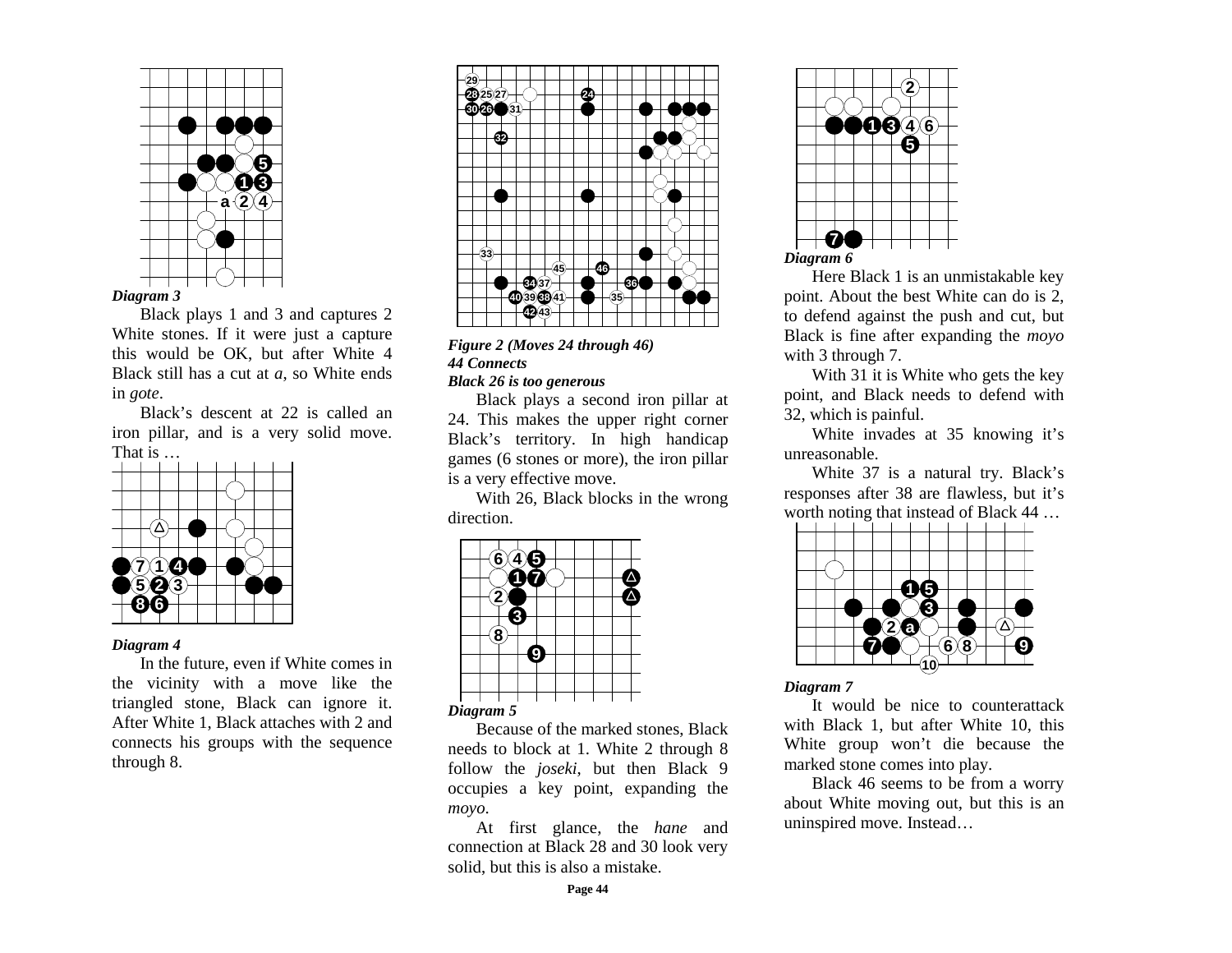

Black can take the initiative with 1. If White 2, Black gets to jump to 3, with attacking chances against both White groups.



*Figure 3 (Moves 47 through 73) Meek play by Black*  Defending the 3-3 point with Black 48 is small.



#### *Diagram 9*

Counterattacking with Black 1 is a good move. After sealing White in with Black 7, Black's outer thickness comes into play.

Instead of White 49, *a* is the proper move, but White is looking for complications.

Meekly defending with Black 50 avoids complications, but clearly lacks fighting spirit.



#### *Diagram 10*

Black 1 would refute White's unreasonable play. If White cuts with 2, Black plays 3 and 5, and nothing White tries is going to work.

After 52, Black has clearly been forced.

In response to White 57, Black deserves no praise for 58. After 62,

Black ends in *gote*. Instead of 58, poking out with *b* was wiser.

Mr. S played the *hane* at 66 as if it were the only move, but Black has a better move.



## *Diagram 11*

Black should try attaching at 1. White needs to "apologize" with 2, and Black can seal off the outside with 3 and 5, leaving the 6 White stones on the lower side extremely thin.

Instead of Black 68, it would be better to attach at *b*.

In a handicap game, if Black makes a number of slack moves in a row like this, eventually White will catch up.

White 73 is a big reverse-*sente* endgame move. If Black plays first…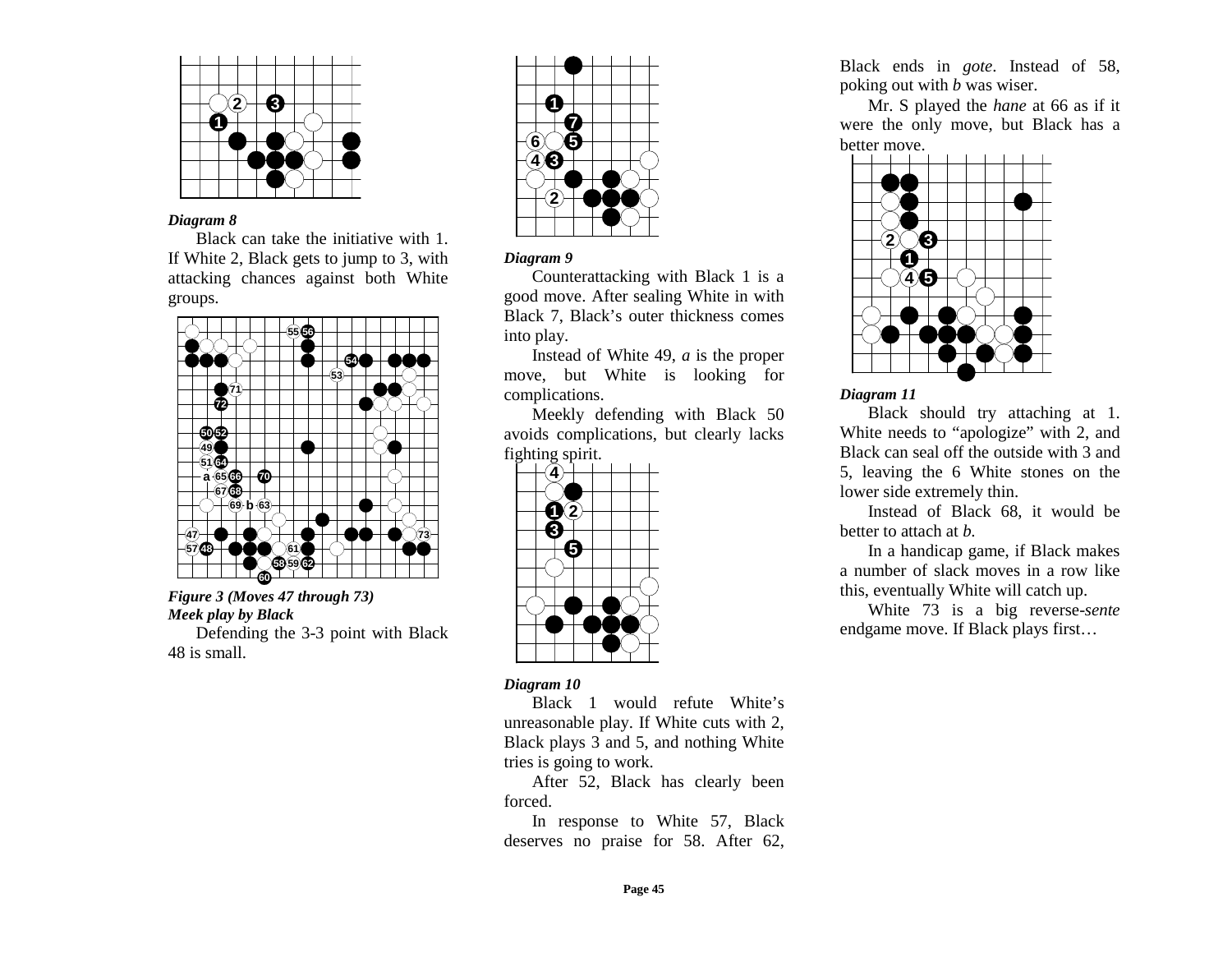

*Diagram 12*  Black can play 1 through 5 in *sente*. White 73 prevents this. *Moves after 73 omitted White wins by 5 points*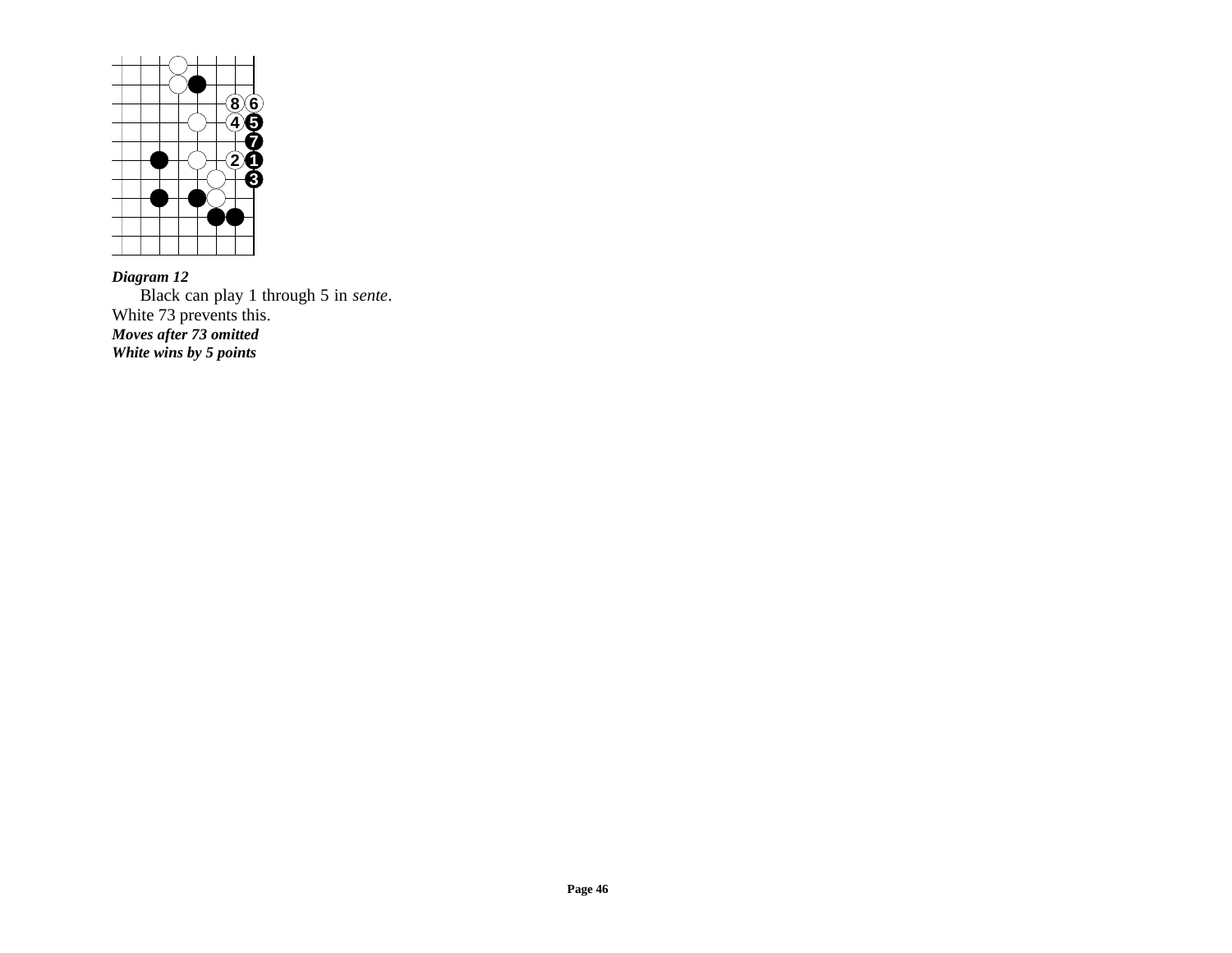# **9 STONE HANDICAP GAME (3) FROM A TEACHING GAME AGAINST "H" 4-KYU**



*Figure 1 (Moves 1 through 34) The shoulder hit is good* 

Black 4 through 10 are a typical *joseki*.

Instead of pushing with Black 16, descending to 17 is *joseki*. However, White's *hane* at 17 is an overplay which gives Black a chance.

Instead of Black 18 …



#### *Diagram 1*

Black's *hane* at 1 succeeds. After White cuts at 2 the sequence through Black 11 is forced, so Black could have seized a huge advantage. It follows that instead of White 17, White needed to play at 19 and allow Black to play at 17. In response to White's cap at 21,

Black escaped with 22. Instead of this



…

Black could also escape with a knight's move at 1, but after White jumps to 2 then attaches and cuts at 4 and 6, matters become complicated.

After the shoulder hit at Black 22, Black can stay one step ahead of White with 24 and 26, so Black has no worries. Both 24 and 26 are better than blocking at *<sup>a</sup>*, which would let White *hane* at the head of two (or three) stones.

White's attachment at 27 is a natural attempt to take advantage of the thickness gained by 23 and 25. If White unimaginatively invaded at 31, Black would calmly block at 29, which is not satisfactory for White.

Black defends satisfactorily at 28 and 30, but the connection at 32 is problematic…



The turn at Black 1 is the key point, viewing the triangled stone as light. If White cuts at 2, Black gets great shape after the sequence through 5. Instead of White 4 …



If White varies by cutting underneath with 1, then after Black 2, blocking with Black 4 is a good move.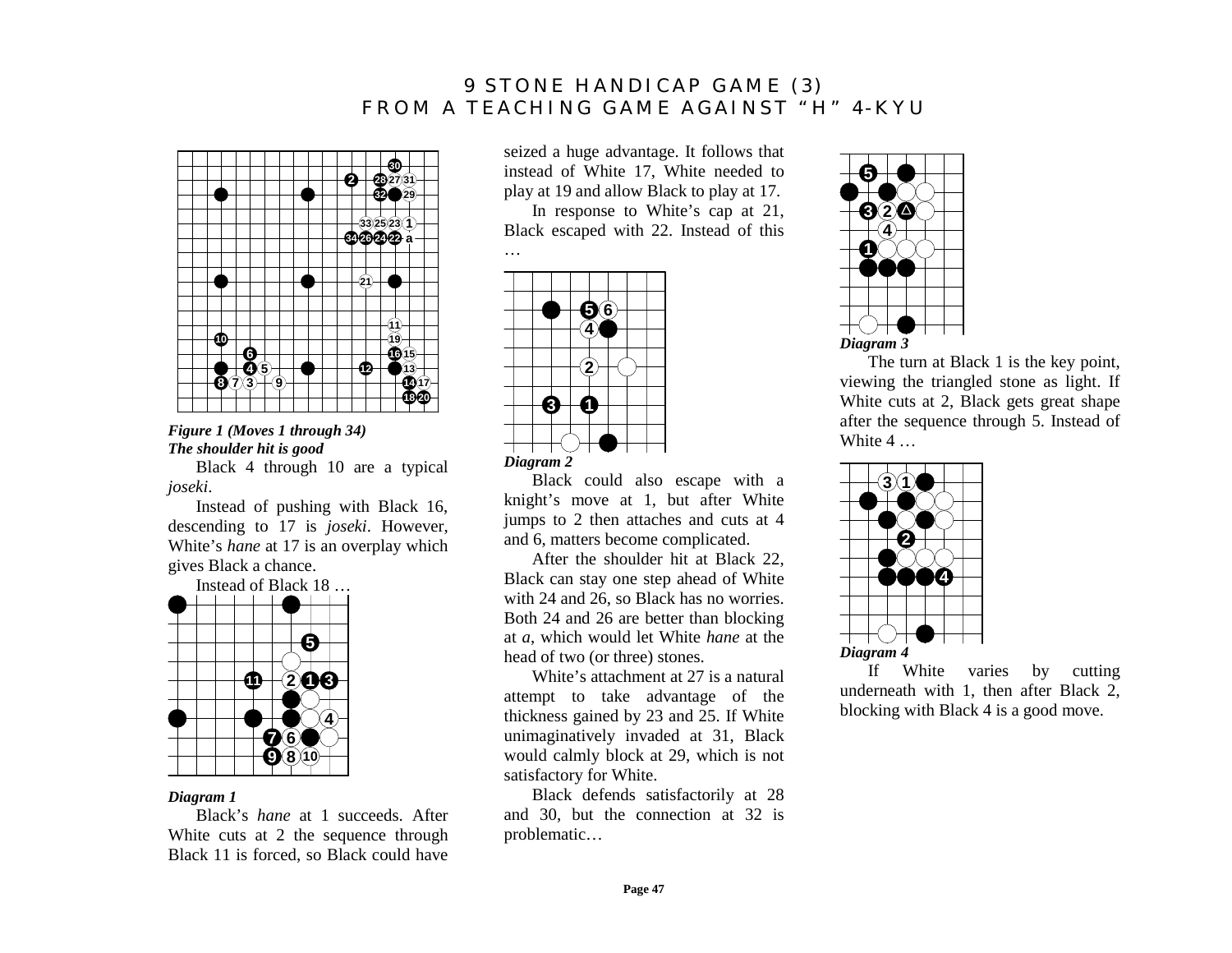

*Figure 2 (Moves 35 through 67) Too little resistance* 

When White jumped to 35, Black responded with 36 but this is the proverbial empty triangle, which is bad shape. Instead of 36 …



## *Diagram 5*

Black gets better shape by pushing with 1, then peeping with 3. After Black 7, next Black can aim at *<sup>a</sup>*, with an attack on the White group.

However, after pushing with 36 Black does well to continue through 44, playing thickly.

The diagonal attachment at Black 48 is a good move, but the jump to Black 50 is questionable. More severe would have been to descend to 59 or to jump to 63, aiming at attacking the White stone at 45.

Jumping to 50 gives White the chance to play the attachment at 59. But this White 59 is risky – if Black responds correctly, White will be in trouble. Instead of the *atari* at Black 62



*Diagram 6* 

 Black can make better shape by giving *atari* with 1 then connecting with 3. The cut at White 4 is not dangerous, because the ladder with Black *a* and gripping a stone with Black *b* are *miai*.

Black 64 and 66 are also dull moves. Here …



## *Diagram 7*

Black has a sharp alternative in the placement at 1. If White plays 2, then Black at 3 finishes the job. Black doesn't need to play this right away, but 64 and 66 give up this *aji*.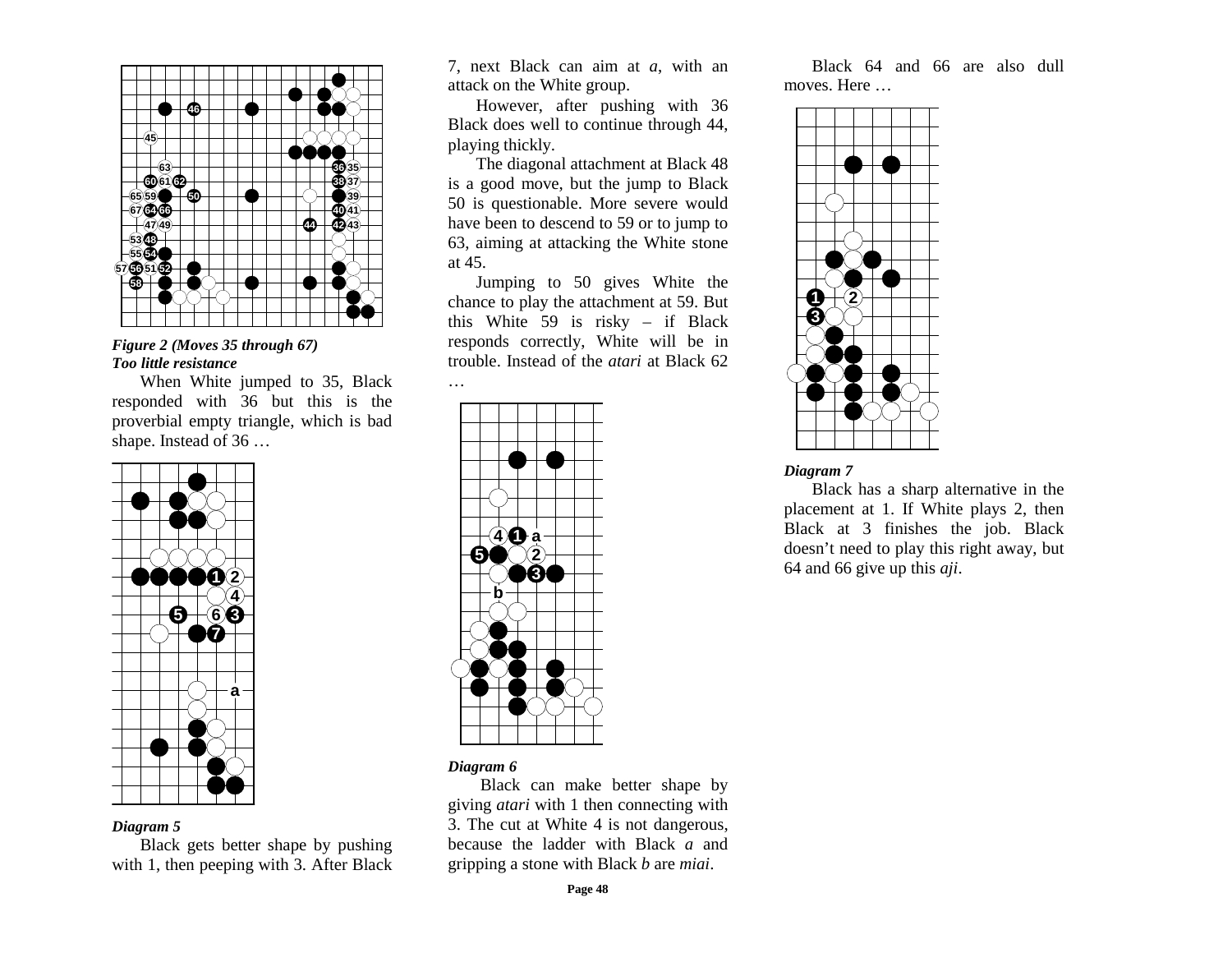

*Figure 3 (Moves 68 through 83) More slack moves* 

Pushing with Black 68 and aiming to play thickly with 70 is a good aim, but instead of Black 68 …



Going one step further with the attachment at 1 would deserve an A+. If White comes out at 3 instead of playing 2, then Black would play at 2, so the sequence through White 4 is forced. This result is better than the actual game.

Black 74 is a good response to White's invasion at 73. However, instead of Black 76 …



Black could resist by blocking at 1. After White 2 and 4, Black can block at 5 and White's progress is halted. Black's block at 78 is also slack.



Black needs to seal White off with 1 and 3. After Black 9, the group on the right will not die.

In the end, Black pulls back with 80 and lets White slide to 81. Letting White live with a large profit like this is uninteresting for Black.

The block at 82 continues Black's policy of playing for thickness, but here descending to *a* was the largest move. After that, about the best White could manage is to jump to *b*. If White leaves out this *b* …



*Diagram 11* 

White will get sealed in after Black 1. After 2 and 4, White can manage to live, but Black's thickness is overwhelming.

White takes advantage of the opening left by Black and slides to 83. How should Black defend?



## *Figure 4 (Moves 84 through 100) Playing thickly*

The knight's move at Black 84 is a weak-kneed move. In this sort of situation …